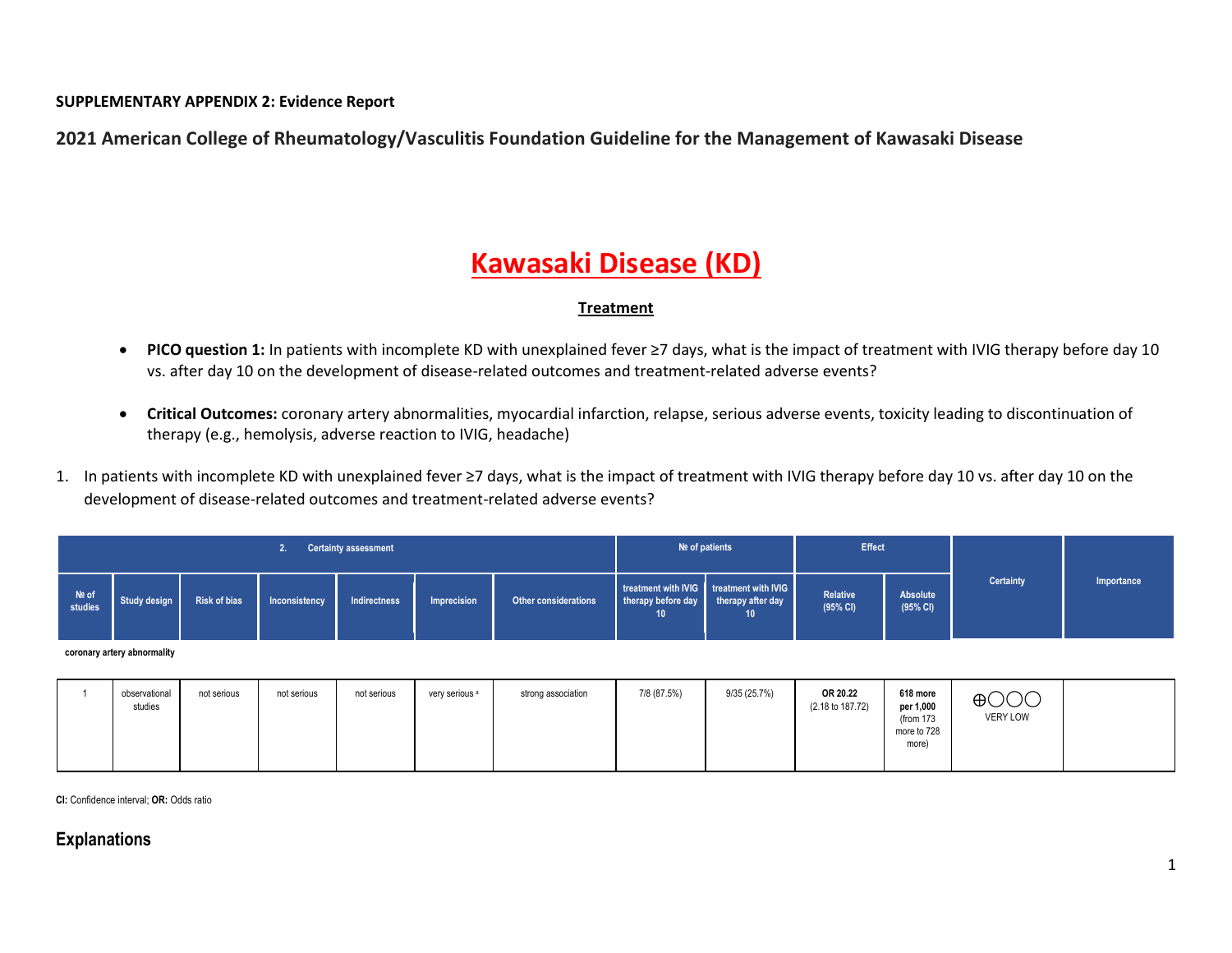#### • **References:**

- Randomized controlled trials:

None

- Comparative observational studies:

| <b>Refid</b> | Author       | Year | Title                                                                        |
|--------------|--------------|------|------------------------------------------------------------------------------|
| 18374        | Sittiwangkul | 2013 | Delayed diagnosis of Kawasaki disease: risk factors and outcome of treatment |

#### - Studies reviewed and excluded:

| <b>Refid</b> | <b>Author</b>                                                | <b>Title</b>                                                                                                                                                                   | <b>Comments</b>                                                                                                                                                                                                                                                                                                                                           |
|--------------|--------------------------------------------------------------|--------------------------------------------------------------------------------------------------------------------------------------------------------------------------------|-----------------------------------------------------------------------------------------------------------------------------------------------------------------------------------------------------------------------------------------------------------------------------------------------------------------------------------------------------------|
| 18015        | M. L. Downie,<br>C. Manlhiot, T.<br>H. Collins, N.<br>Chahal | Factors associated with development of<br>coronary artery aneurysms after Kawasaki<br>disease are similar for those treated promptly<br>and those with delayed or no treatment | They took all KD patients, not incomplete. They presented univariate analysis of<br>factors associated with delayed treatment (incomplete disease being one of<br>those). They then did two models looking at factors associated with coronary<br>artery aneurysms                                                                                        |
| 18219        | A. K. Bal, D.<br>Prasad, M. A.<br>Umali<br>Pamintuan         | Timing of intravenous immunoglobulin<br>treatment and risk of coronary artery<br>abnormalities in children with Kawasaki<br>disease                                            | It has great models on outcomes on treatment < or > 10 days, but again, it is in<br>the entire KD population, not those with incomplete disease. They do provide<br>the proportion of patients with atypical KD, but they do not provide outcomes<br>specific to that group, and incomplete disease is not even used in their final<br>multivariate model |
| 17914        | H. Qiu, Y. He,<br>X. Rong, Y.<br><b>Ren</b>                  | Delayed intravenous immunoglobulin<br>treatment increased the risk of coronary<br>artery lesions in children with Kawasaki<br>disease at different status                      | It has great models on outcomes on treatment < or> 10 days, but again, it is in<br>the entire KD population, not those with incomplete disease. They do provide<br>the proportion of patients with atypical KD, but they do not provide outcomes<br>specific to that group.                                                                               |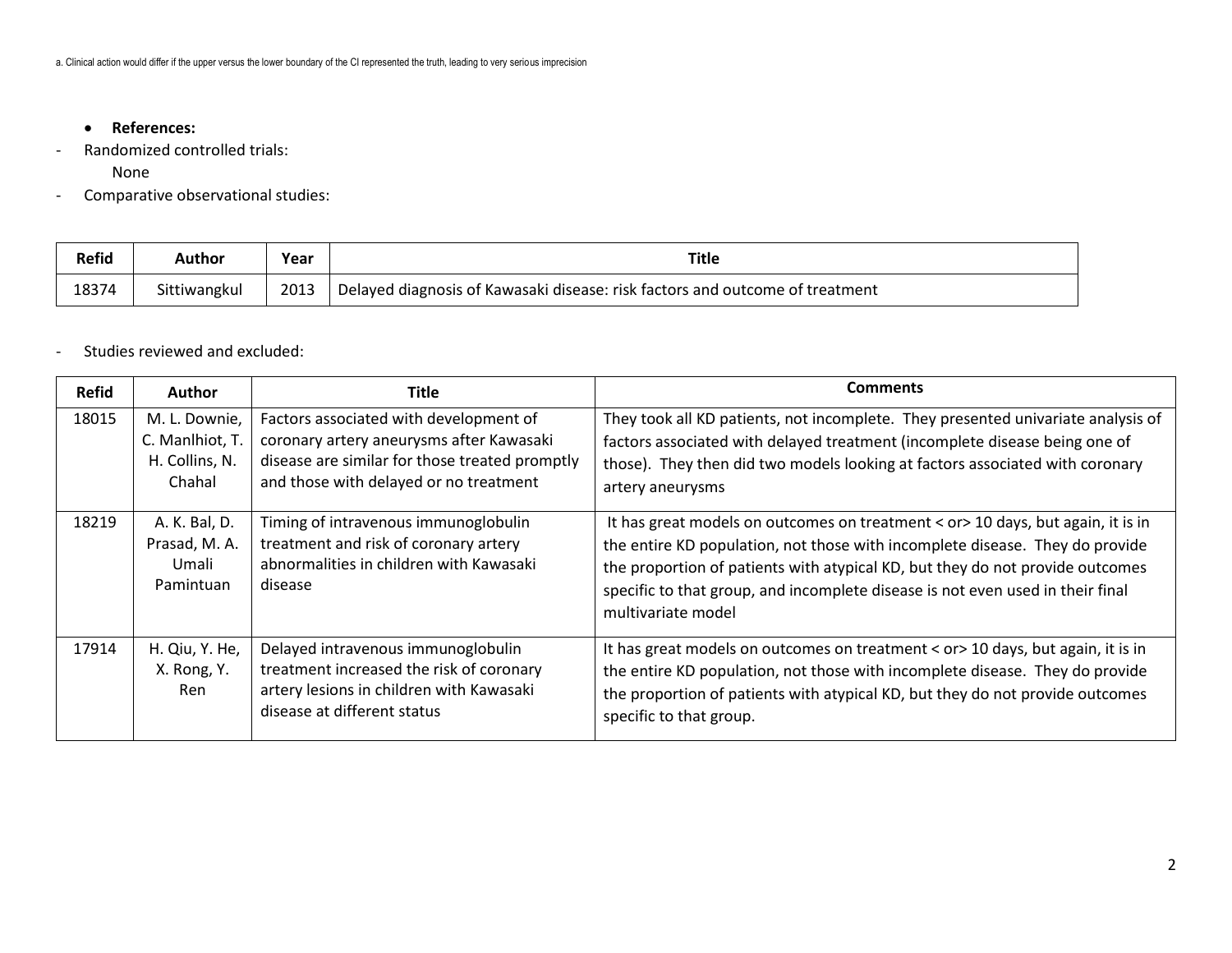#### **Treatment**

- **PICO question 2:** In patients with acute KD and features of macrophage activation syndrome (MAS), what is the impact of treatment with IVIG with glucocorticoids or anakinra vs. IVIG alone on the development of disease-related outcomes, treatment-related adverse events, and persistence of MAS?
- **Critical Outcomes:** persistent macrophage activation syndrome, coronary artery abnormalities, myocardial infarction, relapse, infection, serious adverse events, toxicity leading to discontinuation of therapy (e.g., hemolysis, adverse reaction to IVIG, headache)
- 3. In patients with acute KD and features of macrophage activation syndrome (MAS), what is the impact of treatment with IVIG with glucocorticoids or anakinra vs. IVIG alone on the development of disease-related outcomes, treatment-related adverse events, and persistence of MAS? No comparative data available
- 4. In patients with acute KD and features of macrophage activation syndrome (MAS), what is the impact of treatment with IVIG with glucocorticoids or anakinra on the development of disease-related outcomes, treatment-related adverse events, and persistence of MAS?
	- **Patient important outcomes:**

| <b>Outcomes</b><br>(Name +<br>Summary) | Author,<br>year,<br>RefID | <b>Study type</b>                                                                               | <b>Duration</b><br>of follow<br><b>up</b> | <b>Population</b><br>(number and<br>description)                                                                         | Intervention used in<br>relevant population<br>(Describe the<br>intervention)                                                                                                                                                                                        | <b>Results</b>                                                                                                                                                        | <b>Comments</b> |
|----------------------------------------|---------------------------|-------------------------------------------------------------------------------------------------|-------------------------------------------|--------------------------------------------------------------------------------------------------------------------------|----------------------------------------------------------------------------------------------------------------------------------------------------------------------------------------------------------------------------------------------------------------------|-----------------------------------------------------------------------------------------------------------------------------------------------------------------------|-----------------|
| Outcome 1<br>Death                     | 17906,<br>Choi JE<br>2018 | Retrospective<br>records review                                                                 | Not<br>stated                             | 8 subjects had<br>incomplete KD<br>(fever +2-3 clinical<br>features) in<br>association with<br>MAS/HLH (5/8<br>criteria) | Received IVIG 2g/kg, 4<br>received a second dose<br>for failure to respond, and<br>one went on to receive<br>additional remicade.<br>Once developed MAS<br>features, all subsequently<br>received HLH2004<br>protocol<br>(dexamethasone,<br>etoposide, cyclosporine) | 2/8 died, both of whom<br>only received IVIG to<br>treat the KD followed by<br>the HLH 2004 protocol-1<br>died within 1 day the<br>other 7 days from HLH<br>diagnosis |                 |
|                                        | 18231                     | Retrospective<br>records review<br>of patients<br>identified via<br>survey of<br>Korean society | Median<br>follow up<br>45.1<br>months     | 12 patients<br>identified as having<br>had KD with HLH                                                                   | All initially treated with<br>IVIG and aspirin<br>(unknown doses) for their<br>KD. When HLH<br>developed, 2/12 received<br>additional IVIG initially for                                                                                                             | 2/12 died at days 10 and<br>14 after chemo both<br>received HLH2004, 1 had<br>resolution of MAS during<br>10 day stay, then lost to<br>follow up (supportive          |                 |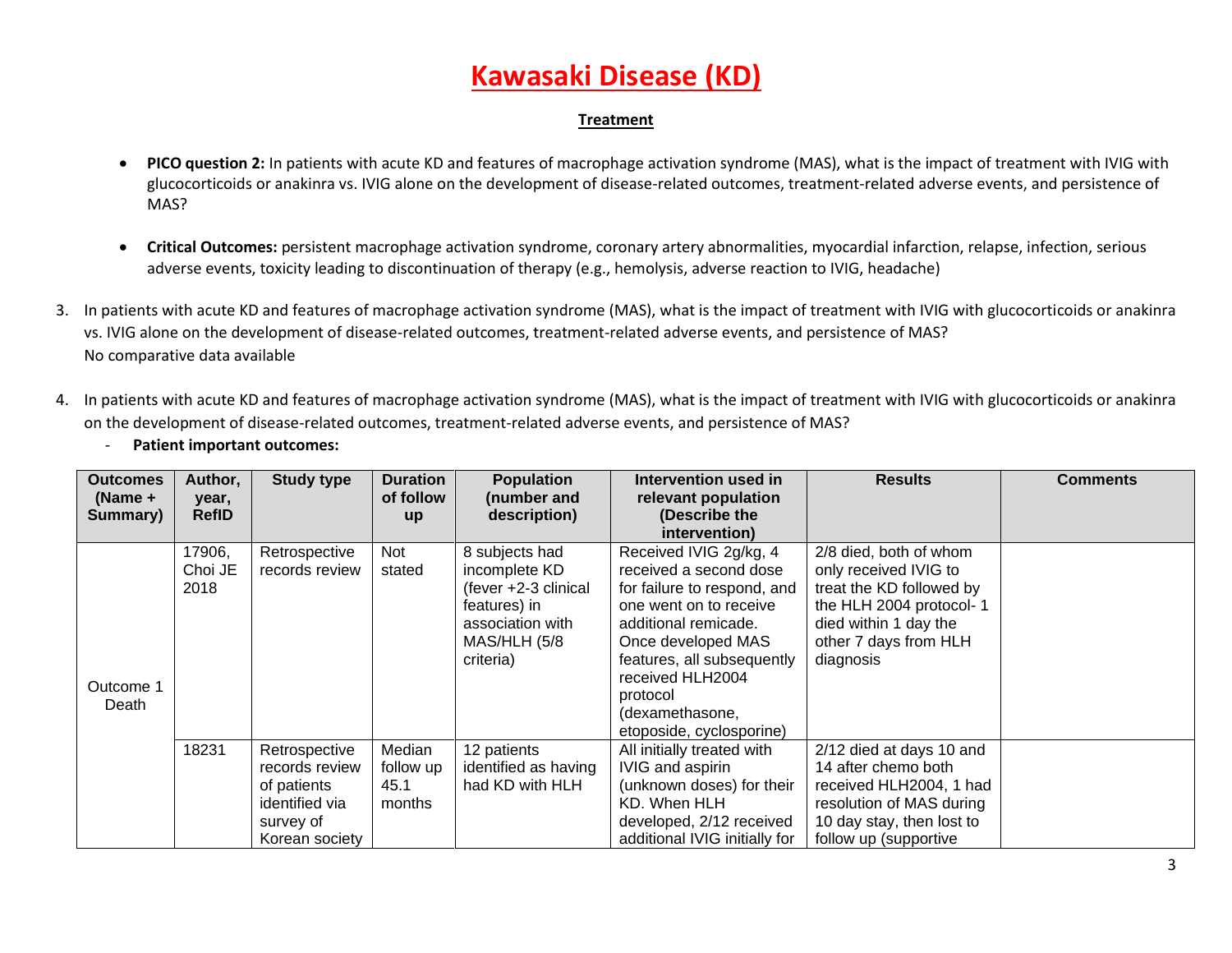|                                                           |                               | of pediatric<br>heme-onc                                      |                                                        | recurrent KD. 1 received<br>steroids and antibiotics<br>for 5 days, 1 only<br>supportive care and<br>antibiotics, 8 received<br>HLH2004 protocol, and 2<br>received HLH 1994<br>protocol                                                                                                                                                                                          | care, remaining 9 alive<br>including one who<br>received steroids alone<br>alive at 36 months                                                                          |                                                                                                                                                                                                                         |
|-----------------------------------------------------------|-------------------------------|---------------------------------------------------------------|--------------------------------------------------------|-----------------------------------------------------------------------------------------------------------------------------------------------------------------------------------------------------------------------------------------------------------------------------------------------------------------------------------------------------------------------------------|------------------------------------------------------------------------------------------------------------------------------------------------------------------------|-------------------------------------------------------------------------------------------------------------------------------------------------------------------------------------------------------------------------|
|                                                           | 18429<br>2010<br>Latino<br>GA | Retrospective<br>chart review of<br>single tertiary<br>center | 12 subjects with KD<br>and MAS, 3 had<br>incomplete KD | All received at least 1<br>dose of IVIG, 6 received<br>2 doses, and 2 received 3<br>doses. 11 received IVMP<br>x3 days, 4 of whom<br>received 2 3 day courses,<br>10 received oral pred or<br>dex. 3 received<br>cyclosporine.<br>1 subject received no<br>steroids or cyclosporine,<br>just 2 courses of IVIg.<br>Of those receiving<br>steroids, 4 only got 1<br>course of IVIG | All survived regardless of<br>treatments                                                                                                                               | It is unclear what<br>treatments were done for<br>refractory KD and what<br>were done for MAS- most<br>cases MAS was<br>suspected within 1 day of<br>KD diagnosis but was up<br>to 13 days later (vaguely<br>described) |
| Outcome 2<br>Coronary<br>Artery<br>Aneurysm<br>any time   | 18429<br>2010<br>Latino<br>GA | Retrospective<br>chart review of<br>single tertiary<br>center | 12 subjects with KD<br>and MAS, 3 had<br>incomplete KD | All received at least 1<br>dose of IVIG, 6 received<br>2 doses, and 2 received 3<br>doses. 11 received IVMP<br>x3 days, 4 of whom<br>received 2 3 day courses,<br>10 received oral pred or<br>dex. 3 received<br>cyclosporine.<br>1 subject received no<br>steroids or cyclosporine,<br>just 2 courses of IVIg.<br>Of those receiving<br>steroids, 4 only got 1<br>course of IVIG | 4/12 had mild coronary<br>abnormalities at some<br>point, 3 had received<br>multiple IVIg and GC but<br>no cyclosporine, one<br>received 1 IVIG +GC, +<br>cyclosporine | It is unclear what<br>treatments were done for<br>refractory KD and what<br>were done for MAS- most<br>cases MAS was<br>suspected within 1 day of<br>KD diagnosis but was up<br>to 13 days later (vaguely<br>described) |
| Outcome 3<br>Coronary<br>artery<br>aneurysm<br>persistent | 18429<br>2010<br>Latino<br>GA | Retrospective<br>chart review of<br>single tertiary<br>center | 12 subjects with KD<br>and MAS, 3 had<br>incomplete KD | All received at least 1<br>dose of IVIG, 6 received<br>2 doses, and 2 received 3<br>doses. 11 received IVMP<br>x3 days, 4 of whom<br>received 2 3 day courses,                                                                                                                                                                                                                    | No persistent<br>abnormalities                                                                                                                                         | It is unclear what<br>treatments were done for<br>refractory KD and what<br>were done for MAS and<br>their timing- most cases<br>MAS was suspected                                                                      |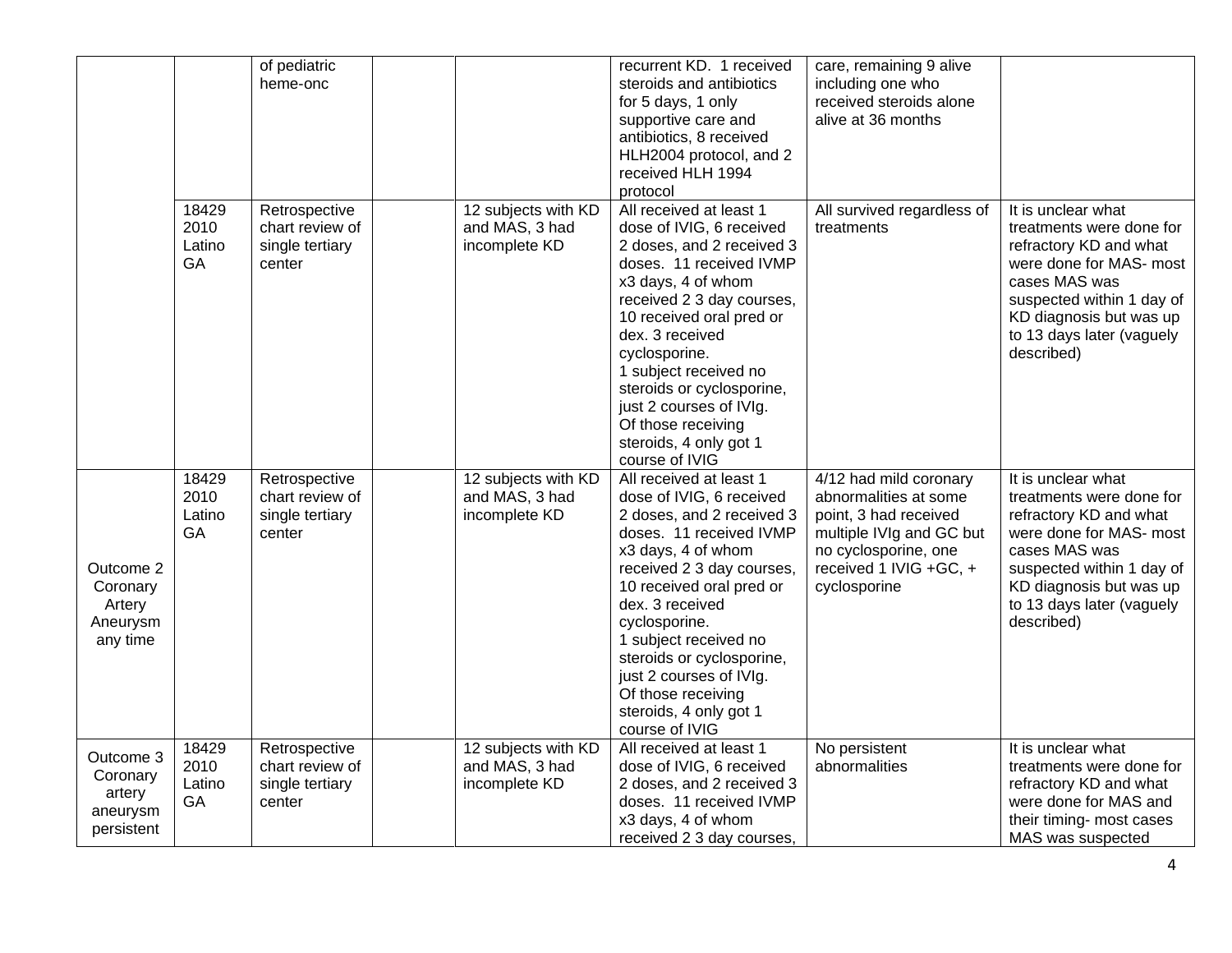| 10 received oral pred or<br>dex. 3 received<br>cyclosporine.<br>I subject received no<br>steroids or cyclosporine, | within 1 day of KD<br>diagnosis but was up to<br>13 days later (vaguely<br>described) |
|--------------------------------------------------------------------------------------------------------------------|---------------------------------------------------------------------------------------|
| just 2 courses of IVIg.<br>Of those receiving<br>steroids, 4 only got 1<br>course of IVIG                          |                                                                                       |

- 5. In In patients with acute KD and features of macrophage activation syndrome (MAS), what is the impact of IVIG alone on the development of disease-related outcomes, treatment-related adverse events, and persistence of MAS? No single arm data available
	- **References:**
- Randomized controlled trials: None
- Comparative observational studies: None
- Single arm studies and test accuracy studies:

| Refid | Author                             | Year | Title                                           | Comments                                     |
|-------|------------------------------------|------|-------------------------------------------------|----------------------------------------------|
|       |                                    |      | Differentiation between incomplete Kawasaki     | Few MAS patients- all actually treated with  |
|       | J. E. Choi, Y. Kwak, J. W. Huh, E. |      | disease and secondary hemophagocytic            | HLH2004 chemo protocol for HLH, only outcome |
|       | S. Yoo, K. H. Ryu, S. Sohn, Y. M.  |      | lymphohistiocytosis following Kawasaki disease  | reported specifically in the HLH subset was  |
| 17906 | Hong                               | 2018 | using N-terminal pro-brain natriuretic peptide  | death as article was focused on biomarker    |
|       | H. R. Kang, Y. H. Kwon, E. S.      |      | Clinical characteristics of hemophagocytic      |                                              |
|       | Yoo, K. H. Ryu, J. Y. Kim, H. S.   |      | lymphohistiocytosis following Kawasaki disease: |                                              |
| 18231 | Kim, H. M. Kim, Y. H. Lee          | 2013 | differentiation from recurrent Kawasaki disease |                                              |
|       | G. A. Latino, C. Manlhiot, R. S.   |      |                                                 |                                              |
|       | Yeung, N. Chahal, B. W.            |      | Macrophage activation syndrome in the acute     |                                              |
| 18429 | McCrindle                          | 2010 | phase of Kawasaki disease                       |                                              |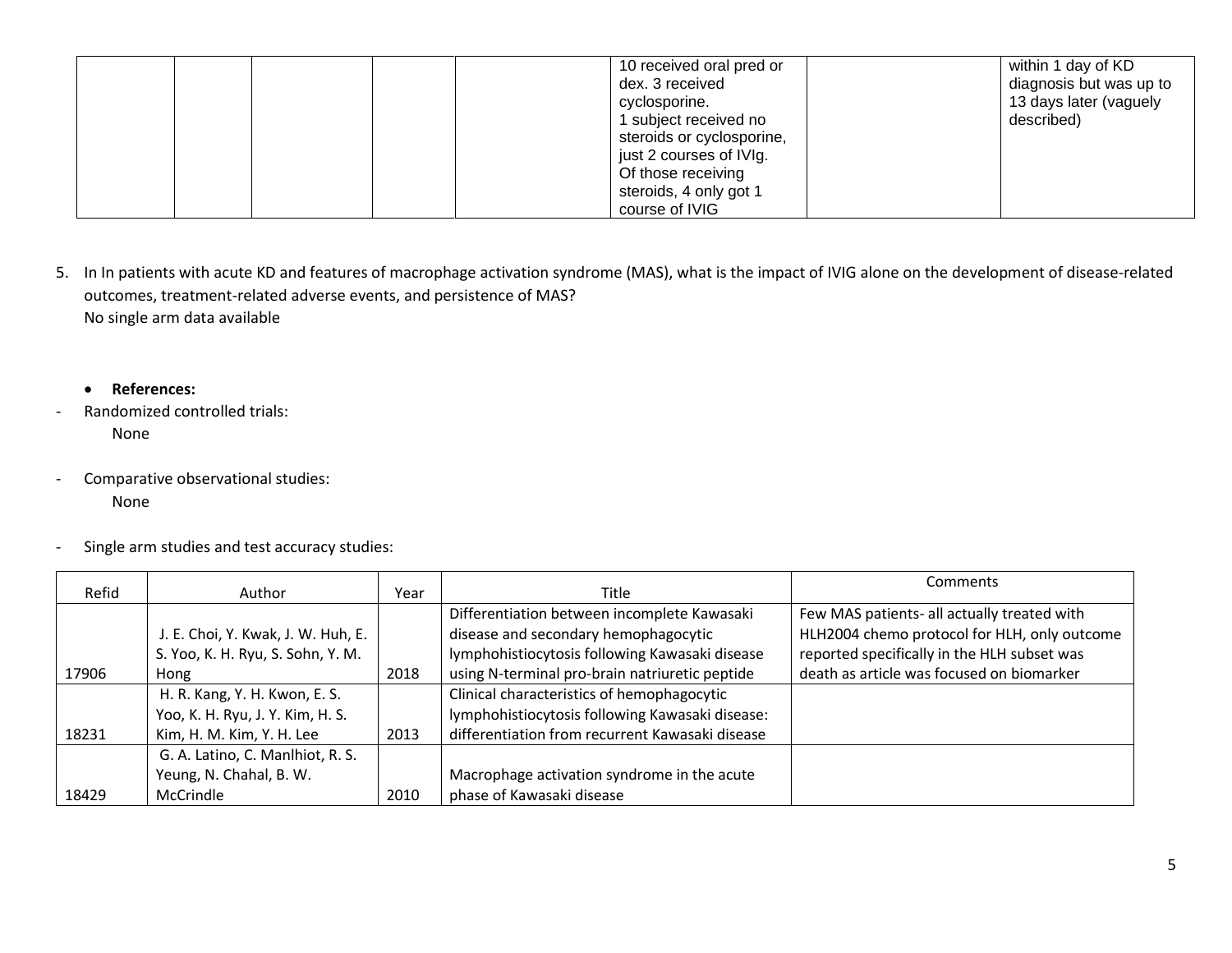- Studies reviewed and excluded

-

| Refid | Author                            | Year | Title                                                      | Comments                                   |
|-------|-----------------------------------|------|------------------------------------------------------------|--------------------------------------------|
|       | I. Kone-Paut, R. Cimaz, J.        |      |                                                            | Not abstracted, patients did not have      |
|       | Herberg, O. Bates, A. Carbasse,   |      |                                                            | features of MAS- article was on anakinra   |
|       | J. P. Saulnier, M. C. Maggio, J.  |      | The use of interleukin 1 receptor antagonist (anakinra) in | use in refractory KD.                      |
| 17903 | Anton, M. Piram                   | 2018 | Kawasaki disease: A retrospective cases series             |                                            |
|       |                                   |      |                                                            | Not abstracted, this article was not on KD |
|       |                                   |      |                                                            | patients with MAS, it was on KD patients   |
|       |                                   |      |                                                            | with KD shock syndrome, a different        |
|       |                                   |      |                                                            | entity. 2/21 with KDSS did have MAS,       |
|       |                                   |      |                                                            | however there is no data on specifically   |
|       |                                   |      |                                                            | their treatments or outcomes-all got IVIG  |
|       |                                   |      |                                                            | but unclear if any of these two got        |
|       |                                   |      | Clinical Manifestations of Kawasaki Disease Shock          | additional IVIg. 1 was identified as       |
| 17963 | L. Ma, Y. Y. Zhang, H. G. Yu      | 2018 | Syndrome                                                   | discontinuing aspirin due to GI bleed.     |
|       |                                   |      |                                                            | Not abstracted, this article did not was   |
|       |                                   |      |                                                            | not on KD patients with MAS, it was on     |
|       | J. E. Schuster, H. L. Palac, N.   |      |                                                            | KD patients with KD shock syndrome, a      |
|       | Innocentini, A. H. Rowley, L. T.  |      | Hyponatremia Is a Feature of Kawasaki Disease Shock        | different entity. No identification of     |
| 18005 | Young, S. T. Shulman              | 2017 | Syndrome: A Case-Control Study                             | patients with MAS                          |
|       |                                   |      |                                                            | Could this be used for PICO additional 1?  |
|       |                                   |      |                                                            | Not abstracted, this article did not was   |
|       |                                   |      |                                                            | not on KD patients with MAS, it was on     |
|       |                                   |      | Early Differentiation of Kawasaki Disease Shock            | KD patients with KD shock syndrome, a      |
|       | Y. J. Lin, M. C. Cheng, M. H. Lo, |      | Syndrome and Toxic Shock Syndrome in a Pediatric           | different entity. No identification of     |
| 18124 | S. J. Chien                       | 2015 | <b>Intensive Care Unit</b>                                 | patients with MAS                          |
|       | Z. Górnicka-Banach M.             |      |                                                            | No patients with KD and MAS, only          |
|       | Szymanowska Z. Turowska-          |      |                                                            | patients in article with MAS were          |
|       | Heydel D. Sobczyk M.              |      | The use of intravenous immunoglobulin in pediatric         | systemic JIA patients.                     |
| 22887 | Rutkowska-Sak L. Zuber            | 2014 | rheumatology                                               |                                            |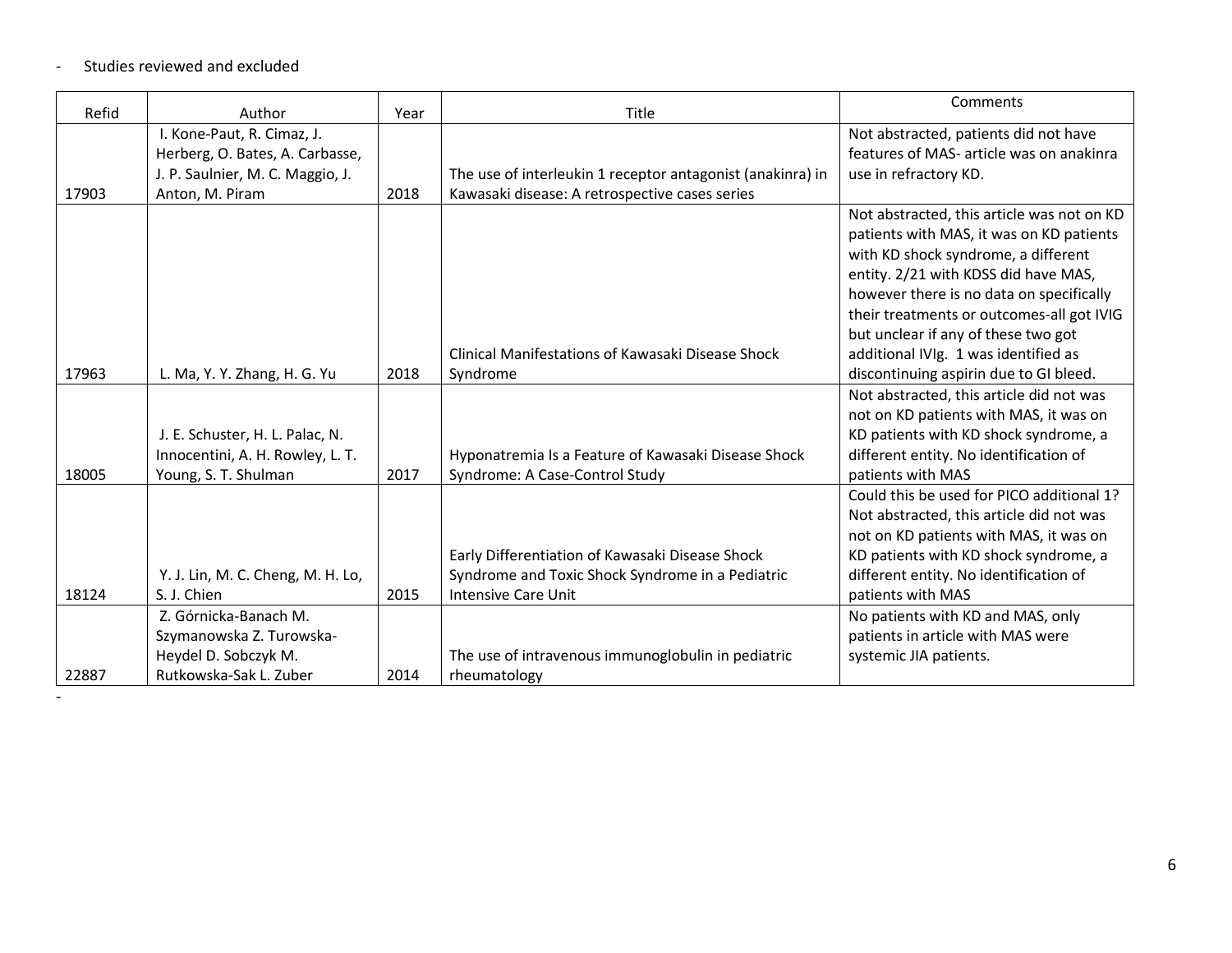#### **Treatment**

- **PICO question 3:** In patients with acute KD, what is the impact of initial treatment with glucocorticoids vs. IVIG on the development of diseaserelated outcomes and treatment-related adverse events?
- **Critical Outcomes:** coronary artery abnormalities, myocardial infarction, relapse, infection, serious adverse events, toxicity leading to discontinuation of therapy (e.g., hyperglycemia, hemolysis, adverse reaction to IVIG, headache)
- 6. In patients with acute KD, what is the impact of initial treatment with glucocorticoids vs. IVIG on the development of disease-related outcomes and treatment-related adverse events? No comparative data available
- 7. In patients with acute KD, what is the impact of initial treatment with glucocorticoids on the development of disease-related outcomes and treatmentrelated adverse events?

| <b>Outcomes</b><br>(Name +<br>Summary)                   | Author,<br>year,<br><b>RefID</b> | <b>Study type</b>                       | <b>Duration</b><br>of follow                                                    | <b>Population</b><br>(number and<br>description)                                                                                                                                                      | Intervention used in<br>relevant population<br>(Describe the                                                                                                                                                    | <b>Results</b>                        | <b>Comments</b>                                                                                                                                                                                       |
|----------------------------------------------------------|----------------------------------|-----------------------------------------|---------------------------------------------------------------------------------|-------------------------------------------------------------------------------------------------------------------------------------------------------------------------------------------------------|-----------------------------------------------------------------------------------------------------------------------------------------------------------------------------------------------------------------|---------------------------------------|-------------------------------------------------------------------------------------------------------------------------------------------------------------------------------------------------------|
|                                                          |                                  |                                         | up                                                                              |                                                                                                                                                                                                       | intervention)                                                                                                                                                                                                   |                                       |                                                                                                                                                                                                       |
| Outcome 1<br>Coronary<br>artery<br>lesion at 1<br>month  | 17914                            | Retrospective<br>study-record<br>review | Variable,<br>about $\frac{1}{2}$<br>to $6$<br>months,<br>and $1/3$<br>to 1 year | 930 patients with<br>KD admitted to<br>single center in<br>China, included<br>complete and<br>incomplete KD per<br>clinical definitions.<br>578 with 6 month<br>follow up, 332 with<br>year follow up | All patients received IVIG,<br>some early and some<br>after day 10.<br>Some of the patients<br>were reported to have<br>received steroids before<br>diagnosis (and then<br>subsequently went on to<br>get IVIG) | Odds ratio 1.22, 95% CI<br>0.81, 1.84 | Using steroids before<br>diagnosis as a surrogate<br>for steroids alone as<br>initial treatment, however<br>it is important to note that<br>all of these patients<br>subsequently got IVIG as<br>well |
| Outcome 2<br>Coronary<br>artery<br>lesion at 6<br>months | 17914                            | Retrospective<br>study-record<br>review | Variable,<br>about $\frac{1}{2}$<br>to $6$<br>months,<br>and $1/3$<br>to 1 year | 930 patients with<br>KD admitted to<br>single center in<br>China, included<br>complete and<br>incomplete KD per<br>clinical definitions.<br>578 with 6 month                                          | All patients received IVIG,<br>some early and some<br>after day 10.<br>Some of the patients<br>were reported to have<br>received steroids before<br>diagnosis (and then<br>subsequently went on to<br>get IVIG) | Odds ratio 1.19, 95% CI<br>0.57, 2.46 | Using steroids before<br>diagnosis as a surrogate<br>for steroids alone as<br>initial treatment, however<br>it is important to note that<br>all of these patients<br>subsequently got IVIG as<br>well |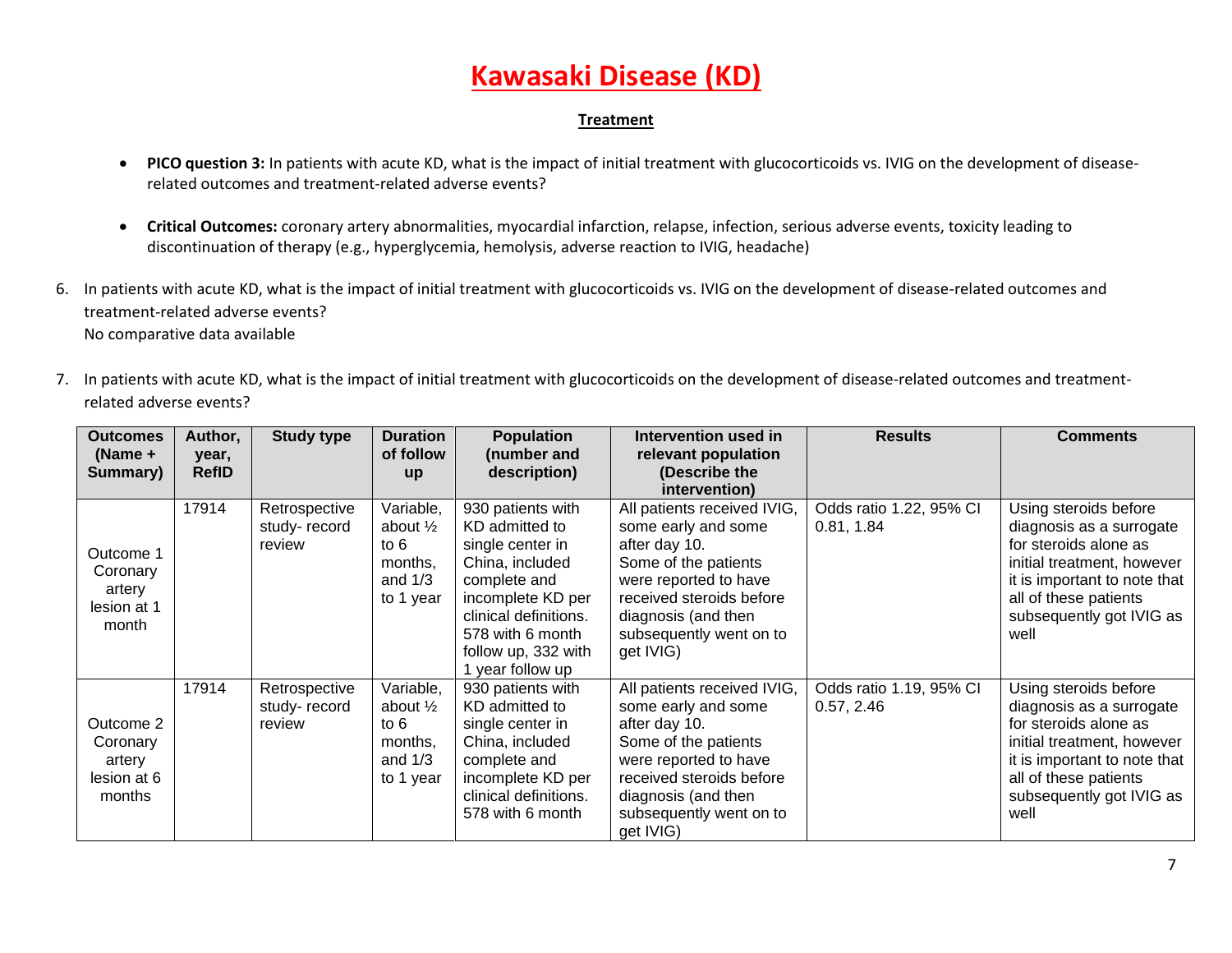|                                                      |       |                                         |                                                                               | follow up, 332 with<br>year follow up                                                                                                                                                                 |                                                                                                                                                                                                                 |                                       |                                                                                                                                                                                                       |
|------------------------------------------------------|-------|-----------------------------------------|-------------------------------------------------------------------------------|-------------------------------------------------------------------------------------------------------------------------------------------------------------------------------------------------------|-----------------------------------------------------------------------------------------------------------------------------------------------------------------------------------------------------------------|---------------------------------------|-------------------------------------------------------------------------------------------------------------------------------------------------------------------------------------------------------|
| Outcome 3<br>Coronary<br>artery<br>lesion<br>overall | 17914 | Retrospective<br>study-record<br>review | Variable,<br>about $\frac{1}{2}$<br>to 6<br>months,<br>and $1/3$<br>to 1 year | 930 patients with<br>KD admitted to<br>single center in<br>China, included<br>complete and<br>incomplete KD per<br>clinical definitions.<br>578 with 6 month<br>follow up, 332 with<br>year follow up | All patients received IVIG,<br>some early and some<br>after day 10.<br>Some of the patients<br>were reported to have<br>received steroids before<br>diagnosis (and then<br>subsequently went on to<br>get IVIG) | Odds ratio 1.12, 95% CI<br>0.31, 4.06 | Using steroids before<br>diagnosis as a surrogate<br>for steroids alone as<br>initial treatment, however<br>it is important to note that<br>all of these patients<br>subsequently got IVIG as<br>well |

8. In patients with acute KD, what is the impact of initial treatment with IVIG on the development of disease-related outcomes and treatment-related adverse events?

| <b>Outcomes</b> | Author,               | Study type       | <b>Duration of</b>                                  | Population                   | Intervention used in                               | <b>Results</b>               | <b>Comments</b>   |
|-----------------|-----------------------|------------------|-----------------------------------------------------|------------------------------|----------------------------------------------------|------------------------------|-------------------|
| $(Name +$       | year,                 |                  | follow up                                           | (number and                  | relevant population                                |                              |                   |
| Summary)        | <b>RefID</b><br>18568 | Randomized       | Echoes done                                         | description)                 | (Describe the intervention)                        | 6/66 patients without        | Single arm of RCT |
|                 |                       | placebo          | at baseline,1                                       | 199 patients<br>with KD Must | IVIG $2g/kg x1 + 80-100$<br>mg/kg/day of ASA until | abnormalities at baseline    |                   |
|                 |                       | controlled trial | week from<br>enrollment<br>(mean 7.8<br>days) and 5 | be between                   | 48 hours afebrile then                             | and 28/93 of all patients in |                   |
|                 |                       |                  |                                                     | day 4 and 10 of $\vert$      | 3-5 mg/kg/day, vs IVIg                             | the placebo arm developed    |                   |
|                 |                       |                  |                                                     | illness (starting            | +ASA+30mg/kg                                       | abnormalities                |                   |
|                 |                       |                  | weeks (mean                                         | from day 1 of                | methylpred x1 (not                                 |                              |                   |
|                 |                       |                  | 36.5 days0                                          | fever).                      | abstracted                                         |                              |                   |
| Outcome1        |                       |                  |                                                     | Randomization                |                                                    |                              |                   |
| Coronary        |                       |                  |                                                     | stratified on                |                                                    |                              |                   |
| Artery          |                       |                  |                                                     | center and age               |                                                    |                              |                   |
| Abnormality     |                       |                  |                                                     | $\leq$ 1 year old            |                                                    |                              |                   |
| at week 1-2     |                       |                  |                                                     |                              |                                                    |                              |                   |
|                 |                       |                  |                                                     | 101 received                 |                                                    |                              |                   |
|                 |                       |                  |                                                     | methylpred+IVI               |                                                    |                              |                   |
|                 |                       |                  |                                                     | G, 98 received               |                                                    |                              |                   |
|                 |                       |                  |                                                     | IVIG/ASA alone               |                                                    |                              |                   |
|                 |                       |                  |                                                     |                              |                                                    |                              |                   |
|                 |                       |                  |                                                     | 17 were                      |                                                    |                              |                   |
|                 |                       |                  |                                                     | identified as                |                                                    |                              |                   |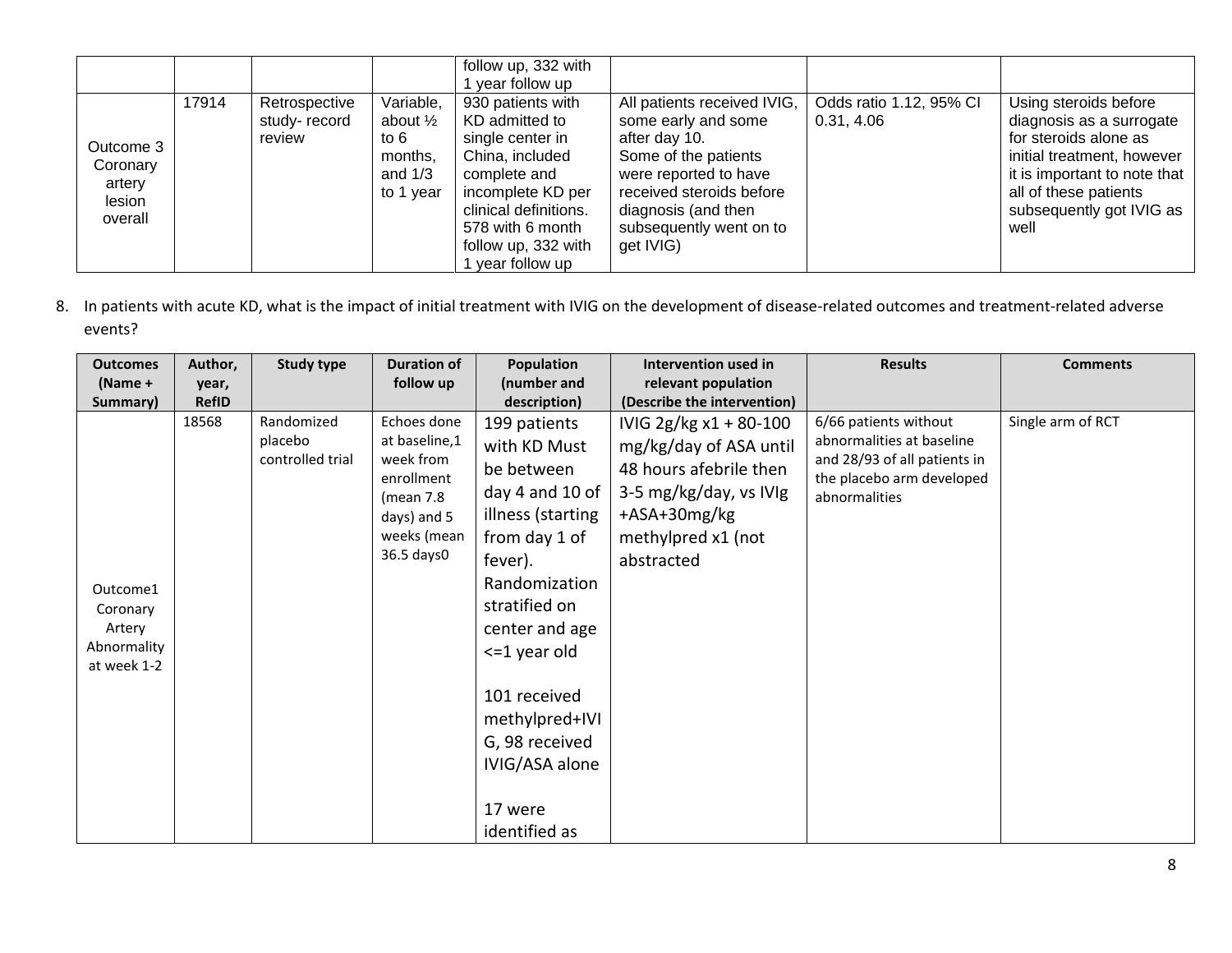|                                                        |       |                                                                        |                                                                                                                                                             | likely to be<br><b>IVIG resistance</b>                                                                                                                                                                     |                                                                                                                                                                                                              |                                                                                                                                           |                                                                                                                                                                                                       |
|--------------------------------------------------------|-------|------------------------------------------------------------------------|-------------------------------------------------------------------------------------------------------------------------------------------------------------|------------------------------------------------------------------------------------------------------------------------------------------------------------------------------------------------------------|--------------------------------------------------------------------------------------------------------------------------------------------------------------------------------------------------------------|-------------------------------------------------------------------------------------------------------------------------------------------|-------------------------------------------------------------------------------------------------------------------------------------------------------------------------------------------------------|
|                                                        | 18717 | Randomized<br><b>Control Trial</b>                                     | <b>Not</b><br>specified.<br>37/39 kids<br>got echos at<br>2 weeks and<br>36/39 got 6<br>week echo<br>(based on<br>day of illness,<br>not from<br>treatment) | 41 patients with<br>KD randomized to<br>receive IVIG+ASA<br>with or without IV<br>methylpred<br>21 in IVIG alone<br>group                                                                                  | IVIG 2 g/kg given over 10<br>hours, Aspirin 100<br>mg/kg/day.<br>The not abstracted group<br>for this PICO also received<br>30 mg/kg IVmethylpred x1                                                         | 2/21 had at least one<br>coronary with a z score btw<br>2-3 and 1 with a z score of<br>$>3$                                               | Single arm from RCT                                                                                                                                                                                   |
|                                                        | 17914 | Retrospective<br>study-record<br>review                                | Variable,<br>about $\frac{1}{2}$ to 6<br>months, and<br>$1/3$ to 1 year                                                                                     | 930 patients with<br>KD admitted to<br>single center in<br>China, included<br>complete and<br>incomplete KD per<br>clinical definitions.<br>578 with 6 month<br>follow up, 332<br>with 1 year follow<br>up | All patients received IVIG,<br>some early and some after<br>day 10.<br>Some of the patients were<br>reported to have received<br>steroids before diagnosis<br>(and then subsequently<br>went on to get IVIG) | Odds ratio 1.22, 95% CI<br>0.81, 1.84                                                                                                     | Using steroids before<br>diagnosis as a surrogate for<br>steroids alone as initial<br>treatment, however it is<br>important to note that all<br>of these patients<br>subsequently got IVIG as<br>well |
| Outcome 2<br>Coronary<br>artery lesion<br>at 4-6 weeks | 18322 | Randomized<br>open-label<br>blind<br>endpoints<br>trial<br>multicentre | Last echo at<br>week 4 (from<br>enrollment,<br>not<br>diagnosis)                                                                                            | 248 high risk KD<br>patients (defined<br>by Kobayashi<br>score randomized<br>to IVIG vs IVIg+<br>prednisolone. 121<br>received IVIG<br>alone and<br>included in<br>analysis                                | IVIg 2g/kg over 24<br>hours, ASA 30<br>mg/kg/day until<br>afebrile the 3-5<br>mg/kg/day                                                                                                                      | 15/120 (none of whom had<br>an abnormality at baseline)                                                                                   | Single arm of an RCT                                                                                                                                                                                  |
|                                                        | 18340 | Randomized<br>control trial                                            | 1 month                                                                                                                                                     | 74 patients<br>predicted to be<br>IVIG responsive by<br>egami score and<br>48 predicted to be                                                                                                              | IVIg 2g/kg over 24 hours<br>ASA 90mg/kg/d until 36<br>hours afebrile, then<br>5mg/kg/day                                                                                                                     | 10/26 high risk score<br>patients on IVIG alone<br>developed coronary artery<br>with score of >2.5. this is<br>not reported in those with | Single arm only                                                                                                                                                                                       |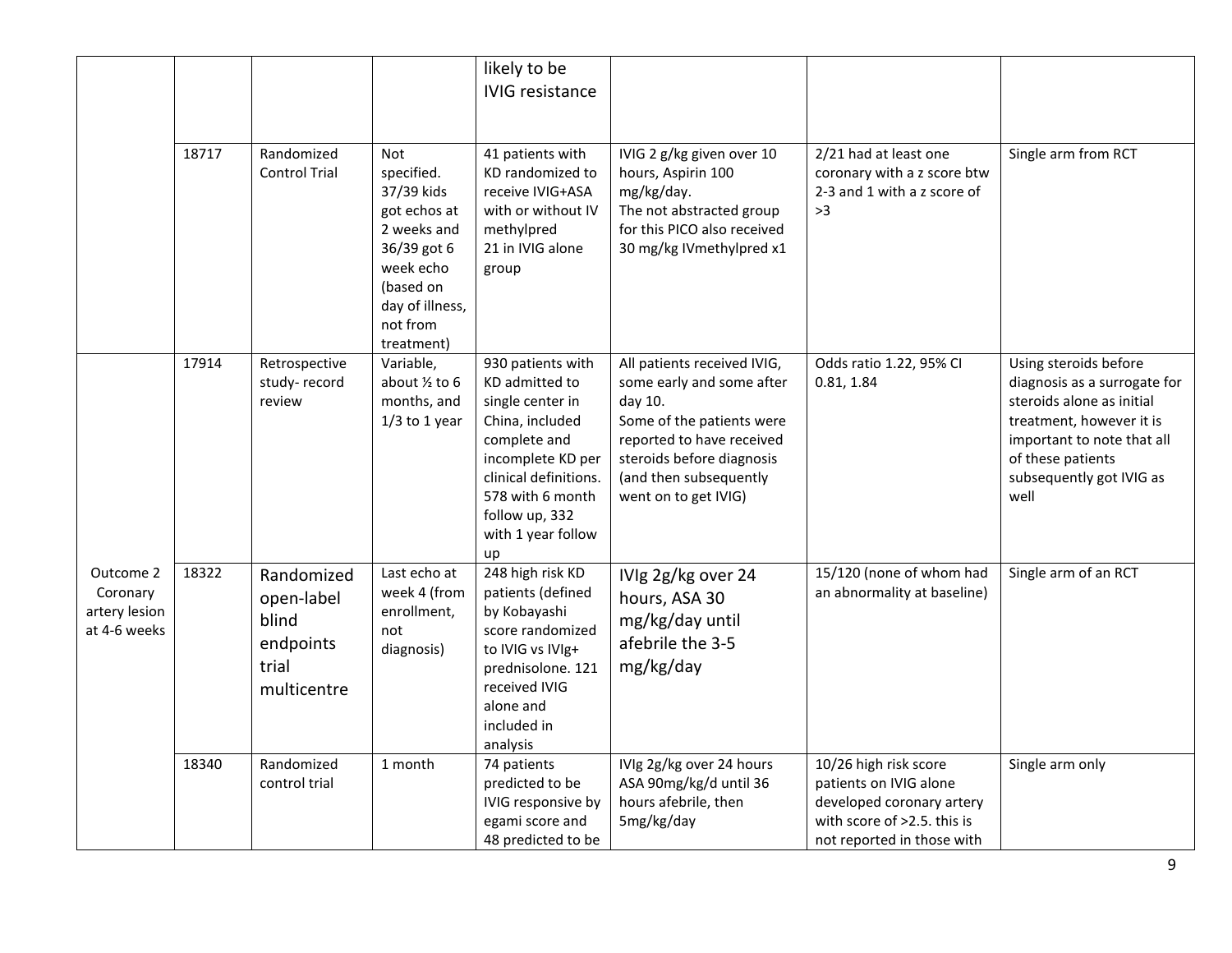|       |                  |               | IVIg non-         | Data not abstracted for this | low risk scores. All other   |                   |
|-------|------------------|---------------|-------------------|------------------------------|------------------------------|-------------------|
|       |                  |               | responsive. The   | on those receiving 30mg/kg   | coronary outcomes            |                   |
|       |                  |               | 48 high egami     | methylpredx1 + heparin in    | reported were z scores of    |                   |
|       |                  |               | score patients    | addition to IVIG+ASA         | various arteries             |                   |
|       |                  |               | were randomized   |                              |                              |                   |
|       |                  |               | to get IVIG+ ASA  |                              |                              |                   |
|       |                  |               | $(26)$ vs         |                              |                              |                   |
|       |                  |               | IVIG+ASA+pulse    |                              |                              |                   |
|       |                  |               | methylpred+hepar  |                              |                              |                   |
|       |                  |               | in (22). The 74   |                              |                              |                   |
|       |                  |               | low risk received |                              |                              |                   |
|       |                  |               | $IVIG(68)+ASA(6)$ |                              |                              |                   |
|       |                  |               | or ASA alone (not |                              |                              |                   |
|       |                  |               | randomized, done  |                              |                              |                   |
|       |                  |               | as standard of    |                              |                              |                   |
|       |                  |               | care)             |                              |                              |                   |
| 18568 | Randomized       | Echoes done   | 199 patients      | IVIG 2g/kg x1 + 80-100       | 5/67 patients without        | Single arm of RCT |
|       | placebo          | at baseline,1 | with KD Must      | mg/kg/day of ASA until       | abnormalities at baseline    |                   |
|       | controlled trial | week from     | be between        | 48 hours afebrile then       | and 18/95 of all patients in |                   |
|       |                  | enrollment    | day 4 and 10 of   | 3-5 mg/kg/day, vs IVIg       | the placebo arm developed    |                   |
|       |                  | (mean 7.8     | illness (starting | +ASA+30mg/kg                 | abnormalities                |                   |
|       |                  | days) and 5   |                   |                              |                              |                   |
|       |                  | weeks (mean   | from day 1 of     | methylpred x1 (not           |                              |                   |
|       |                  | 36.5 days0    | fever).           | abstracted                   |                              |                   |
|       |                  |               | Randomization     |                              |                              |                   |
|       |                  |               | stratified on     |                              |                              |                   |
|       |                  |               | center and age    |                              |                              |                   |
|       |                  |               |                   |                              |                              |                   |
|       |                  |               | <= 1 year old     |                              |                              |                   |
|       |                  |               |                   |                              |                              |                   |
|       |                  |               | 101 received      |                              |                              |                   |
|       |                  |               | methylpred+IVI    |                              |                              |                   |
|       |                  |               | G, 98 received    |                              |                              |                   |
|       |                  |               | IVIG/ASA alone    |                              |                              |                   |
|       |                  |               |                   |                              |                              |                   |
|       |                  |               |                   |                              |                              |                   |
|       |                  |               | 17 were           |                              |                              |                   |
|       |                  |               | identified as     |                              |                              |                   |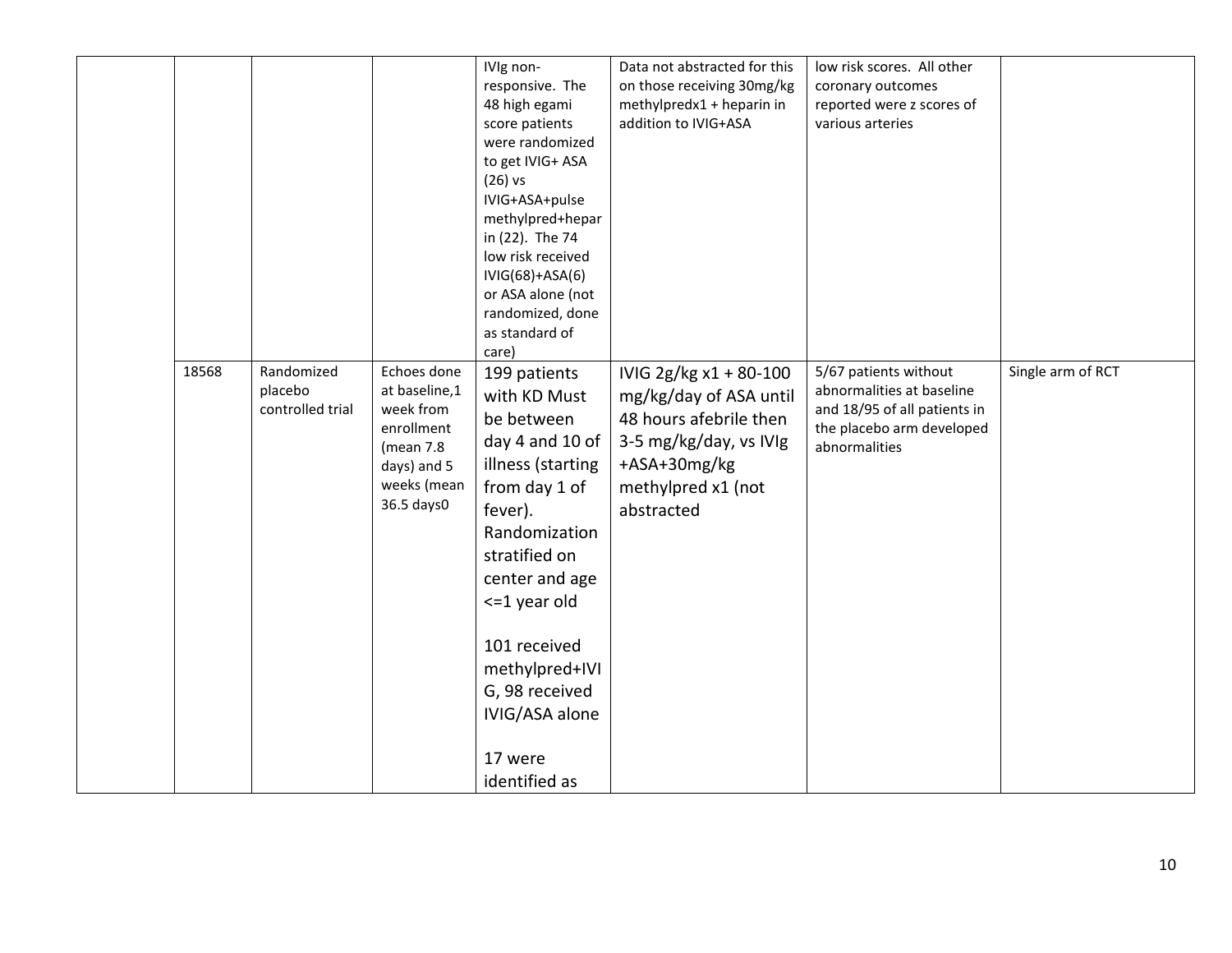|                                                       |       |                                         |                                                                                                                                                             | likely to be<br><b>IVIG</b> resistance                                                                                                                                         |                                                                                                                                                                                                                                              |                                                                                           |                                                                                                                                                                                                       |
|-------------------------------------------------------|-------|-----------------------------------------|-------------------------------------------------------------------------------------------------------------------------------------------------------------|--------------------------------------------------------------------------------------------------------------------------------------------------------------------------------|----------------------------------------------------------------------------------------------------------------------------------------------------------------------------------------------------------------------------------------------|-------------------------------------------------------------------------------------------|-------------------------------------------------------------------------------------------------------------------------------------------------------------------------------------------------------|
|                                                       | 18585 | Randomized<br>control trial             | Last echo at<br>day 25-30                                                                                                                                   | 178 KD patients,<br>88 in the IVIG<br>alone arm                                                                                                                                | IVIG (1g/kg/day x2) vs<br>IVIG + Prednisolone<br>(not included for this<br>study)<br>All subjects received<br>Aspirin 30mg/kg/day<br>(decreased to 5<br>mg/kg/day after CRP<br>normalized), all also<br>received dipyridamole<br>2mg/kg/day. | 3/88                                                                                      | Single arm from RCT                                                                                                                                                                                   |
|                                                       | 18717 | Randomized<br><b>Control Trial</b>      | <b>Not</b><br>specified.<br>37/39 kids<br>got echos at<br>2 weeks and<br>36/39 got 6<br>week echo<br>(based on<br>day of illness,<br>not from<br>treatment) | 41 patients with<br>KD randomized to<br>receive IVIG+ASA<br>with or without IV<br>methylpred<br>21 in IVIG alone<br>group                                                      | IVIG 2 g/kg given over 10<br>hours, Aspirin 100<br>mg/kg/day.<br>The not abstracted group<br>for this PICO also received<br>30 mg/kg IVmethylpred x1                                                                                         | 1/21 had at least one<br>coronary with a z score btw<br>2-3 and 0 with a z score of<br>>3 | Single arm from RCT                                                                                                                                                                                   |
| Outcome 3<br>Coronary<br>artery lesion<br>at 6 months | 17914 | Retrospective<br>study-record<br>review | Variable,<br>about 1/2 to 6<br>months, and<br>$1/3$ to 1 year                                                                                               | 930 patients with<br>KD admitted to<br>single center in<br>China, included<br>complete and<br>incomplete KD per<br>clinical definitions.<br>578 with 6 month<br>follow up, 332 | All patients received IVIG,<br>some early and some after<br>day 10.<br>Some of the patients were<br>reported to have received<br>steroids before diagnosis<br>(and then subsequently<br>went on to get IVIG)                                 | Odds ratio 1.19, 95% CI<br>0.57, 2.46                                                     | Using steroids before<br>diagnosis as a surrogate for<br>steroids alone as initial<br>treatment, however it is<br>important to note that all<br>of these patients<br>subsequently got IVIG as<br>well |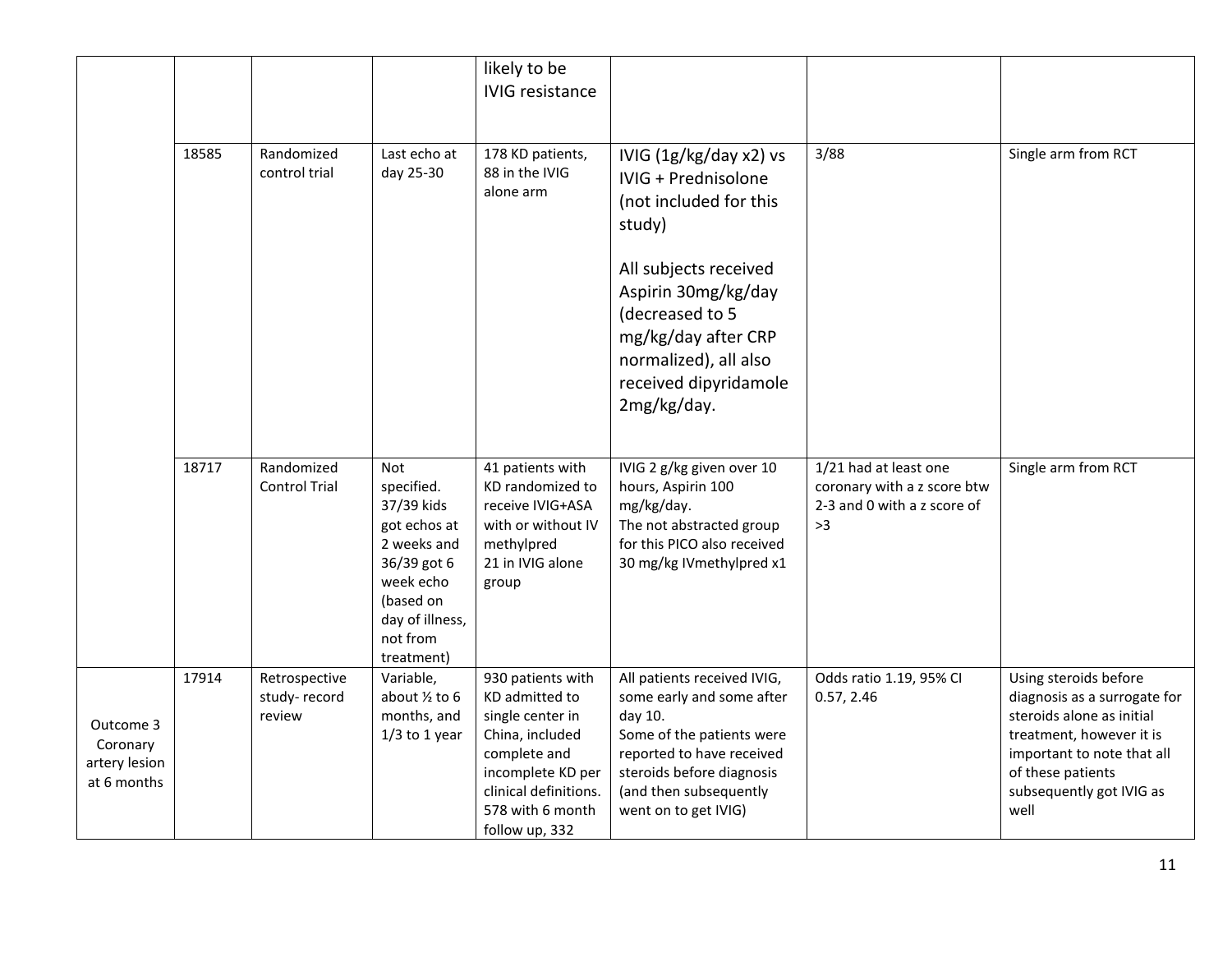|                                                             |       |                                                                        |                                                                         | with 1 year follow<br>up                                                                                                                                                                                   |                                                                                                                                                                                                                                              |                                                         |                                                                                                                                                                                                       |
|-------------------------------------------------------------|-------|------------------------------------------------------------------------|-------------------------------------------------------------------------|------------------------------------------------------------------------------------------------------------------------------------------------------------------------------------------------------------|----------------------------------------------------------------------------------------------------------------------------------------------------------------------------------------------------------------------------------------------|---------------------------------------------------------|-------------------------------------------------------------------------------------------------------------------------------------------------------------------------------------------------------|
| Outcome 4<br>Coronary<br>artery<br>Lesion at 1<br>year      | 17914 | Retrospective<br>study-record<br>review                                | Variable,<br>about $\frac{1}{2}$ to 6<br>months, and<br>$1/3$ to 1 year | 930 patients with<br>KD admitted to<br>single center in<br>China, included<br>complete and<br>incomplete KD per<br>clinical definitions.<br>578 with 6 month<br>follow up, 332<br>with 1 year follow<br>up | All patients received IVIG,<br>some early and some after<br>day 10.<br>Some of the patients were<br>reported to have received<br>steroids before diagnosis<br>(and then subsequently<br>went on to get IVIG)                                 | Odds ratio 1.12, 95% CI<br>0.31, 4.06                   | Using steroids before<br>diagnosis as a surrogate for<br>steroids alone as initial<br>treatment, however it is<br>important to note that all<br>of these patients<br>subsequently got IVIG as<br>well |
|                                                             | 18322 | Randomized<br>open-label<br>blind<br>endpoints<br>trial<br>multicentre | Last echo at<br>week 4 (from<br>enrollment,<br>not<br>diagnosis)        | 248 high risk KD<br>patients (defined<br>by Kobayashi<br>score randomized<br>to IVIG vs IVIg+<br>prednisolone. 121<br>received IVIG<br>alone and<br>included in<br>analysis                                | IVIg 2g/kg over 24<br>hours, ASA 30<br>mg/kg/day until<br>afebrile the 3-5<br>mg/kg/day                                                                                                                                                      | 28/121 (none of whom had<br>an abnormality at baseline) | Single arm of an RCT                                                                                                                                                                                  |
| Outcome 5<br>Coronary<br>Artery<br>aneurysm at<br>any point | 18585 | Randomized<br>control trial                                            | Last echo at<br>day 25-30                                               | 178 KD patients,<br>88 in the IVIG<br>alone arm                                                                                                                                                            | IVIG (1g/kg/day x2) vs<br>IVIG + Prednisolone<br>(not included for this<br>study)<br>All subjects received<br>Aspirin 30mg/kg/day<br>(decreased to 5<br>mg/kg/day after CRP<br>normalized), all also<br>received dipyridamole<br>2mg/kg/day. | 10/88                                                   | Single arm from RCT                                                                                                                                                                                   |
|                                                             | 23919 | Multicenter RCT                                                        | Echoes on<br>enrollment,                                                | 32 Kawasaki<br>patients                                                                                                                                                                                    | IVIG 1g/kg/day x2 doses                                                                                                                                                                                                                      | 0/18                                                    | Single arm of RCT                                                                                                                                                                                     |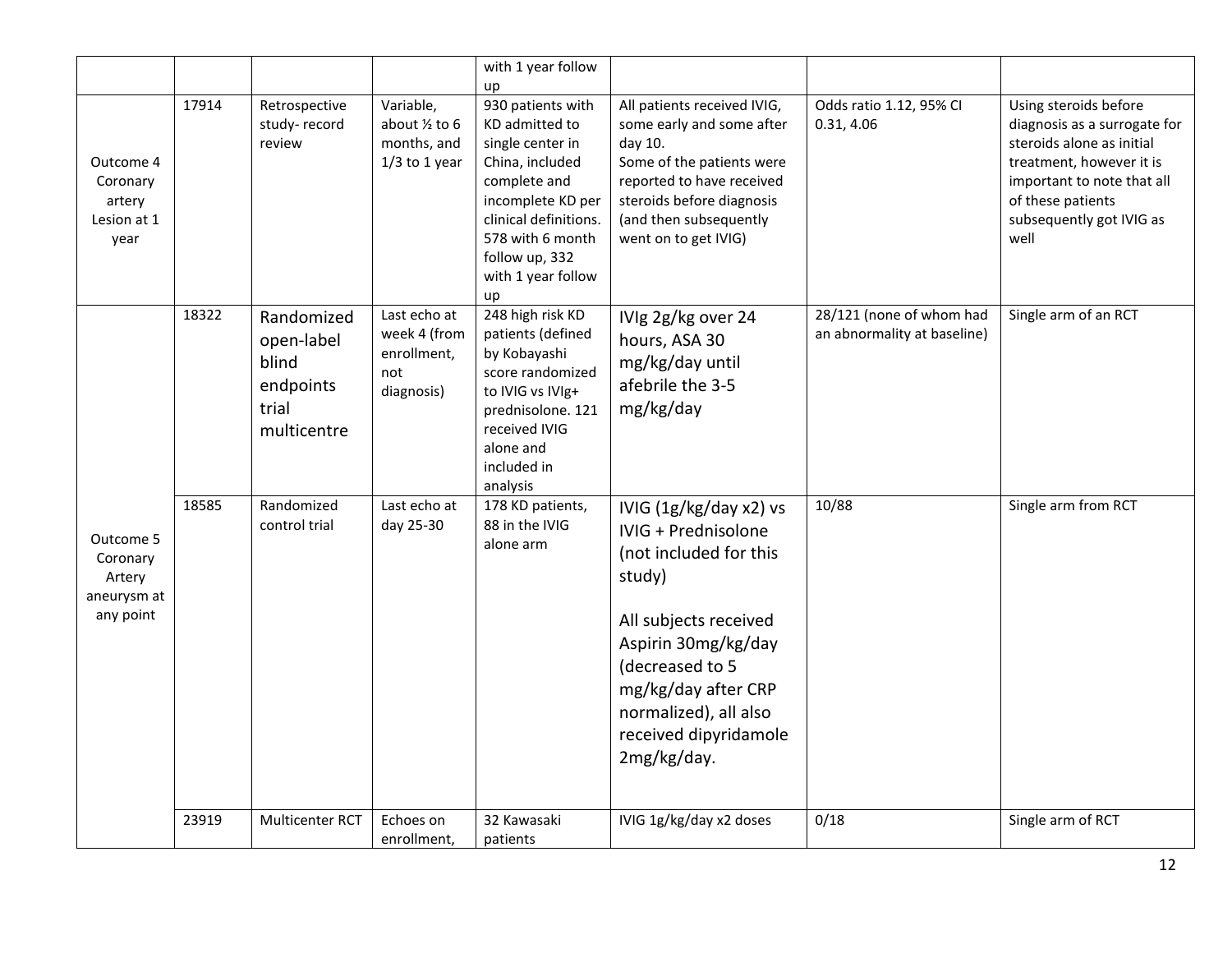|                                                  |       |                                                                        | day 6-8 of<br>illness, day<br>12-16 of<br>illness, day<br>25-30 of<br>illness | (complete KD), 18<br>got IVIG alone<br>All enrolled by day<br>9 of illness                                                                                                                                                                                                                                                                                                                  | Aspirin 30 mg/kg (not<br>specified if this was total<br>daily dose or doses TID) and<br>dipyridamole 2mg/kg/d                                                                                               |                                                                                                                           |                      |
|--------------------------------------------------|-------|------------------------------------------------------------------------|-------------------------------------------------------------------------------|---------------------------------------------------------------------------------------------------------------------------------------------------------------------------------------------------------------------------------------------------------------------------------------------------------------------------------------------------------------------------------------------|-------------------------------------------------------------------------------------------------------------------------------------------------------------------------------------------------------------|---------------------------------------------------------------------------------------------------------------------------|----------------------|
|                                                  | 18322 | Randomized<br>open-label<br>blind<br>endpoints<br>trial<br>multicentre | Last echo at<br>week 4 (from<br>enrollment,<br>not<br>diagnosis)              | 248 high risk KD<br>patients (defined<br>by Kobayashi<br>score randomized<br>to IVIG vs IVIg+<br>prednisolone. 121<br>received IVIG<br>alone and<br>included in<br>analysis                                                                                                                                                                                                                 | IVIg 2g/kg over 24<br>hours, ASA 30<br>mg/kg/day until<br>afebrile the 3-5<br>mg/kg/day                                                                                                                     | 48/121                                                                                                                    | Single arm of an RCT |
| Outcome 6<br>Refractory/R<br>ecurrent<br>disease | 18340 | Randomized<br>control trial                                            | 1 month                                                                       | 74 patients<br>predicted to be<br>IVIG responsive by<br>egami score and<br>48 predicted to be<br>IVIg non-<br>responsive. The<br>48 high egami<br>score patients<br>were randomized<br>to get IVIG+ ASA<br>$(26)$ vs<br>IVIG+ASA+pulse<br>methylpred+hepar<br>in (22). The 74<br>low risk received<br>$IVIG(68)+ASA(6)$<br>or ASA alone (not<br>randomized, done<br>as standard of<br>care) | IVIg 2g/kg over 24 hours<br>ASA 90mg/kg/d until 36<br>hours afebrile, then<br>5mg/kg/day<br>Data not abstracted for this<br>on those receiving 30mg/kg<br>methylpredx1 + heparin in<br>addition to IVIG+ASA | 6/68 predicted to be<br>responders, and 20/26<br>predicted to be non-<br>responders were resistant<br>to the initial IVIG | Single arm only      |
|                                                  | 18568 | Randomized<br>placebo<br>controlled trial                              | Echoes done<br>at baseline,1<br>week from<br>enrollment                       | 199 patients<br>with KD Must<br>be between<br>day 4 and 10 of                                                                                                                                                                                                                                                                                                                               | IVIG 2g/kg x1 + 80-100<br>mg/kg/day of ASA until<br>48 hours afebrile then<br>3-5 mg/kg/day, vs IVIg                                                                                                        | 15/97 were retreated with<br><b>IVIG</b>                                                                                  | Single arm of RCT    |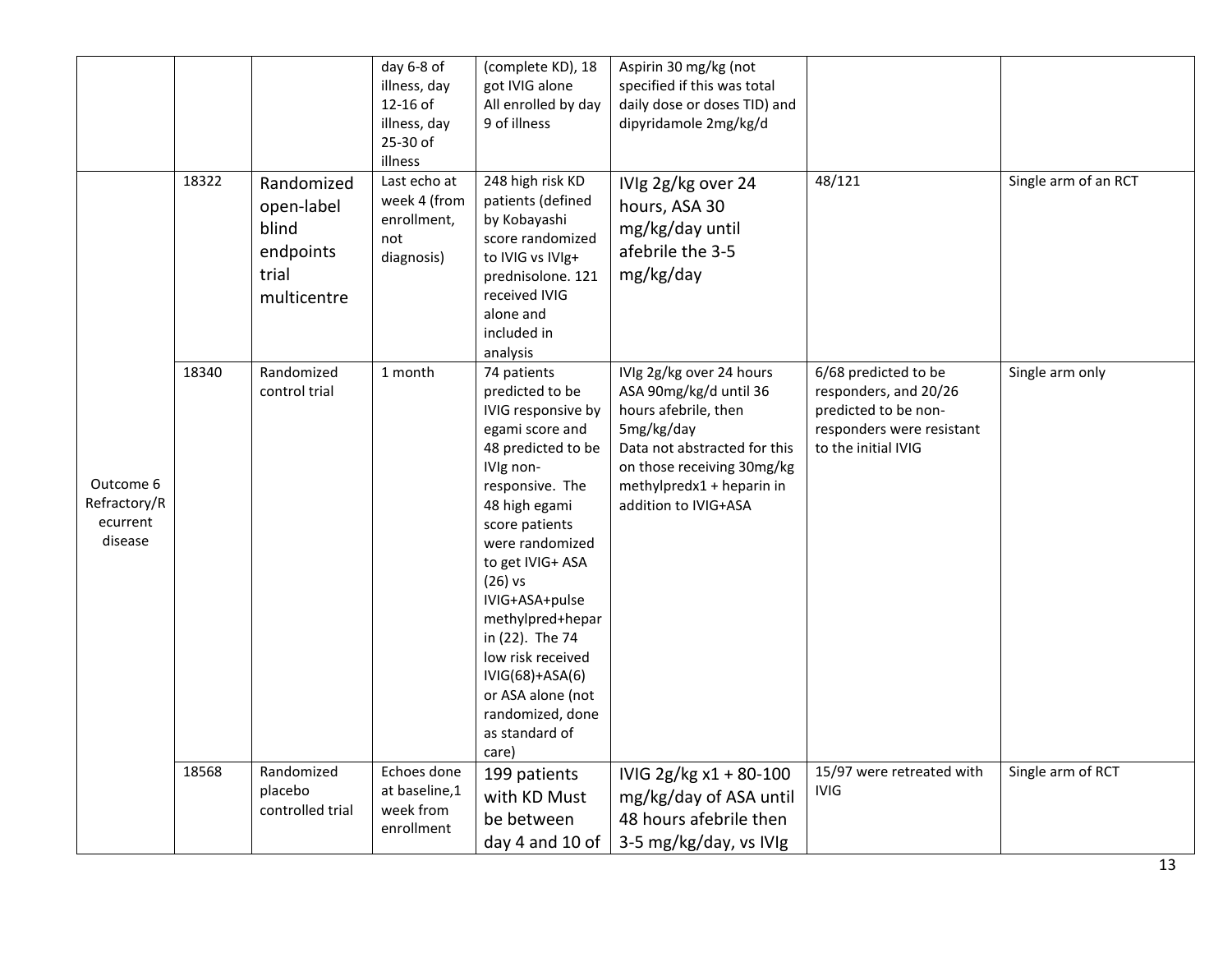|       |                             | (mean 7.8)<br>days) and 5<br>weeks (mean<br>36.5 days0 | illness (starting<br>from day 1 of<br>fever).<br>Randomization<br>stratified on<br>center and age<br><= 1 year old<br>101 received<br>methylpred+IVI<br>G, 98 received<br>IVIG/ASA alone<br>17 were<br>identified as<br>likely to be<br><b>IVIG resistance</b> | +ASA+30mg/kg<br>methylpred x1 (not<br>abstracted                                                                                                                                                                                                    |       |                     |
|-------|-----------------------------|--------------------------------------------------------|----------------------------------------------------------------------------------------------------------------------------------------------------------------------------------------------------------------------------------------------------------------|-----------------------------------------------------------------------------------------------------------------------------------------------------------------------------------------------------------------------------------------------------|-------|---------------------|
| 18585 | Randomized<br>control trial | Last echo at<br>day 25-30                              | 178 KD patients,<br>88 in the IVIG<br>alone arm                                                                                                                                                                                                                | IVIG (1g/kg/day x2) vs<br><b>IVIG + Prednisolone</b><br>(not included for this<br>study)<br>All subjects received<br>Aspirin 30mg/kg/day<br>(decreased to 5<br>mg/kg/day after CRP<br>normalized), all also<br>received dipyridamole<br>2mg/kg/day. | 16/88 | Single arm from RCT |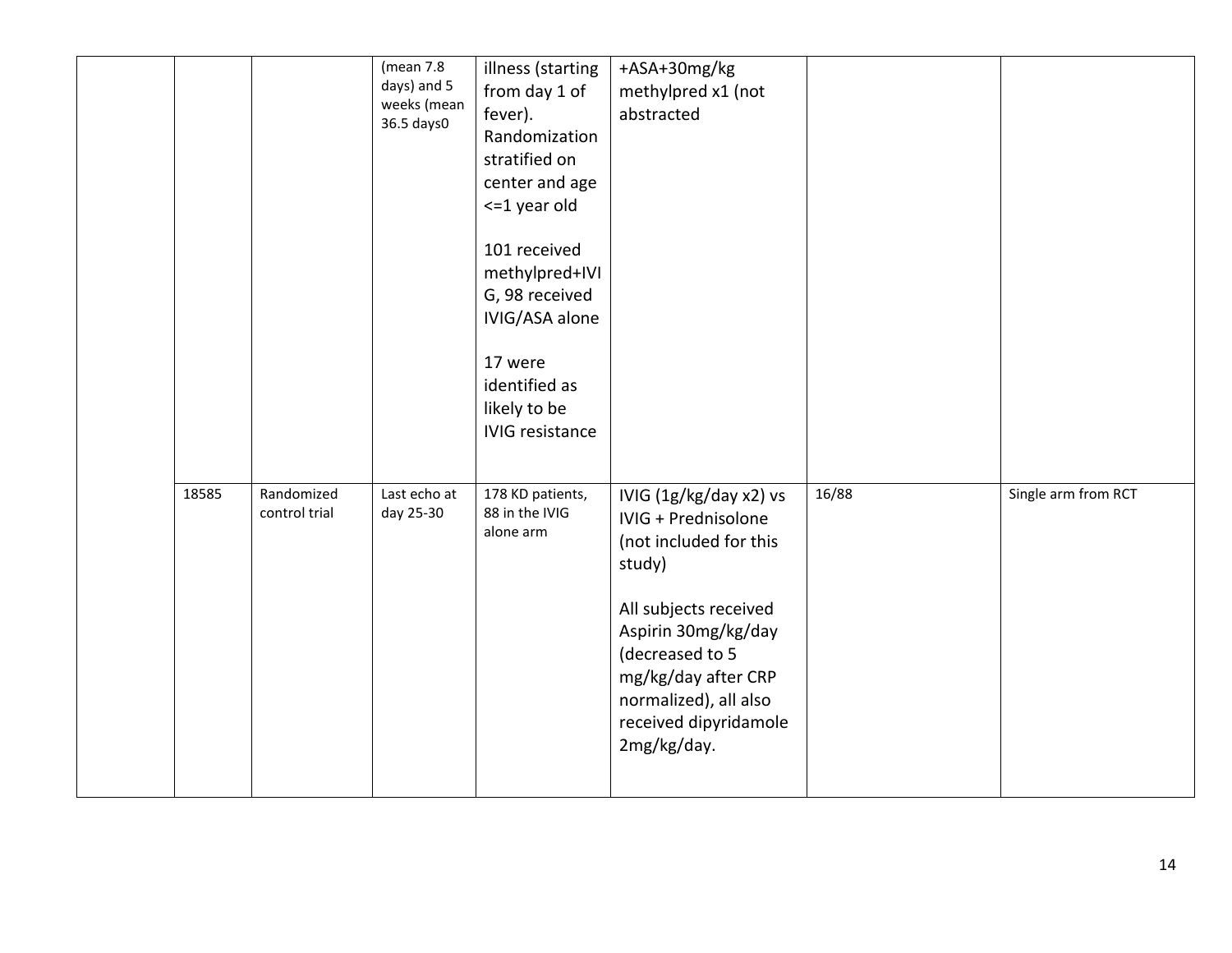|                                           | 18717 | Randomized<br><b>Control Trial</b>                                     | Not<br>specified.<br>37/39 kids<br>got echos at<br>2 weeks and<br>36/39 got 6<br>week echo<br>(based on<br>day of illness,<br>not from<br>treatment) | 41 patients with<br>KD randomized to<br>receive IVIG+ASA<br>with or without IV<br>methylpred<br>21 in IVIG alone<br>group                                                                                                                                     | IVIG 2 g/kg given over 10<br>hours, Aspirin 100<br>mg/kg/day.<br>The not abstracted group<br>for this PICO also received<br>30 mg/kg IV methylpred x1    | 5/21                                                                                                                                                    | Single arm from RCT                                                                                                                                               |
|-------------------------------------------|-------|------------------------------------------------------------------------|------------------------------------------------------------------------------------------------------------------------------------------------------|---------------------------------------------------------------------------------------------------------------------------------------------------------------------------------------------------------------------------------------------------------------|----------------------------------------------------------------------------------------------------------------------------------------------------------|---------------------------------------------------------------------------------------------------------------------------------------------------------|-------------------------------------------------------------------------------------------------------------------------------------------------------------------|
| Outcome 7<br>Serious<br>adverse<br>events | 18322 | Randomized<br>open-label<br>blind<br>endpoints<br>trial<br>multicentre | Last echo at<br>week 4 (from<br>enrollment,<br>not<br>diagnosis)                                                                                     | 248 high risk KD<br>patients (defined<br>by Kobayashi<br>score randomized<br>to IVIG vs IVIg+<br>prednisolone. 121<br>received IVIG<br>alone and<br>included in<br>analysis                                                                                   | IVIg 2g/kg over 24<br>hours, ASA 30<br>mg/kg/day until<br>afebrile the 3-5<br>mg/kg/day                                                                  | 2/121                                                                                                                                                   | Single arm of an RCT<br>Adverse events were high<br>total cholesterol and a non-<br>occlusive thrombus in left<br>coronary, both events<br>resolved spontaneously |
|                                           | 18568 | Randomized<br>placebo<br>controlled trial                              | Echoes done<br>at baseline,1<br>week from<br>enrollment<br>(mean 7.8<br>days) and 5<br>weeks (mean<br>36.5 days0                                     | 199 patients<br>with KD Must<br>be between<br>day 4 and 10 of<br>illness (starting<br>from day 1 of<br>fever).<br>Randomization<br>stratified on<br>center and age<br>$\leq$ 1 year old<br>101 received<br>methylpred+IVI<br>G, 98 received<br>IVIG/ASA alone | IVIG 2g/kg x1 + 80-100<br>mg/kg/day of ASA until<br>48 hours afebrile then<br>3-5 mg/kg/day, vs IVIg<br>+ASA+30mg/kg<br>methylpred x1 (not<br>abstracted | 2/97 had serious adverse<br>events-possible<br>nonocclusive thrombus in<br>the right coronary and<br>anaphylaxis to IVIG. 22/97<br>had an adverse event | Single arm of RCT                                                                                                                                                 |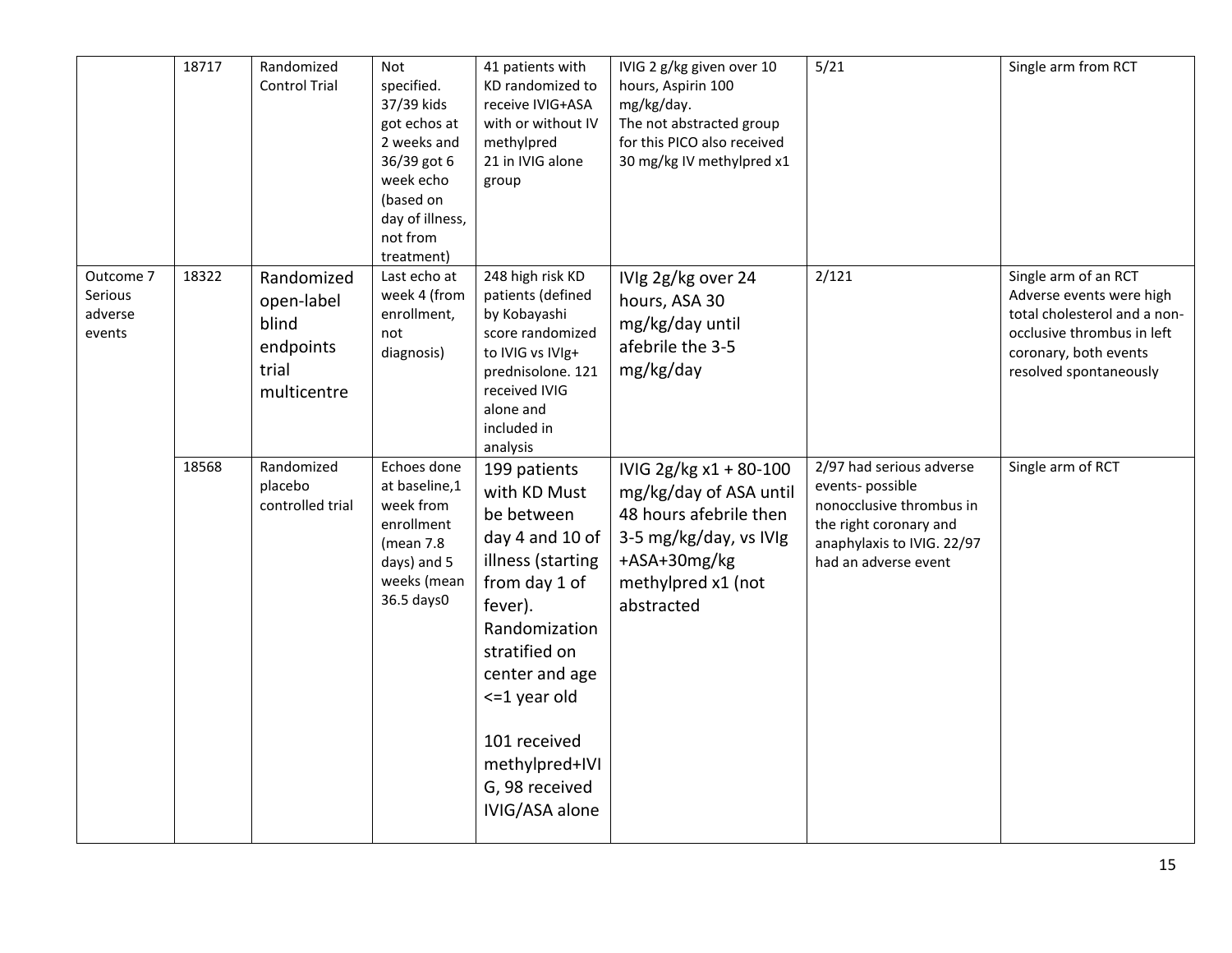|                                    |       |                                                                        |                                                                  | 17 were<br>identified as<br>likely to be<br><b>IVIG</b> resistance                                                                                                          |                                                                                                                                                                                                                                              |                                                                                                                                                                                |                                                                                                                                                                                                                                     |
|------------------------------------|-------|------------------------------------------------------------------------|------------------------------------------------------------------|-----------------------------------------------------------------------------------------------------------------------------------------------------------------------------|----------------------------------------------------------------------------------------------------------------------------------------------------------------------------------------------------------------------------------------------|--------------------------------------------------------------------------------------------------------------------------------------------------------------------------------|-------------------------------------------------------------------------------------------------------------------------------------------------------------------------------------------------------------------------------------|
|                                    | 18585 | Randomized<br>control trial                                            | Last echo at<br>day 25-30                                        | 178 KD patients,<br>88 in the IVIG<br>alone arm                                                                                                                             | IVIG (1g/kg/day x2) vs<br>IVIG + Prednisolone<br>(not included for this<br>study)<br>All subjects received<br>Aspirin 30mg/kg/day<br>(decreased to 5<br>mg/kg/day after CRP<br>normalized), all also<br>received dipyridamole<br>2mg/kg/day. | 1/88- shock developed<br>shortly after IVIg<br>administration                                                                                                                  | Single arm from RCT                                                                                                                                                                                                                 |
| Outcome 8<br>Duration of<br>Fevers | 18322 | Randomized<br>open-label<br>blind<br>endpoints<br>trial<br>multicentre | Last echo at<br>week 4 (from<br>enrollment,<br>not<br>diagnosis) | 248 high risk KD<br>patients (defined<br>by Kobayashi<br>score randomized<br>to IVIG vs IVIg+<br>prednisolone. 121<br>received IVIG<br>alone and<br>included in<br>analysis | IVIg 2g/kg over 24<br>hours, ASA 30<br>mg/kg/day until<br>afebrile the 3-5<br>mg/kg/day                                                                                                                                                      | Median 2 days, IQR 1,4                                                                                                                                                         | Single arm of an RCT                                                                                                                                                                                                                |
|                                    | 18340 | Randomized<br>control trial                                            | 1 month                                                          | 74 patients<br>predicted to be<br>IVIG responsive by<br>egami score and<br>48 predicted to be<br>IVIg non-<br>responsive. The<br>48 high egami                              | IVIg 2g/kg over 24 hours<br>ASA 90mg/kg/d until 36<br>hours afebrile, then<br>5mg/kg/day<br>Data not abstracted for this<br>on those receiving 30mg/kg<br>methylpredx1 + heparin in<br>addition to IVIG+ASA.                                 | Duration of fevers (days<br>after initial treatment) in<br>those predicted to be IVIG<br>resistant was a median of 7<br>days $+/-3.3$ days (this is<br>how it reports the IQR) | Single arm only of RCT<br>There is no mention of<br>additional therapies given<br>after failing first line-this<br>duration of fever post initial<br>treatment is quite long if<br>someone were to get<br>additional treatments and |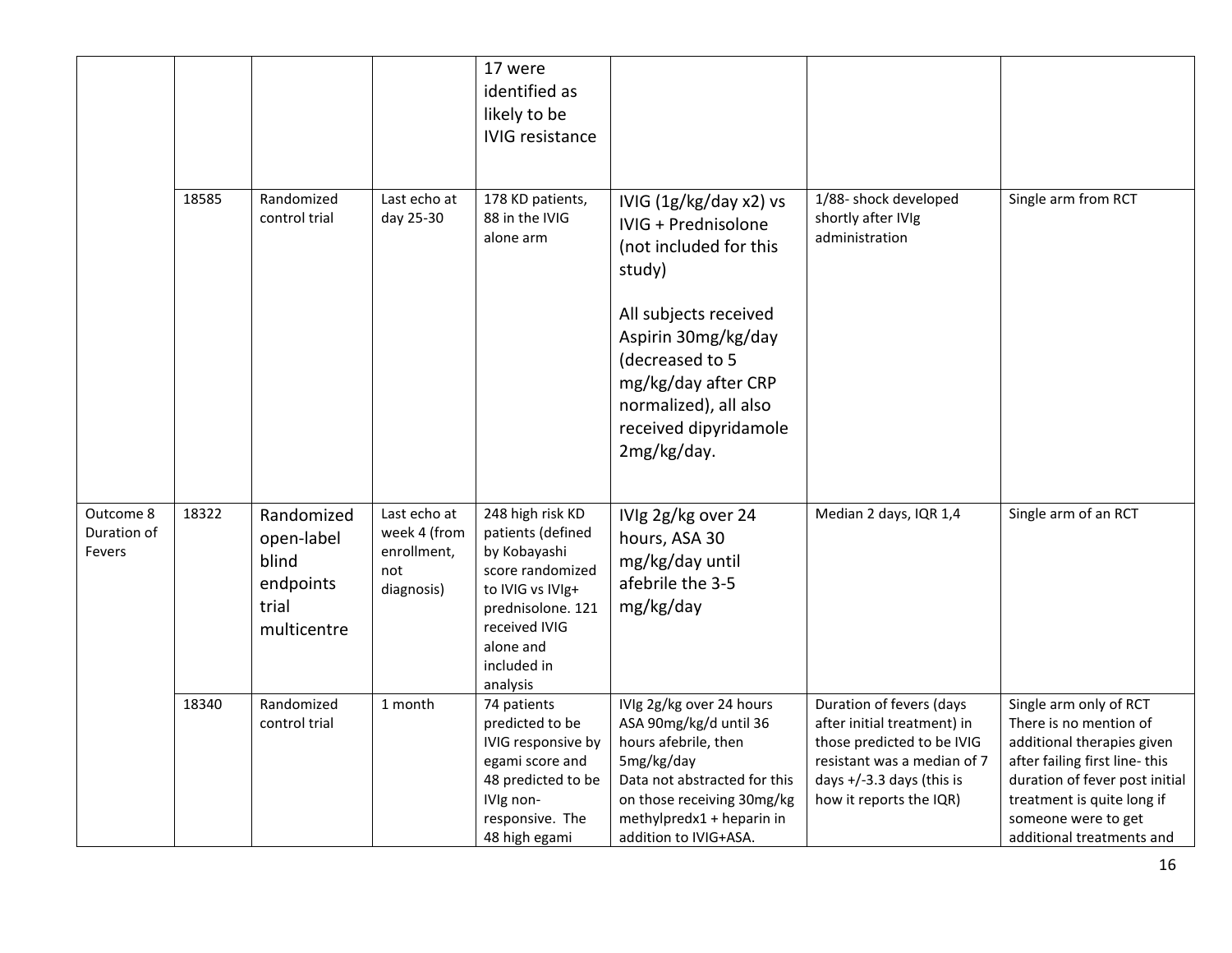|       |                                           |                                                                                                                    | score patients<br>were randomized<br>to get IVIG+ ASA<br>$(26)$ vs<br>IVIG+ASA+pulse<br>methylpred+hepar<br>in (22). The 74<br>low risk received<br>IVIG(68)+ASA(6)<br>or ASA alone (not<br>randomized, done<br>as standard of<br>care)                                                                                         |                                                                                                                                                          |                                              | makes me wonder if no<br>additional treatments were<br>given |
|-------|-------------------------------------------|--------------------------------------------------------------------------------------------------------------------|---------------------------------------------------------------------------------------------------------------------------------------------------------------------------------------------------------------------------------------------------------------------------------------------------------------------------------|----------------------------------------------------------------------------------------------------------------------------------------------------------|----------------------------------------------|--------------------------------------------------------------|
| 18568 | Randomized<br>placebo<br>controlled trial | Echoes done<br>at baseline,1<br>week from<br>enrollment<br>(mean $7.8$<br>days) and 5<br>weeks (mean<br>36.5 days0 | 199 patients<br>with KD Must<br>be between<br>day 4 and 10 of<br>illness (starting<br>from day 1 of<br>fever).<br>Randomization<br>stratified on<br>center and age<br><= 1 year old<br>101 received<br>methylpred+IVI<br>G, 98 received<br>IVIG/ASA alone<br>17 were<br>identified as<br>likely to be<br><b>IVIG</b> resistance | IVIG 2g/kg x1 + 80-100<br>mg/kg/day of ASA until<br>48 hours afebrile then<br>3-5 mg/kg/day, vs IVIg<br>+ASA+30mg/kg<br>methylpred x1 (not<br>abstracted | Median 1 day (IQR 0-1)<br>from randomization | Single arm of RCT                                            |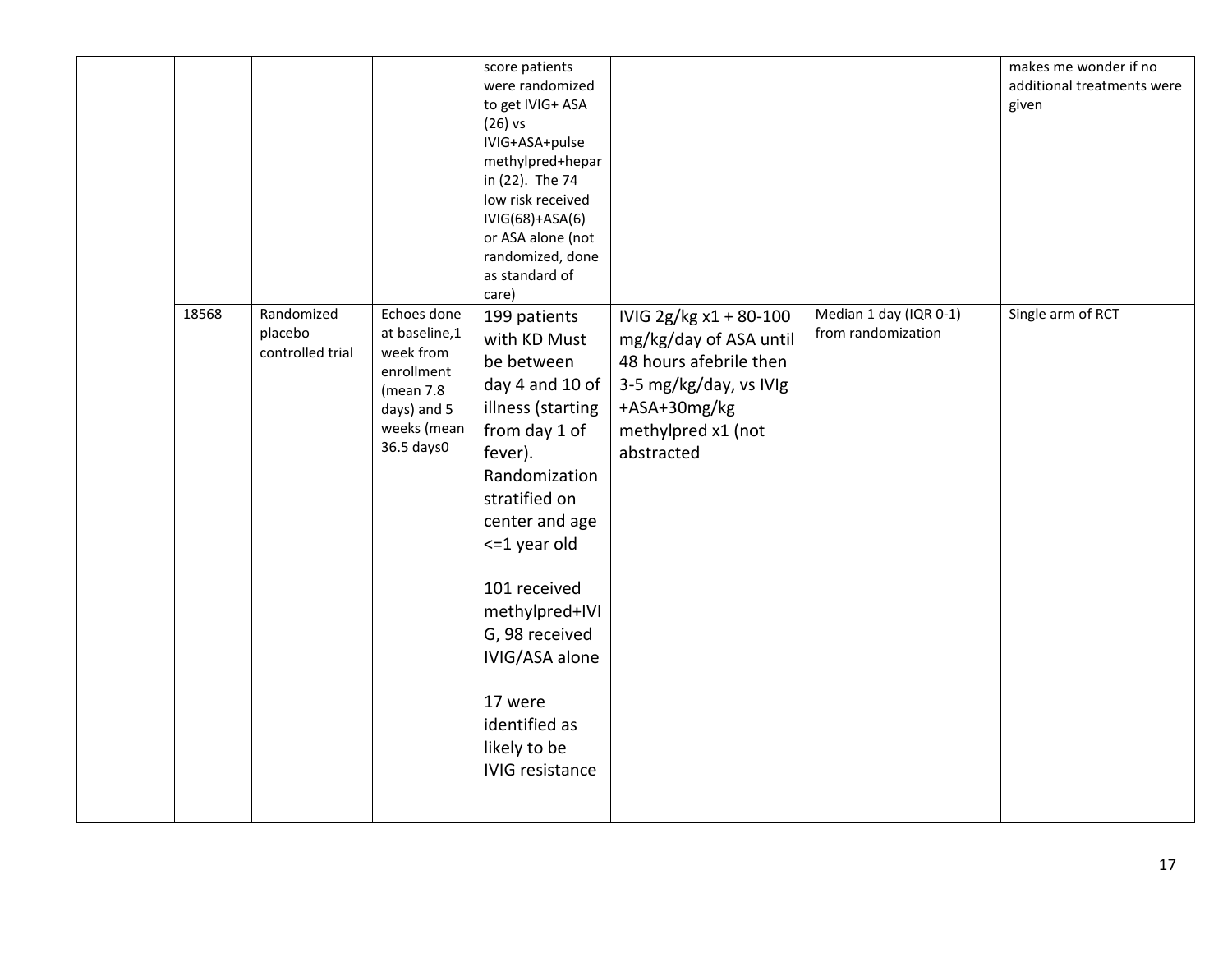| 18585 | Randomized<br>control trial        | Last echo at<br>day 25-30                                                                                                                                   | 178 KD patients,<br>88 in the IVIG<br>alone arm                                                                           | IVIG (1g/kg/day x2) vs<br>IVIG + Prednisolone<br>(not included for this<br>study)<br>All subjects received<br>Aspirin 30mg/kg/day<br>(decreased to 5<br>mg/kg/day after CRP<br>normalized), all also<br>received dipyridamole<br>2mg/kg/day. | Median 1 day, range 0-15,<br>Mean 1.5, SD 1.0. Does not<br>state if this was from start<br>of first treatment or<br>completion of first<br>treatment. | Single arm from RCT |
|-------|------------------------------------|-------------------------------------------------------------------------------------------------------------------------------------------------------------|---------------------------------------------------------------------------------------------------------------------------|----------------------------------------------------------------------------------------------------------------------------------------------------------------------------------------------------------------------------------------------|-------------------------------------------------------------------------------------------------------------------------------------------------------|---------------------|
| 18717 | Randomized<br><b>Control Trial</b> | <b>Not</b><br>specified.<br>37/39 kids<br>got echos at<br>2 weeks and<br>36/39 got 6<br>week echo<br>(based on<br>day of illness,<br>not from<br>treatment) | 41 patients with<br>KD randomized to<br>receive IVIG+ASA<br>with or without IV<br>methylpred<br>21 in IVIG alone<br>group | IVIG 2 g/kg given over 10<br>hours, Aspirin 100<br>mg/kg/day.<br>The not abstracted group<br>for this PICO also received<br>30 mg/kg IV methylpred x1                                                                                        | 2 days from initiation of<br>fever (range 0-8 days)                                                                                                   | Single arm from RCT |
| 23919 | <b>Multicenter RCT</b>             | Echoes on<br>enrollment,<br>day 6-8 of<br>illness, day<br>12-16 of<br>illness, day<br>25-30 of<br>illness                                                   | 32 Kawasaki<br>patients<br>(complete KD), 18<br>got IVIG alone<br>All enrolled by day<br>9 of illness                     | IVIG 1g/kg/day x2 doses<br>Aspirin 30 mg/kg (not<br>specified if this was total<br>daily dose or doses TID) and<br>dipyridamole 2mg/kg/d                                                                                                     | 2.9+/-2.4 days (presumably<br>mean and standard<br>deviation, but not explicitly<br>stated)                                                           | Single arm of RCT   |

### • **References:**

- Randomized controlled trials:

None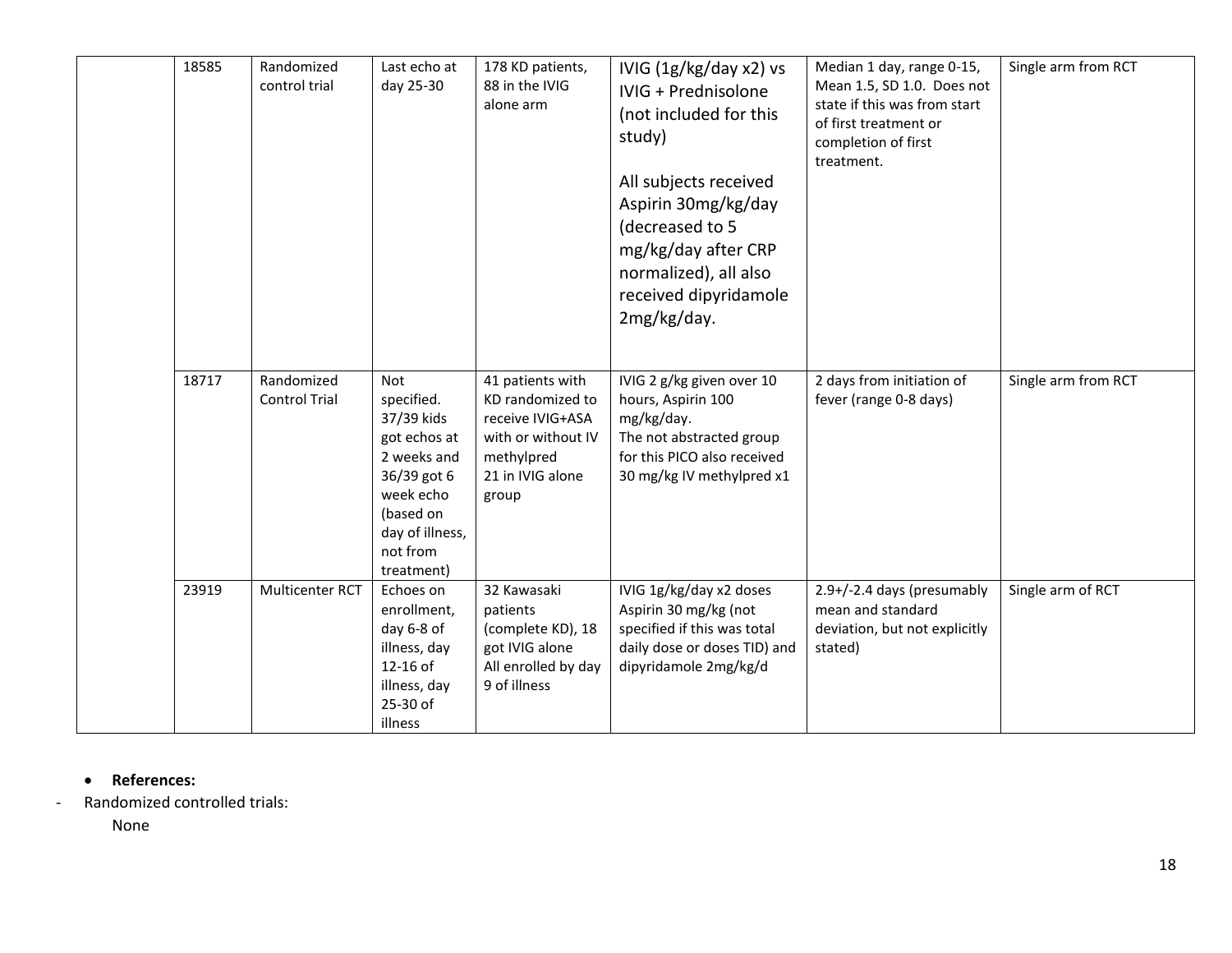### - Comparative observational studies: None

- Single arm studies:

| <b>Refid</b> | Author          | Year | <b>Title</b>                                                                                            |
|--------------|-----------------|------|---------------------------------------------------------------------------------------------------------|
|              |                 |      | Delayed intravenous immunoglobulin treatment increased the risk of coronary artery lesions in children  |
| 17914        | Qiu             | 2018 | with Kawasaki disease at different status                                                               |
|              |                 |      |                                                                                                         |
|              |                 |      | Efficacy of immunoglobulin plus prednisolone for prevention of coronary artery abnormalities in severe  |
| 18322        | T. Kobayashi    | 2012 | Kawasaki disease (RAISE study): a randomised, open-label, blinded-endpoints trial                       |
| 18340        | S. Ogata        | 2012 | Corticosteroid pulse combination therapy for refractory Kawasaki disease: a randomized trial            |
| 18568        | J. W. Newburger | 2007 | Randomized trial of pulsed corticosteroid therapy for primary treatment of Kawasaki disease             |
|              |                 |      | A multicenter prospective randomized trial of corticosteroids in primary therapy for Kawasaki disease:  |
| 18585        | Y. Inoue        | 2006 | clinical course and coronary artery outcome                                                             |
| 18717        | R. P. Sundel    | 2003 | Corticosteroids in the initial treatment of Kawasaki disease: report of a randomized trial              |
|              |                 |      | Effect of corticosteroids in addition to intravenous gamma globulin therapy on serum cytokine levels in |
| 23919        | Okada           | 2003 | the acute phase of Kawasaki disease in children                                                         |
|              |                 |      | Efficacy of immunoglobulin plus prednisolone for prevention of coronary artery abnormalities in severe  |
| 18322        | T. Kobayashi    | 2012 | Kawasaki disease (RAISE study): a randomised, open-label, blinded-endpoints trial                       |

## **Kawasaki Disease (KD)**

### **Treatment**

- **PICO question 4:** In patients with acute KD with high risk scores, what is the impact of initial treatment with IVIG and glucocorticoids vs. IVIG alone on the development of disease-related outcomes and treatment-related adverse events?
- **Critical Outcomes:** coronary artery abnormalities, myocardial infarction, relapse, infection, serious adverse events, toxicity leading to discontinuation of therapy (e.g., hyperglycemia, hemolysis, adverse reaction to IVIG, headache)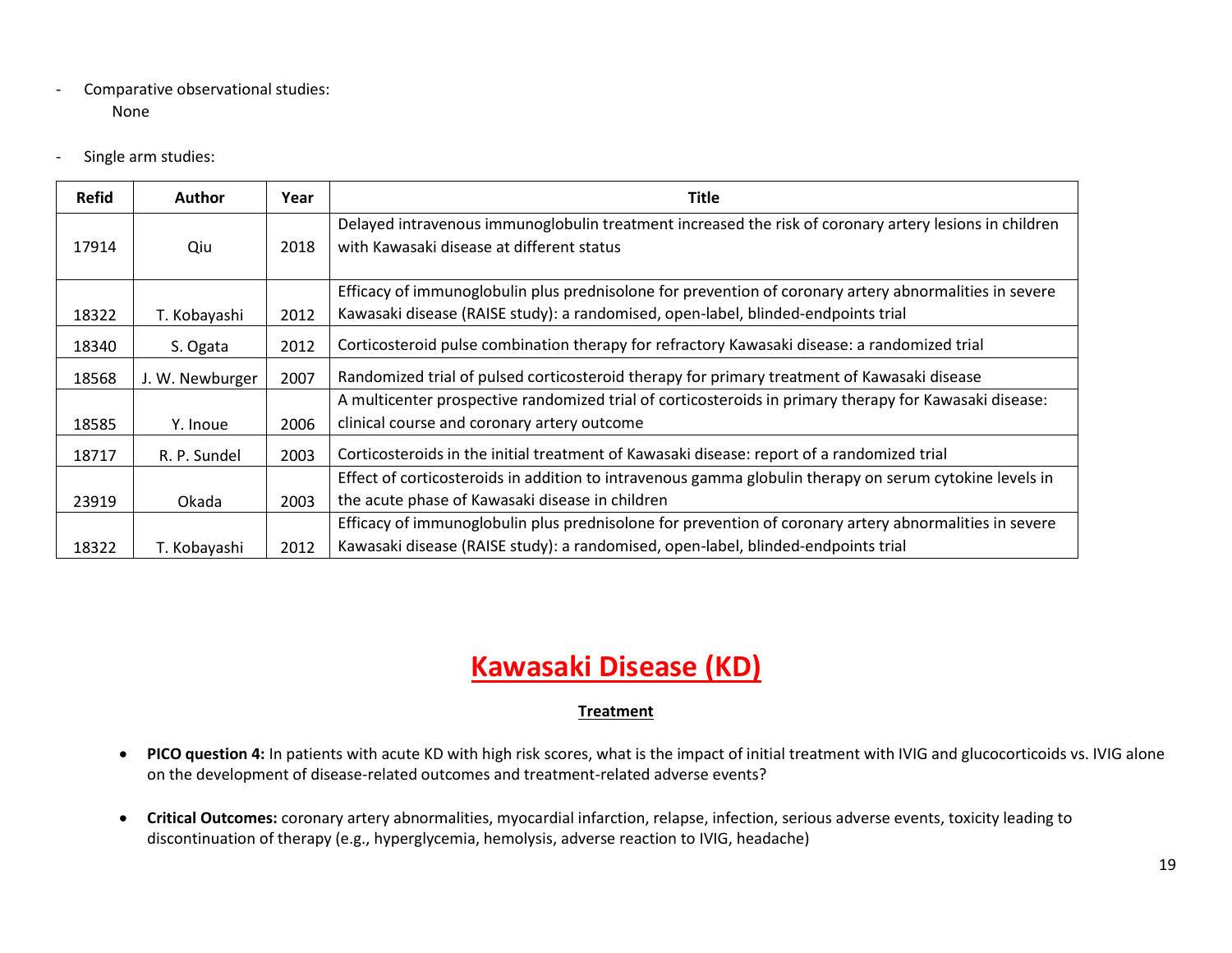### 9. In patients with acute KD with high risk scores, what is the impact of initial treatment with IVIG and glucocorticoids vs. IVIG alone on the development of disease-related outcomes and treatment-related adverse events?

| <b>Certainty assessment</b><br>10. |                   |                     |               |              |             |                             | Nº of patients                                        |                   | <b>Effect</b>        |                      |           |            |
|------------------------------------|-------------------|---------------------|---------------|--------------|-------------|-----------------------------|-------------------------------------------------------|-------------------|----------------------|----------------------|-----------|------------|
|                                    | Note Study design | <b>Risk of bias</b> | Inconsistency | Indirectness | Imprecision | <b>Other considerations</b> | initial treatment<br>with IVIG and<br>glucocorticoids | <b>IVIG alone</b> | Relative<br>(95% CI) | Absolute<br>(95% CI) | Certainty | Importance |

**Any coronary abnormality (any point), none at baseline**

| 21.2 | randomised<br>trials | serious <sup>®</sup> | not serious | not serious | serious <sup>b</sup> | none | 4/135 (3.0%) | 28/139 (20.1%) | OR 0.11<br>$(0.04 \text{ to } 0.34)$ | 174 fewer<br>per 1,000<br>(from 191<br>fewer to 122<br>fewer) | $\oplus$ $\oplus$<br>LOW |  |
|------|----------------------|----------------------|-------------|-------------|----------------------|------|--------------|----------------|--------------------------------------|---------------------------------------------------------------|--------------------------|--|
|      |                      |                      |             |             |                      |      |              |                |                                      |                                                               |                          |  |

**Any coronary Abnormality week 4-6, none at baseline**

| 21,3 | randomised<br>trials | serious <sup>a</sup> | not serious | not serious | serious <sup>b</sup> | none | 5/137 (3.6%) | 16/139 (11.5%) | OR 0.30<br>$(0.10 \text{ to } 0.85)$ | 78 fewer per<br>1,000<br>(from 102<br>fewer to 16<br>fewer) | $\oplus$ $\oplus$<br>LOW |  |
|------|----------------------|----------------------|-------------|-------------|----------------------|------|--------------|----------------|--------------------------------------|-------------------------------------------------------------|--------------------------|--|
|------|----------------------|----------------------|-------------|-------------|----------------------|------|--------------|----------------|--------------------------------------|-------------------------------------------------------------|--------------------------|--|

#### **Serious Adverse Events**

| <b>VERY LOW</b><br>(from 6 fewer<br>to 84 more) |
|-------------------------------------------------|
|-------------------------------------------------|

#### **duration of fevers**

#### **Duration of hospital stay**

| 13 | randomised<br>trials | serious <sup>a</sup> | not serious | not serious | serious <sup>b</sup> | none | 18 | $\mathbf{A}$<br>$\sim$ 1 | $\overline{\phantom{a}}$ | MD 1.4 lower<br>(2.35 lower to<br>$0.45$ lower) | $\oplus$ $\oplus$ $\odot$ $\oplus$<br>LOW |  |
|----|----------------------|----------------------|-------------|-------------|----------------------|------|----|--------------------------|--------------------------|-------------------------------------------------|-------------------------------------------|--|
|    |                      |                      |             |             |                      |      |    |                          |                          |                                                 |                                           |  |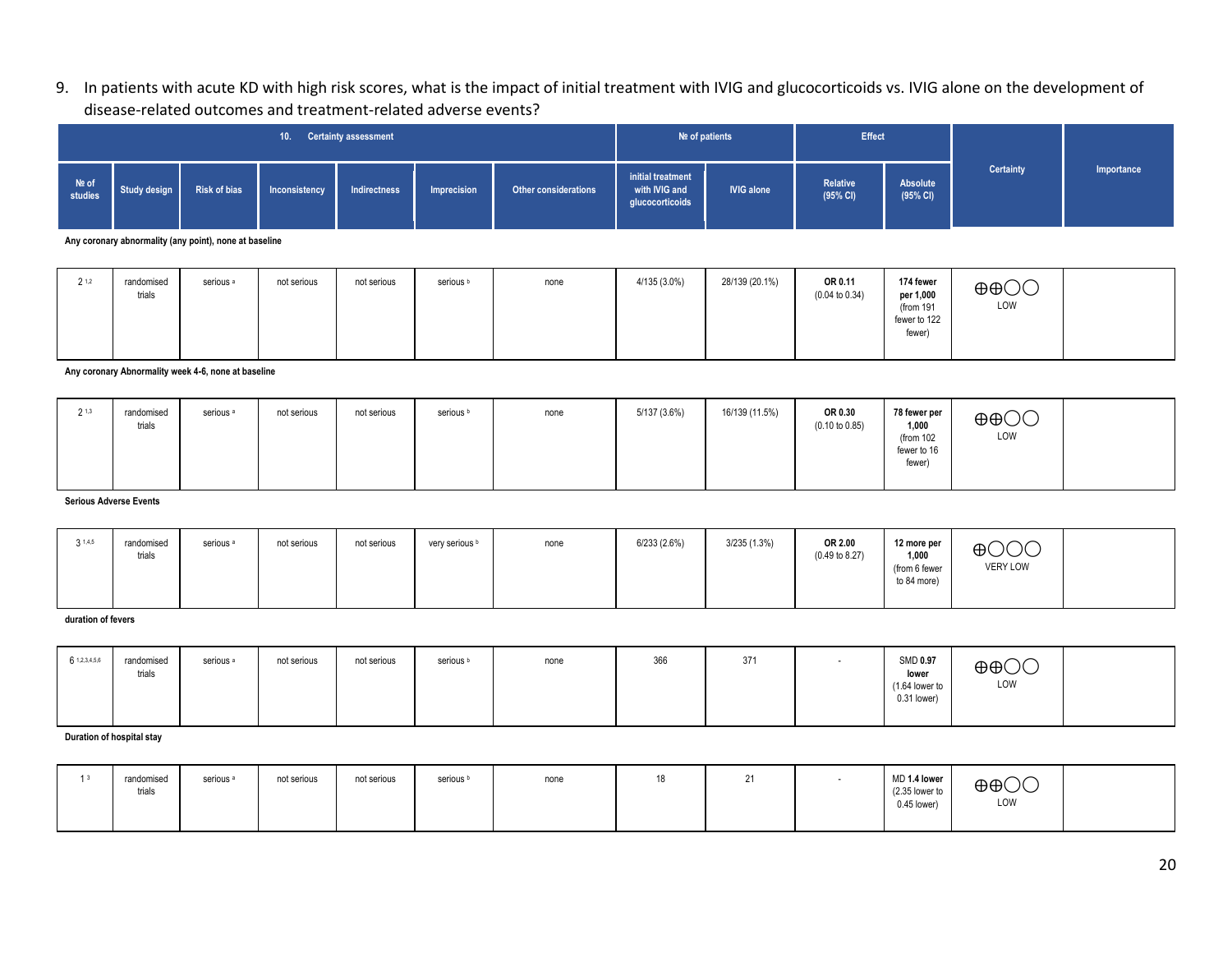|  |                                                                     | 10.           | <b>Certainty assessment</b> |             |                             | Nº of patients                                        |                   | <b>Effect</b>        |                      |           |            |
|--|---------------------------------------------------------------------|---------------|-----------------------------|-------------|-----------------------------|-------------------------------------------------------|-------------------|----------------------|----------------------|-----------|------------|
|  | Note Study design Risk of bias<br>studies Study design Risk of bias | Inconsistency | <b>Indirectness</b>         | Imprecision | <b>Other considerations</b> | initial treatment<br>with IVIG and<br>glucocorticoids | <b>IVIG alone</b> | Relative<br>(95% CI) | Absolute<br>(95% CI) | Certainty | Importance |

**complete regression of aneurysm**

|  | observational<br>studies | not serious | not serious | not serious | serious <sup>b</sup> | none | 24/30 (80.0%) | 26/33 (78.8%) | OR 1.08<br>$(0.32 \text{ to } 3.66)$ | 13 more per<br>1,000<br>(from 245<br>fewer to 144<br>more) | $\bigoplus$ OOO<br><b>VERY LOW</b> |  |
|--|--------------------------|-------------|-------------|-------------|----------------------|------|---------------|---------------|--------------------------------------|------------------------------------------------------------|------------------------------------|--|
|--|--------------------------|-------------|-------------|-------------|----------------------|------|---------------|---------------|--------------------------------------|------------------------------------------------------------|------------------------------------|--|

**Refractory disease (requiring additional treatment)**

| observational<br>studies<br>. | not serious | not serious | not serious | not serious | strong association | 132/724 (18.2%) | 59/147 (40.1%) | OR 0.33<br>$(0.23 \text{ to } 0.49)$ | 220 fewer<br>per 1,000<br>(from 268)<br>fewer to 154<br>fewer) | ⊕⊕⊕∁<br>MODERATE |  |
|-------------------------------|-------------|-------------|-------------|-------------|--------------------|-----------------|----------------|--------------------------------------|----------------------------------------------------------------|------------------|--|
|                               |             |             |             |             |                    |                 |                |                                      |                                                                |                  |  |

**Serious Adverse Events - 2 mg/kg prednisolone high risk KD**

| observational<br>studies | not serious | not serious | not serious | very serious b | strong association | 12/724 (1.7%) | $0/147(0.0\%)$ | OR 5.18<br>(0.30 to 87.90) | 0 fewer per<br>1,000<br>(from 0 fewer<br>to 0 fewer) | $\bigoplus$ OOC<br><b>VERY LOW</b> |  |
|--------------------------|-------------|-------------|-------------|----------------|--------------------|---------------|----------------|----------------------------|------------------------------------------------------|------------------------------------|--|
|                          |             |             |             |                |                    |               |                |                            |                                                      |                                    |  |

**CI:** Confidence interval; **OR:** Odds ratio; **SMD:** Standardised mean difference; **MD:** Mean difference

### **Explanations**

a. Patients and treating providers were not blinded in some studies, Patients and investigators not blinded to treatment in some studies

b. Clinical action would differ if the upper versus the lower boundary of the CI represented the truth

### **References**

1. Kobayashi, . . 2013.

2. Okada, . . 2003.

3. Sundel, . . 2003.

4. Ogata, . . 2012.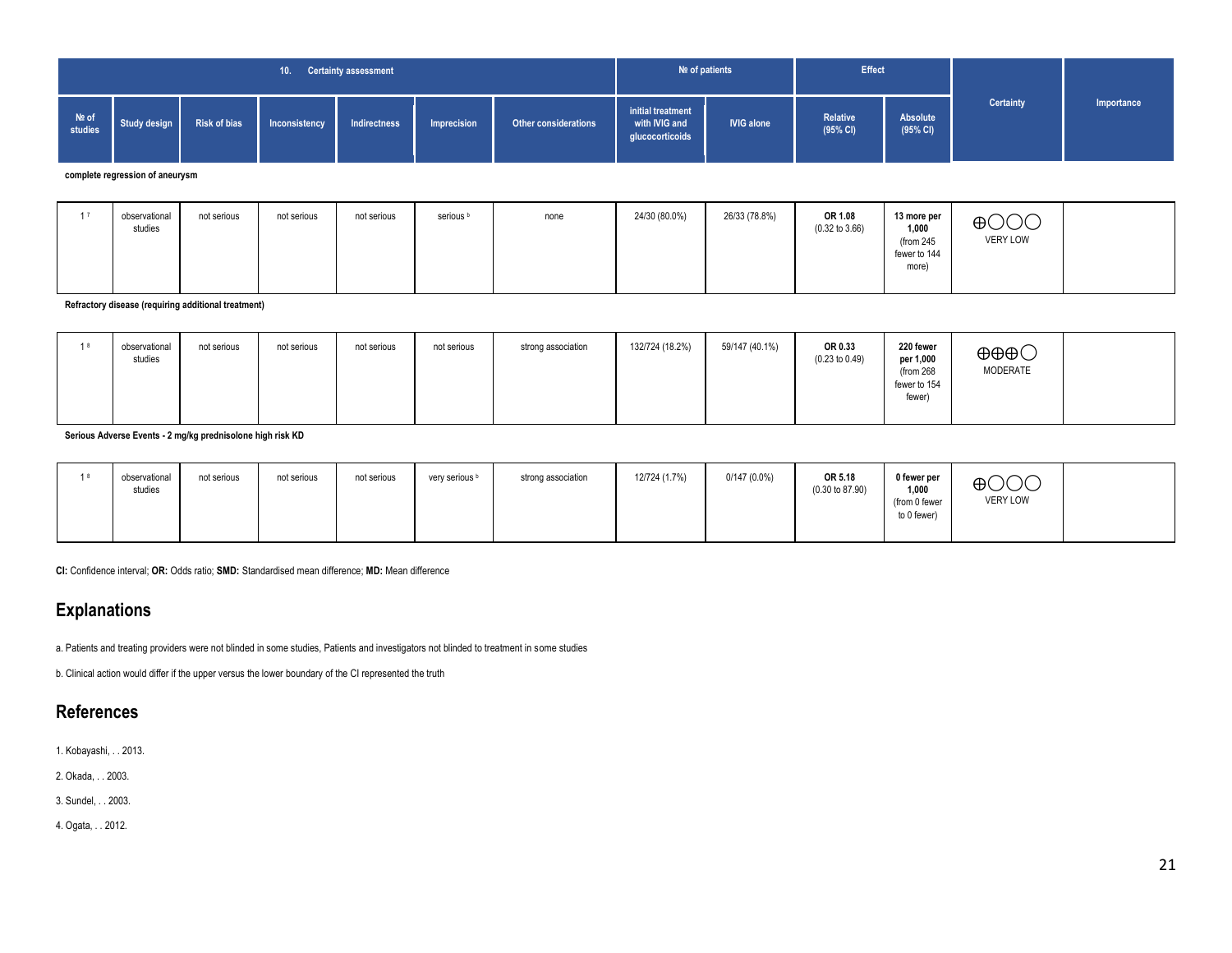5. Inoue, . . 2006.

6. Newburger, . . 2007.

7. Dionne, . . 2019.

8. Miyata, . . 2018.

### • **References:**

- Randomized controlled trials:

| <b>Refid</b> | Author        | Year | Title                                                                                                   |
|--------------|---------------|------|---------------------------------------------------------------------------------------------------------|
|              |               |      | Efficacy of immunoglobulin plus prednisolone for prevention of coronary artery abnormalities in severe  |
| 18322        | T. Kobayashi  | 2012 | Kawasaki disease (RAISE study): a randomised, open-label, blinded-endpoints trial                       |
| 18340        | S. Ogata      | 2012 | Corticosteroid pulse combination therapy for refractory Kawasaki disease: a randomized trial            |
|              | J. W.         |      |                                                                                                         |
| 18568        | Newburger     | 2007 | Randomized trial of pulsed corticosteroid therapy for primary treatment of Kawasaki disease             |
|              |               |      | A multicenter prospective randomized trial of corticosteroids in primary therapy for Kawasaki disease:  |
| 18585        | Y. Inoue      | 2006 | clinical course and coronary artery outcome                                                             |
| 18717        | R. P. Sundel  | 2003 | Corticosteroids in the initial treatment of Kawasaki disease: report of a randomized trial              |
|              |               |      | Effect of corticosteroids in addition to intravenous gamma globulin therapy on serum cytokine levels in |
| 23919        | Okada         | 2003 | the acute phase of Kawasaki disease in children                                                         |
| 25062        | <b>Dionne</b> | 2019 | Treatment Intensification in Patients With Kawasaki Disease and Coronary Aneurysm at Diagnosis.         |
|              |               |      | Efficacy and safety of intravenous immunoglobulin plus prednisolone therapy in patients with Kawasaki   |
| 18791        | Miyata        | 2018 | disease (Post RAISE): a multicentre, prospective cohort study.                                          |

## **Kawasaki Disease (KD)**

### **Treatment**

• **PICO question 5:** patients with acute KD with high risk scores, what is the impact of initial therapy with IVIG and other non-glucocorticoid immunosuppressive agents vs. IVIG alone on the development of disease-related outcomes and treatment-related adverse events?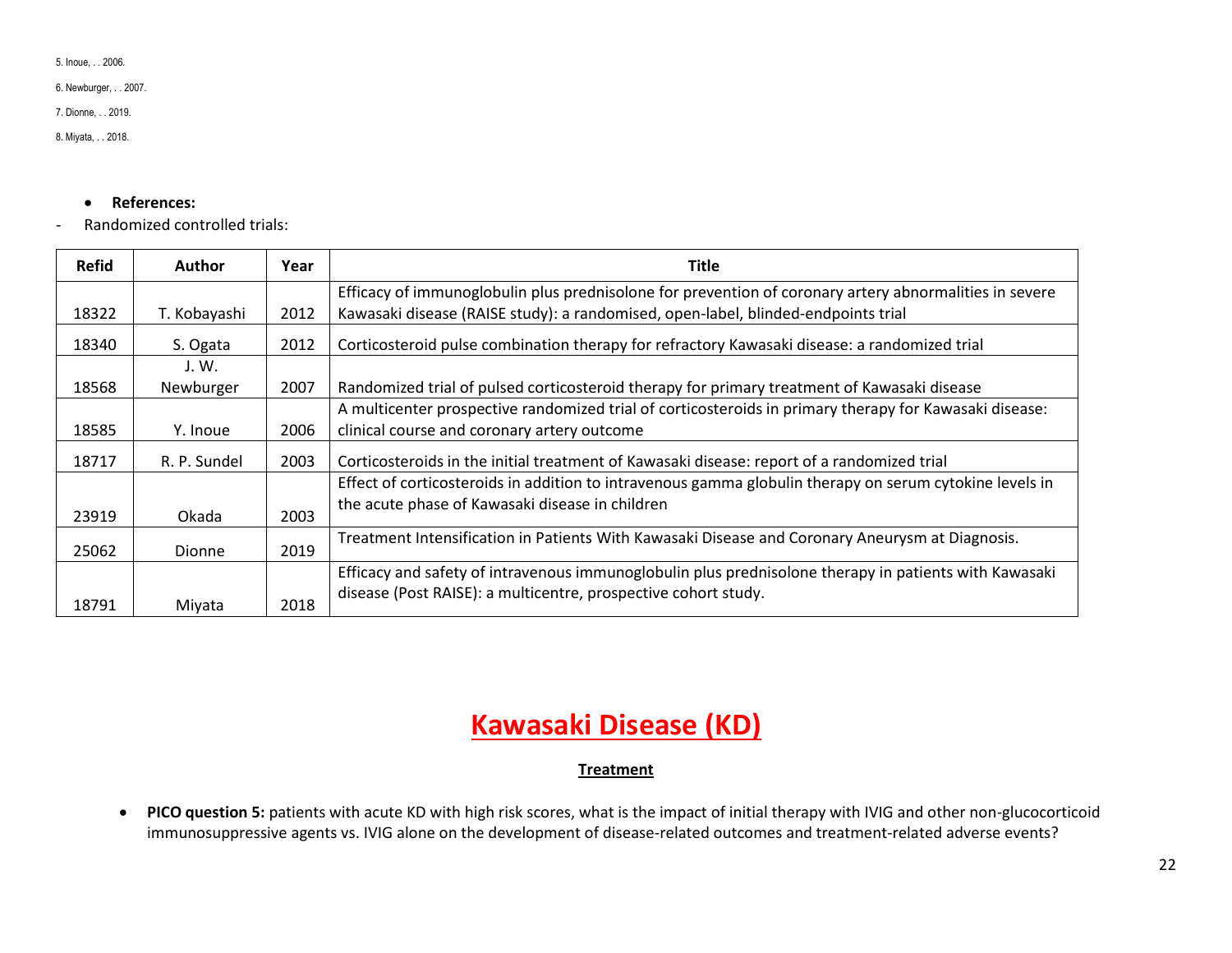- **Critical Outcomes:** coronary artery abnormalities, myocardial infarction, relapse, infection, malignancy, serious adverse events, toxicity leading to discontinuation of therapy (e.g., hemolysis, adverse reaction to IVIG, headache)
- 11. In patients with acute KD with high risk scores, what is the impact of initial therapy with IVIG and other non-glucocorticoid immunosuppressive agents vs. IVIG alone on the development of disease-related outcomes and treatment-related adverse events?
	- **Randomized controlled trials:**

|                    |              |                     | 12.           | <b>Certainty assessment</b> |             |                             | $N2$ of patients                                                                             |                   | <b>Effect</b>        |                      |                  |            |
|--------------------|--------------|---------------------|---------------|-----------------------------|-------------|-----------------------------|----------------------------------------------------------------------------------------------|-------------------|----------------------|----------------------|------------------|------------|
| $N2$ of<br>studies | Study design | <b>Risk of bias</b> | Inconsistency | Indirectness                | Imprecision | <b>Other considerations</b> | initial therapy with<br>IVIG and other non-<br>glucocorticoid<br>immunosuppressive<br>agents | <b>IVIG alone</b> | Relative<br>(95% CI) | Absolute<br>(95% CI) | <b>Certainty</b> | Importance |

**Duration of fever**

| 21,2 | randomised<br>trials | not serious | not serious | not serious | very serious <sup>a</sup> | none | 138 | 136 | <b>SMD 0.68</b><br>lower<br>(1.61 lower to<br>0.25 higher) | $\oplus$ $\oplus$<br>LOW |  |
|------|----------------------|-------------|-------------|-------------|---------------------------|------|-----|-----|------------------------------------------------------------|--------------------------|--|
|      |                      |             |             |             |                           |      |     |     |                                                            |                          |  |

**Treatment resistance**

| 12 | randomised<br>trials | not serious | not serious | not serious | very serious a | none | 11/98 (11.2%) | 11/97 (11.3%) | OR 0.99<br>(0.41 to 2.40) | 1 fewer per<br>1,000<br>(from 64<br>fewer to 121<br>more) | $\oplus$ $\oplus$<br>LOW |  |
|----|----------------------|-------------|-------------|-------------|----------------|------|---------------|---------------|---------------------------|-----------------------------------------------------------|--------------------------|--|
|    |                      |             |             |             |                |      |               |               |                           |                                                           |                          |  |

**Any coronary abnormality**

| 21.2 | randomised<br>trials | not serious | not serious | not serious | very serious a | none | 28/136 (20.6%) | 33/136 (24.3%) | OR 0.85<br>$(0.47 \text{ to } 1.54)$ | 29 fewer per<br>1,000<br>(from 112<br>fewer to 88<br>more) | $\oplus$ $\oplus$<br>LOW |  |
|------|----------------------|-------------|-------------|-------------|----------------|------|----------------|----------------|--------------------------------------|------------------------------------------------------------|--------------------------|--|
|------|----------------------|-------------|-------------|-------------|----------------|------|----------------|----------------|--------------------------------------|------------------------------------------------------------|--------------------------|--|

**giant aneurysm**

| 12 | randomised<br>trials | not serious | not serious | very serious a | very serious a | none | 1/96 (1.0%) | 1/97 (1.0%) | OR 1.01<br>$(0.06 \text{ to } 16.39)$ | 0 fewer per<br>1,000<br>(from 10<br>fewer to 136<br>more) | $\bigoplus$ OOO<br><b>VERY LOW</b> |  |
|----|----------------------|-------------|-------------|----------------|----------------|------|-------------|-------------|---------------------------------------|-----------------------------------------------------------|------------------------------------|--|
|    |                      |             |             |                |                |      |             |             |                                       |                                                           |                                    |  |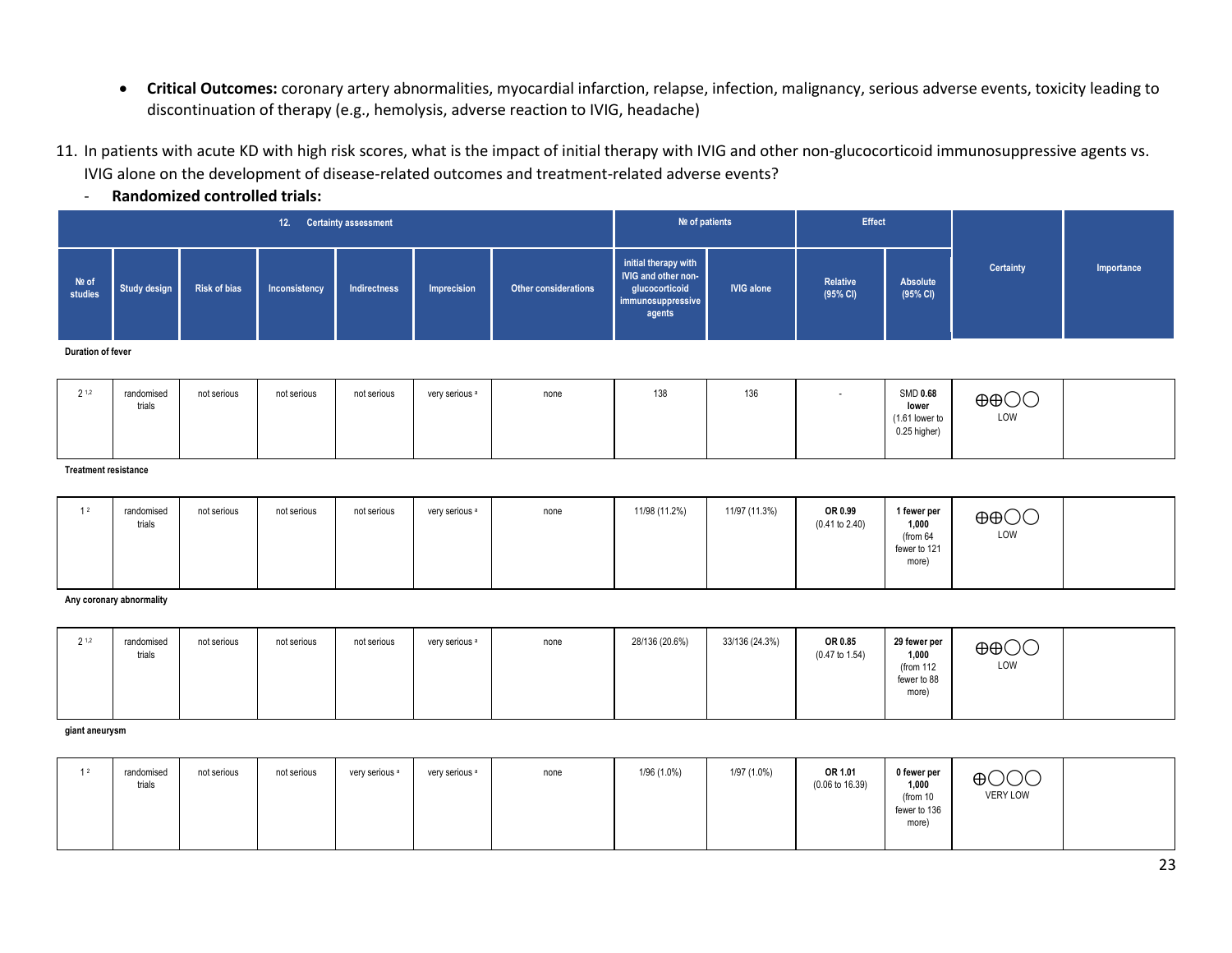|                  |              |                     | 12.           | <b>Certainty assessment</b> |             |                             | Nº of patients                                                                               |                   | <b>Effect</b>        |                      |                  |            |
|------------------|--------------|---------------------|---------------|-----------------------------|-------------|-----------------------------|----------------------------------------------------------------------------------------------|-------------------|----------------------|----------------------|------------------|------------|
| Nº of<br>studies | Study design | <b>Risk of bias</b> | Inconsistency | Indirectness                | Imprecision | <b>Other considerations</b> | initial therapy with<br>IVIG and other non-<br>glucocorticoid<br>immunosuppressive<br>agents | <b>IVIG alone</b> | Relative<br>(95% CI) | Absolute<br>(95% CI) | <b>Certainty</b> | Importance |

**serious adverse events**

| $\frac{2}{2}$ | randomised<br>trials | not serious | not serious | not serious | very serious a | none | 23/98 (23.5%) | 22/98 (22.4%) | OR 1.06<br>$(0.54 \text{ to } 2.06)$ | 10 more per<br>1,000<br>(from 89<br>fewer to 149<br>more) | $\oplus$ $\oplus$<br>LOW |  |
|---------------|----------------------|-------------|-------------|-------------|----------------|------|---------------|---------------|--------------------------------------|-----------------------------------------------------------|--------------------------|--|
|---------------|----------------------|-------------|-------------|-------------|----------------|------|---------------|---------------|--------------------------------------|-----------------------------------------------------------|--------------------------|--|

#### **IVIg infusion reaction**

**CI:** Confidence interval; **SMD:** Standardised mean difference; **OR:** Odds ratio

## **Explanations**

a. Clinical action would differ if the upper versus the lower boundary of the CI represented the truth

## **References**

1. Furukawa, . . 1994.

2. Tremoulet, . . 2014.

- **Observational studies:**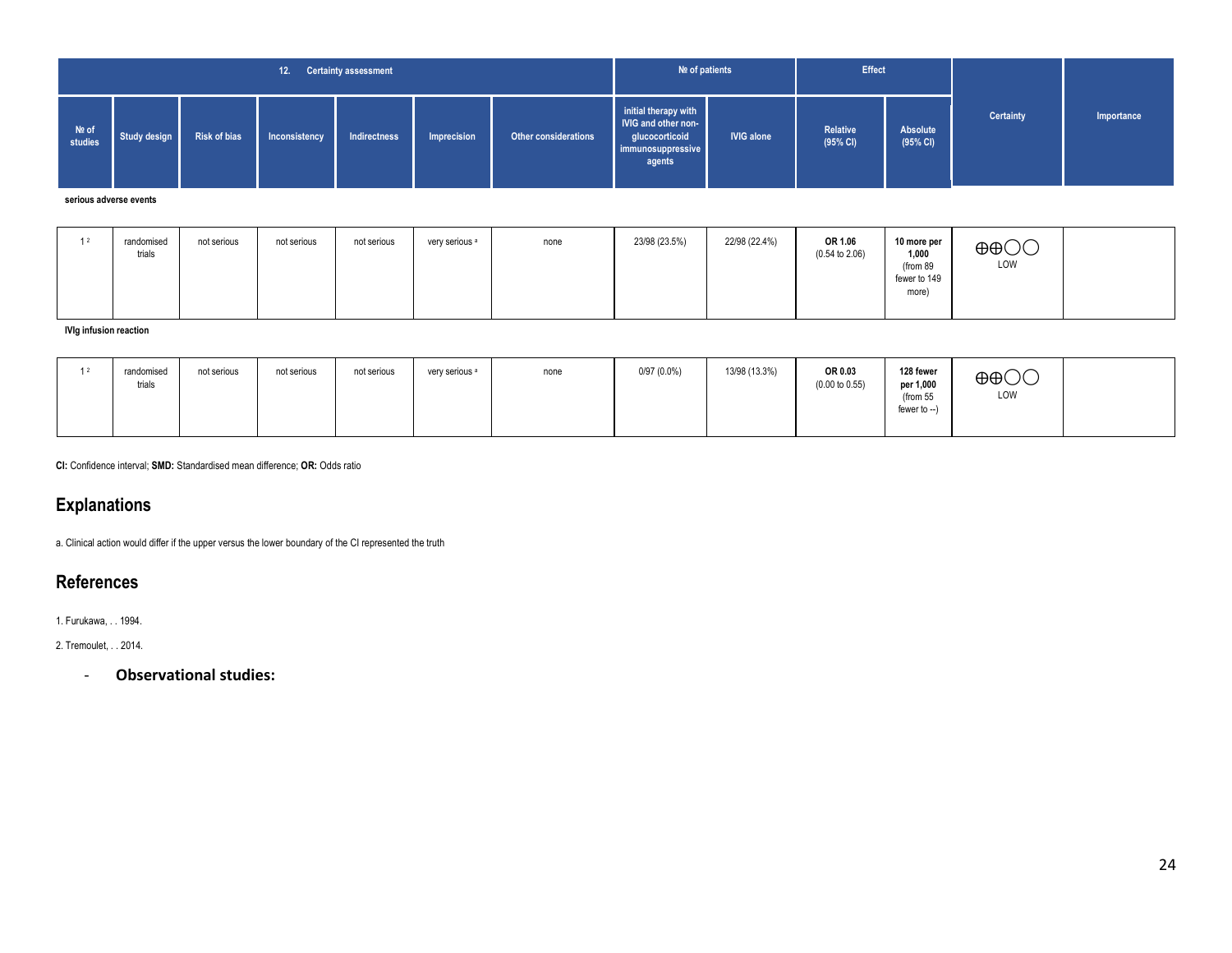|                    |              |                     |               | <b>Certainty assessment</b> |             |                      | Nº of patients                                                                               |                   | <b>Effect</b>        |                      |                  |            |
|--------------------|--------------|---------------------|---------------|-----------------------------|-------------|----------------------|----------------------------------------------------------------------------------------------|-------------------|----------------------|----------------------|------------------|------------|
| $N2$ of<br>studies | Study design | <b>Risk of bias</b> | Inconsistency | Indirectness                | Imprecision | Other considerations | initial therapy with<br>IVIG and other non-<br>glucocorticoid<br>immunosuppressive<br>agents | <b>IVIG alone</b> | Relative<br>(95% CI) | Absolute<br>(95% CI) | <b>Certainty</b> | Importance |

**complete regression of aneurysm**

| observational<br>studies | not serious | not serious | not serious | very serious <sup>a</sup> | none | 43/58 (74.1%) | 26/33 (78.8%) | OR 0.77<br>$(0.28 \text{ to } 2.14)$ | 47 fewer per<br>1,000<br>(from 278<br>fewer to 100<br>more) | $\bigoplus$ $\bigodot$ $\bigodot$<br>VERY LOW |  |
|--------------------------|-------------|-------------|-------------|---------------------------|------|---------------|---------------|--------------------------------------|-------------------------------------------------------------|-----------------------------------------------|--|
|                          |             |             |             |                           |      |               |               |                                      |                                                             |                                               |  |

**maximum coronary z score within 12 months of onset (worst z score)**

| observational<br>studies | not serious | not serious | not serious | very serious <sup>a</sup> | none | 30 | 33 | <b>SMD 0.09</b><br>lower<br>(0.59 lower to<br>0.4 higher) | $\bigoplus$ OOC<br><b>VERY LOW</b> |  |
|--------------------------|-------------|-------------|-------------|---------------------------|------|----|----|-----------------------------------------------------------|------------------------------------|--|
|                          |             |             |             |                           |      |    |    |                                                           |                                    |  |

#### **Giant aneurysm**

|  | observational<br>studies | not serious | not serious | not serious | very serious <sup>a</sup> | none | 5/58 (8.6%) | 4/33 (12.1%) | OR 0.68<br>$(0.17 \text{ to } 2.75)$ | 35 fewer per<br>1,000<br>(from 98<br>fewer to 154<br>more) | $\cap$<br>$\oplus$ OOC<br>VERY LOW |  |
|--|--------------------------|-------------|-------------|-------------|---------------------------|------|-------------|--------------|--------------------------------------|------------------------------------------------------------|------------------------------------|--|
|--|--------------------------|-------------|-------------|-------------|---------------------------|------|-------------|--------------|--------------------------------------|------------------------------------------------------------|------------------------------------|--|

#### **Maximum increase in z score**

|  | observational<br>studies | not serious | not serious | not serious | very serious a | none | 58 | $\sim$<br>აა |  | MD 1.2 lower<br>(2.08 lower to<br>0.32 lower) | $\bigoplus$ OOC<br>VERY LOW |  |
|--|--------------------------|-------------|-------------|-------------|----------------|------|----|--------------|--|-----------------------------------------------|-----------------------------|--|
|--|--------------------------|-------------|-------------|-------------|----------------|------|----|--------------|--|-----------------------------------------------|-----------------------------|--|

**CI:** Confidence interval; **OR:** Odds ratio; **SMD:** Standardised mean difference; **MD:** Mean difference

## **Explanations**

a. Clinical action would differ if the upper versus the lower boundary of the CI represented the truth

• **References:**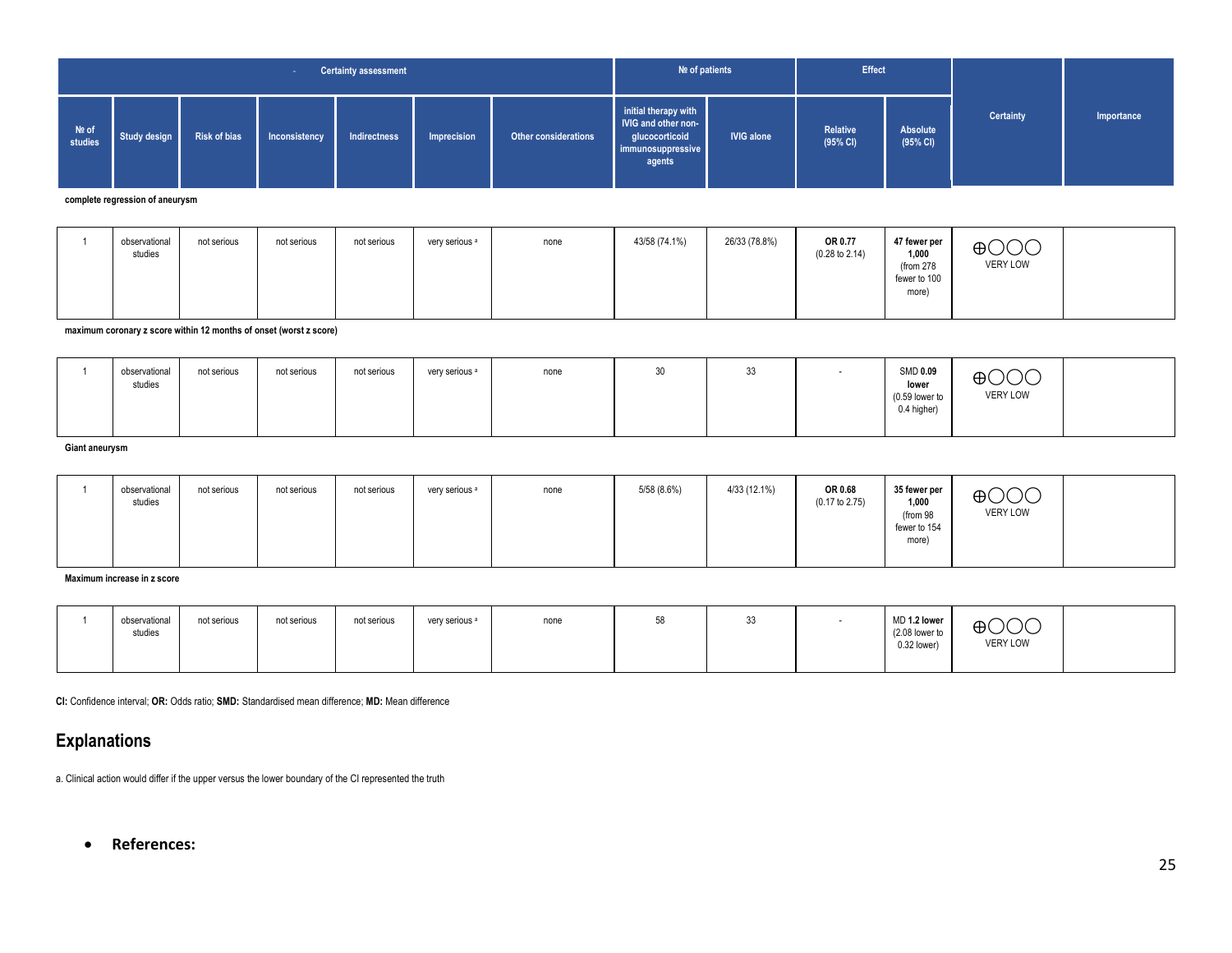- Randomized controlled trials:

| <b>Refid</b> | Author          | Year | Title                                                                                                 |
|--------------|-----------------|------|-------------------------------------------------------------------------------------------------------|
|              |                 |      | Infliximab for intensification of primary therapy for Kawasaki disease: a phase 3 randomised, double- |
| 18222        | A. H. Tremoulet | 2014 | blind, placebo-controlled trial                                                                       |
| 18901        | S. Furukawa     | 1994 | Pentoxifylline and intravenous gamma globulin combination therapy for acute Kawasaki disease          |

- Comparative observational studies:

| <b>Refid</b> | Author | Year | <b>Title</b>                                                                                   |
|--------------|--------|------|------------------------------------------------------------------------------------------------|
| 25062        | Dionne | 2019 | Treatment Intensification in Patients With Kawasaki Disease and Coronary Aneurysm at Diagnosis |

# **Kawasaki Disease (KD)**

#### **Treatment**

- **PICO question 6:** In patients with acute KD, what is the impact of treatment with any dose of aspirin vs. no aspirin on the development of diseaserelated outcomes and treatment-related adverse events?
- **Critical Outcomes:** coronary artery abnormalities, myocardial infarction, relapse, serious adverse events, toxicity leading to discontinuation of therapy (e.g., bleeding, renal dysfunction)
- 13. In patients with acute KD, what is the impact of treatment with any dose of aspirin vs. no aspirin on the development of disease-related outcomes and treatment-related adverse events?

|                    |                     | 14.           | <b>Certainty assessment</b> |             |                             |            | Nº of patients                | <b>Effect</b>               |                      |           |            |
|--------------------|---------------------|---------------|-----------------------------|-------------|-----------------------------|------------|-------------------------------|-----------------------------|----------------------|-----------|------------|
| Nº of Study design | <b>Risk of bias</b> | Inconsistency | Indirectness                | Imprecision | <b>Other considerations</b> | No Aspirin | Any dose of<br><b>Aspirin</b> | <b>Relative</b><br>(95% CI) | Absolute<br>(95% CI) | Certainty | Importance |

**Duration of Fever to IVIG**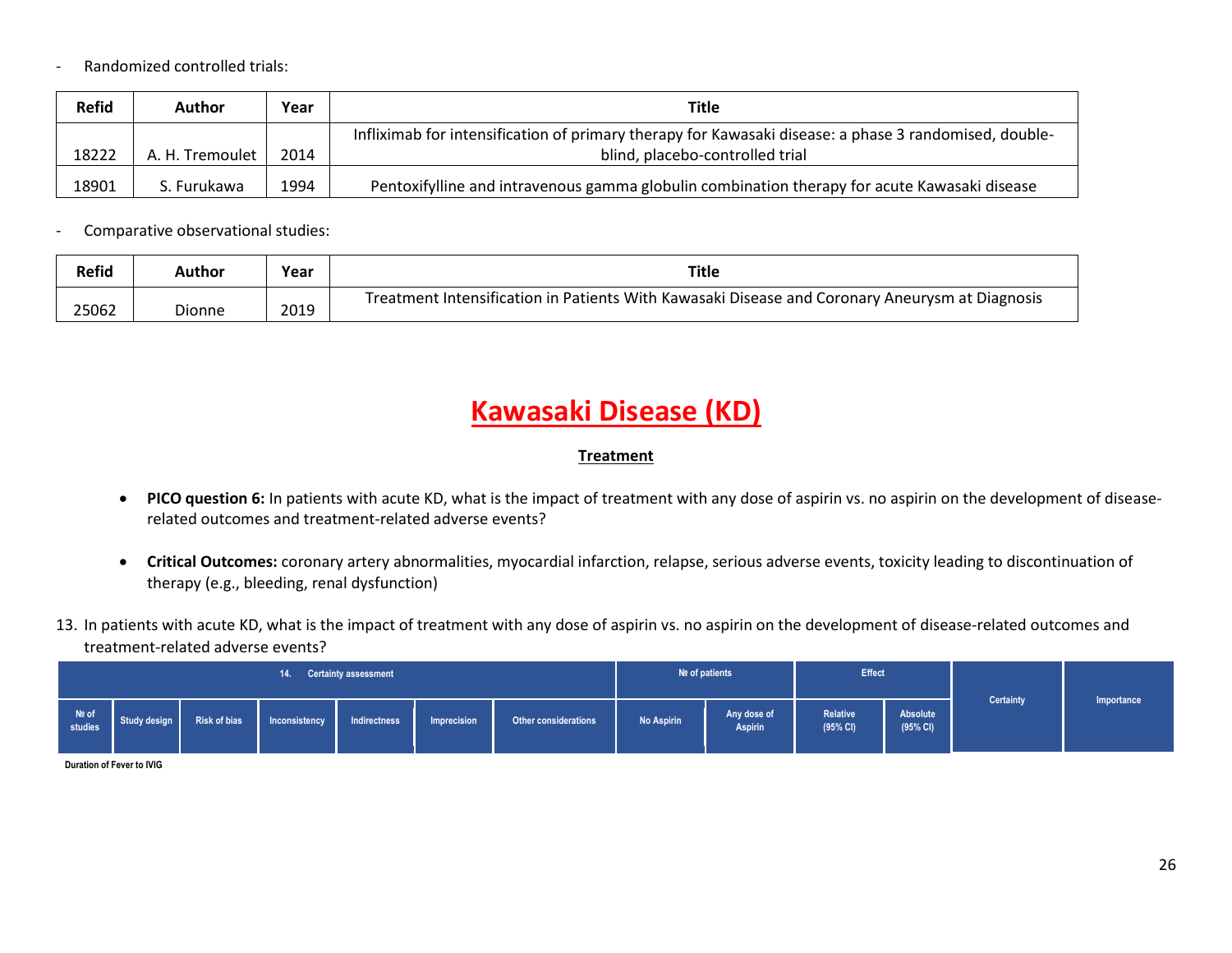|                    |                          |                     | 14.           | <b>Certainty assessment</b> |                           |                             |            | Nº of patients                | <b>Effect</b>            |                                                |                                    |            |
|--------------------|--------------------------|---------------------|---------------|-----------------------------|---------------------------|-----------------------------|------------|-------------------------------|--------------------------|------------------------------------------------|------------------------------------|------------|
| $Ne$ of<br>studies | Study design             | <b>Risk of bias</b> | Inconsistency | Indirectness                | Imprecision               | <b>Other considerations</b> | No Aspirin | Any dose of<br><b>Aspirin</b> | Relative<br>(95% CI)     | Absolute<br>(95% C)                            | <b>Certainty</b>                   | Importance |
|                    | observational<br>studies | not serious         | not serious   | not serious                 | very serious <sup>a</sup> | none                        | 51         | 129                           | $\overline{\phantom{a}}$ | MD 0.2<br>higher<br>(0.6 lower to<br>1 higher) | $\bigoplus$ OOO<br><b>VERY LOW</b> |            |

**Incidence of Coronary Artery Lesion**

|  | observational<br>studies | not serious | not serious | not serious | very serious <sup>a</sup> | none | 2/51 (3.9%) | 10/129 (7.8%) | OR 0.49<br>$(0.10 \text{ to } 2.30)$ | 38 fewer per<br>1,000<br>(from 69<br>fewer to 84<br>more) | $\bigoplus$ OOO<br><b>VERY LOW</b> |  |
|--|--------------------------|-------------|-------------|-------------|---------------------------|------|-------------|---------------|--------------------------------------|-----------------------------------------------------------|------------------------------------|--|
|--|--------------------------|-------------|-------------|-------------|---------------------------|------|-------------|---------------|--------------------------------------|-----------------------------------------------------------|------------------------------------|--|

**Response to IVIG**

|  | observational<br>studies | not serious | not serious | not serious | very serious a | none | 43/51 (84.3%) | 107/129 (82.9%) | OR 1.11<br>$(0.46 \text{ to } 2.67)$ | 14 more per<br>1,000<br>(from 138<br>fewer to 99<br>more) | $\bigoplus$ OOO<br><b>VERY LOW</b> |  |
|--|--------------------------|-------------|-------------|-------------|----------------|------|---------------|-----------------|--------------------------------------|-----------------------------------------------------------|------------------------------------|--|
|--|--------------------------|-------------|-------------|-------------|----------------|------|---------------|-----------------|--------------------------------------|-----------------------------------------------------------|------------------------------------|--|

**CI:** Confidence interval; **MD:** Mean difference; **OR:** Odds ratio

### **Explanations**

a. Clinical action would differ if the upper versus the lower boundary of the CI represented the truth

- **References:**
- Randomized controlled trials:

None

- Comparative observational studies:

| <b>Refid</b> | Author | Year | Title                                                                    |
|--------------|--------|------|--------------------------------------------------------------------------|
| 18268        | ش. Lee | 2013 | I Is high-dose aspirin necessary in the acute phase of Kawasaki disease? |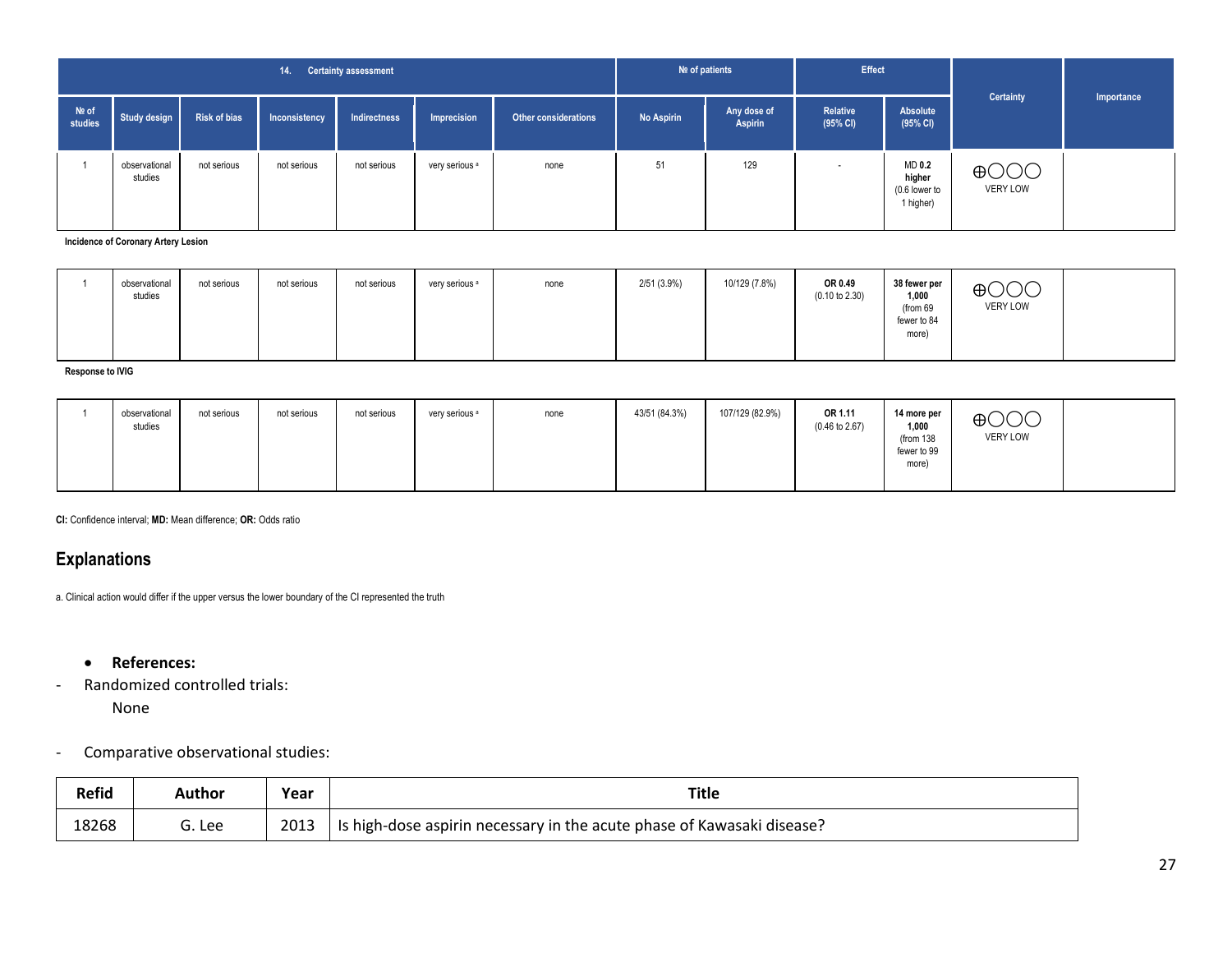#### **Treatment**

- **PICO question 7:** patients with acute KD, what is the impact of initial treatment with high-dose or moderate dose aspirin vs. low-dose aspirin on the development of disease-related outcomes and treatment-related adverse events?
- **Critical Outcomes:** coronary artery abnormalities, myocardial infarction, relapse, serious adverse events, toxicity leading to discontinuation of therapy (e.g., bleeding, renal dysfunction)
- 15. In patients with acute KD, what is the impact of initial treatment with high-dose or moderate dose aspirin vs. low-dose aspirin on the development of disease-related outcomes and treatment-related adverse events?

|                    |                     |               | <b>Certainty assessment</b> |             |                      |                  | Nº of patients                           | <b>Effect</b>        |                      |           |            |
|--------------------|---------------------|---------------|-----------------------------|-------------|----------------------|------------------|------------------------------------------|----------------------|----------------------|-----------|------------|
| Nº of Study design | <b>Risk of bias</b> | Inconsistency | Indirectness                | Imprecision | Other considerations | low-dose aspirin | high-dose or<br>moderate dose<br>aspirin | Relative<br>(95% CI) | Absolute<br>(95% CI) | Certainty | Importance |

**Any coronary abnormality**

| $3^{1,2,3}$ | observational<br>studies | not serious | not serious | not serious | serious <sup>a</sup> | none | 287/1546 (18.6%) | 2157/8881 (24.3%) | OR 0.88<br>$(0.61 \text{ to } 1.26)$ | 23 fewer per<br>1,000<br>(from 79<br>fewer to 45<br>more) | $\bigoplus$ OOO<br>VERY LOW |  |
|-------------|--------------------------|-------------|-------------|-------------|----------------------|------|------------------|-------------------|--------------------------------------|-----------------------------------------------------------|-----------------------------|--|
|-------------|--------------------------|-------------|-------------|-------------|----------------------|------|------------------|-------------------|--------------------------------------|-----------------------------------------------------------|-----------------------------|--|

**coronary artery aneurysm subacute phase (6-8 weeks)**

| 24,5 | observational<br>studies | not serious | not serious | not serious | serious <sup>a</sup> | strong association | $3/141(2.1\%)$ | 26/321 (8.1%) | OR 0.36<br>$(0.10 \text{ to } 1.28)$ | 50 fewer per<br>1,000<br>(from 72<br>fewer to 20<br>more) | $\oplus$ $\oplus$<br>LOW |  |
|------|--------------------------|-------------|-------------|-------------|----------------------|--------------------|----------------|---------------|--------------------------------------|-----------------------------------------------------------|--------------------------|--|
|------|--------------------------|-------------|-------------|-------------|----------------------|--------------------|----------------|---------------|--------------------------------------|-----------------------------------------------------------|--------------------------|--|

**Giant Aneurysm**

| 2.3 | observational<br>studies | not serious | not serious | not serious | serious <sup>a</sup><br>$\cdots$ | none | 9/874 (1.0%) | 76/8795 (0.9%) | OR 0.71<br>$(0.34 \text{ to } 1.46)$ | 2 fewer per<br>1,000<br>(from 6 fewer<br>to 4 more) | $\cap$ $\cap$<br>$\oplus$ OOC<br><b>VERY LOW</b> |  |
|-----|--------------------------|-------------|-------------|-------------|----------------------------------|------|--------------|----------------|--------------------------------------|-----------------------------------------------------|--------------------------------------------------|--|
|     |                          |             |             |             |                                  |      |              |                |                                      |                                                     |                                                  |  |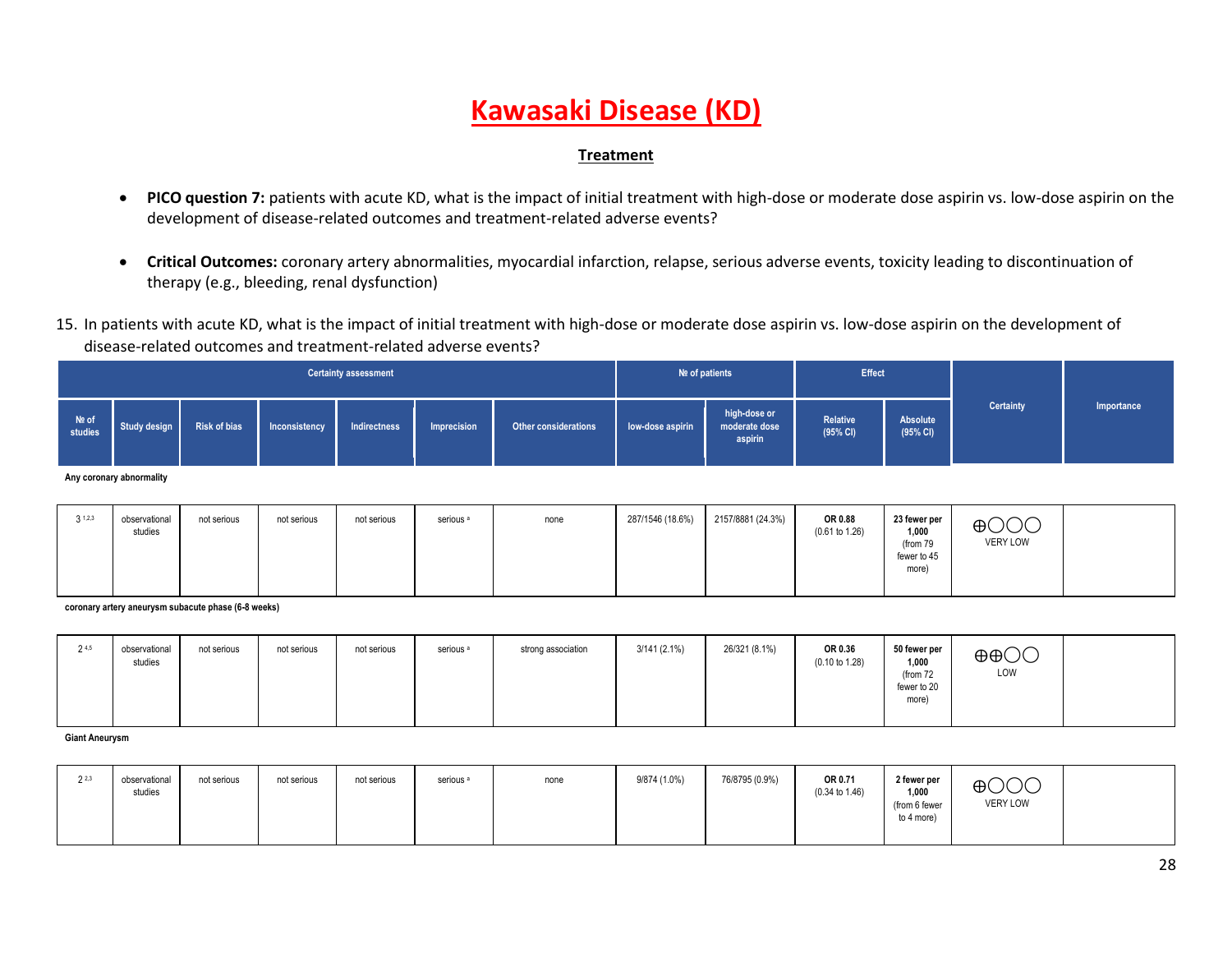|                    |              |              |               | <b>Certainty assessment</b> |             |                             |                  | Nº of patients                           | <b>Effect</b>        |                      |           |            |
|--------------------|--------------|--------------|---------------|-----------------------------|-------------|-----------------------------|------------------|------------------------------------------|----------------------|----------------------|-----------|------------|
| More of<br>Studies | Study design | Risk of bias | Inconsistency | Indirectness                | Imprecision | <b>Other considerations</b> | low-dose aspirin | high-dose or<br>moderate dose<br>aspirin | Relative<br>(95% CI) | Absolute<br>(95% CI) | Certainty | Importance |

**Total Duration of Fever (D)**

| 23,6 | observational<br>studies | not serious | not serious | not serious | serious <sup>a</sup> | none | 539 | 7977 | . . | <b>SMD 0.2</b><br>lower<br>(1.02 lower to<br>0.62 higher) | $\bigoplus$ OOC<br><b>VERY LOW</b> |  |
|------|--------------------------|-------------|-------------|-------------|----------------------|------|-----|------|-----|-----------------------------------------------------------|------------------------------------|--|
|      |                          |             |             |             |                      |      |     |      |     |                                                           |                                    |  |

**Refractory disease (requiring retreatment)**

| 15 | observational<br>not serious<br>studies | not serious<br>not serious | serious <sup>a</sup> | strong association | 28/122 (23.0%) | 11/127 (8.7%) | OR 3.14<br>$(1.49 \text{ to } 6.64)$ | 143 more<br>per 1,000<br>(from 37<br>more to 300<br>more) | $\oplus$ $\oplus$<br>LOW |  |
|----|-----------------------------------------|----------------------------|----------------------|--------------------|----------------|---------------|--------------------------------------|-----------------------------------------------------------|--------------------------|--|
|----|-----------------------------------------|----------------------------|----------------------|--------------------|----------------|---------------|--------------------------------------|-----------------------------------------------------------|--------------------------|--|

**CI:** Confidence interval; **OR:** Odds ratio; **SMD:** Standardised mean difference

### **Explanations**

a. Clinical action would differ if the upper versus the lower boundary of the CI represented the truth

#### **References**

1. Huang, . 17945. 2018.

2. Dallaire, . 17985. 2017.

3. Kim, . 18023. 2017.

4. Amarilyo, . 18019. 2017.

5. Dhanjarani, . . 2018.

6. Akagi, . . 1990.

### • **References:**

- Randomized controlled trials:

None

- Comparative observational studies: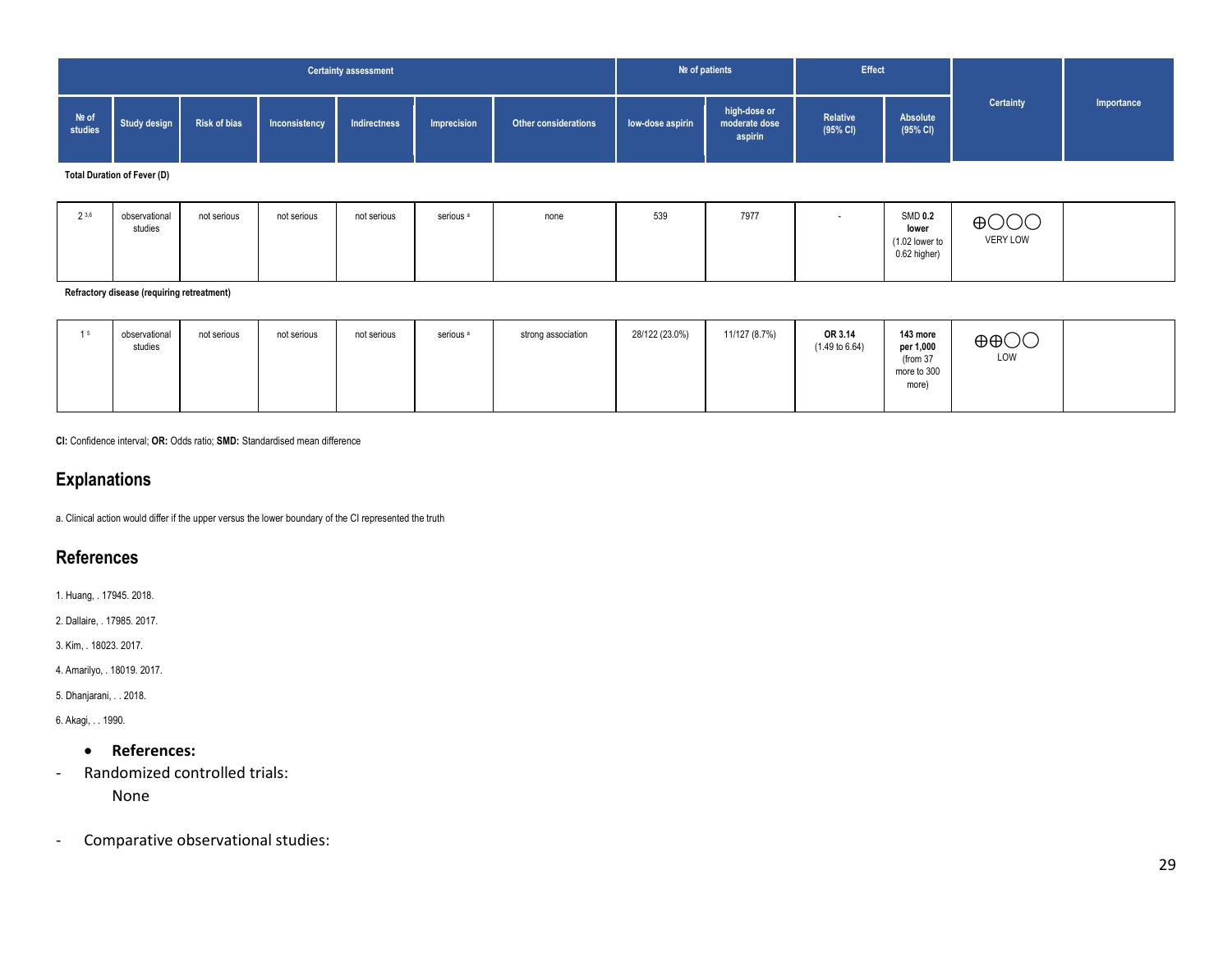| <b>Refid</b> | <b>Author</b> | Year | <b>Title</b>                                                                                                               |
|--------------|---------------|------|----------------------------------------------------------------------------------------------------------------------------|
| 18986        | T. Akagi      | 1990 | A study on the optimal dose of aspirin therapy in Kawasaki disease--clinical evaluation and arachidonic<br>acid metabolism |
| 24483        | A.Dhanrajani  | 2018 | Aspirin Dose in Kawasaki Disease: The Ongoing Battle                                                                       |
| 17985        | Dallaire      | 2017 | Aspirin dose and prevention of coronary abnormalities in Kawasaki disease.                                                 |
| 18019        | Amarilyo G    | 2017 | High-dose aspirin for Kawasaki disease: outdated myth or effective aid?                                                    |
| 18023        | <b>Kim</b>    | 2017 | Medium- or higher-dose acetylsalicylic acid for acute Kawasaki disease and patient outcomes                                |
| 17945        | Huang X       | 2018 | Is aspirin necessary in the acute phase of Kawasaki disease?                                                               |

#### - Comments:

| <b>Author</b> | Year | Title                                                                                                                                   | Comments                                             |
|---------------|------|-----------------------------------------------------------------------------------------------------------------------------------------|------------------------------------------------------|
| Zheng         | 2019 | Efficacy between low and high dose aspirin for the initial treatment of<br>Kawasaki disease: Current evidence based on a meta-analysis. | Exclude - Meta analysis - Used for cross referencing |
| Migally       | 2018 | Duration of high-dose aspirin therapy does not affect long-term coronary<br>artery outcomes in Kawasaki disease                         | Does not compare dose but duration, exclude          |
| Rahbarimanesh | 2014 | Comparison of high-dose versus low-dose aspirin in the management of<br>Kawasaki disease                                                | Exclude-Scientific letter, irrelevant study design.  |

## **Kawasaki Disease (KD)**

#### **Treatment**

• **PICO question 8:** In patients with KD and coronary artery aneurysms, what is the impact of treatment with anti-coagulation vs. no anti-coagulation on the development of disease-related outcomes and treatment-related adverse events?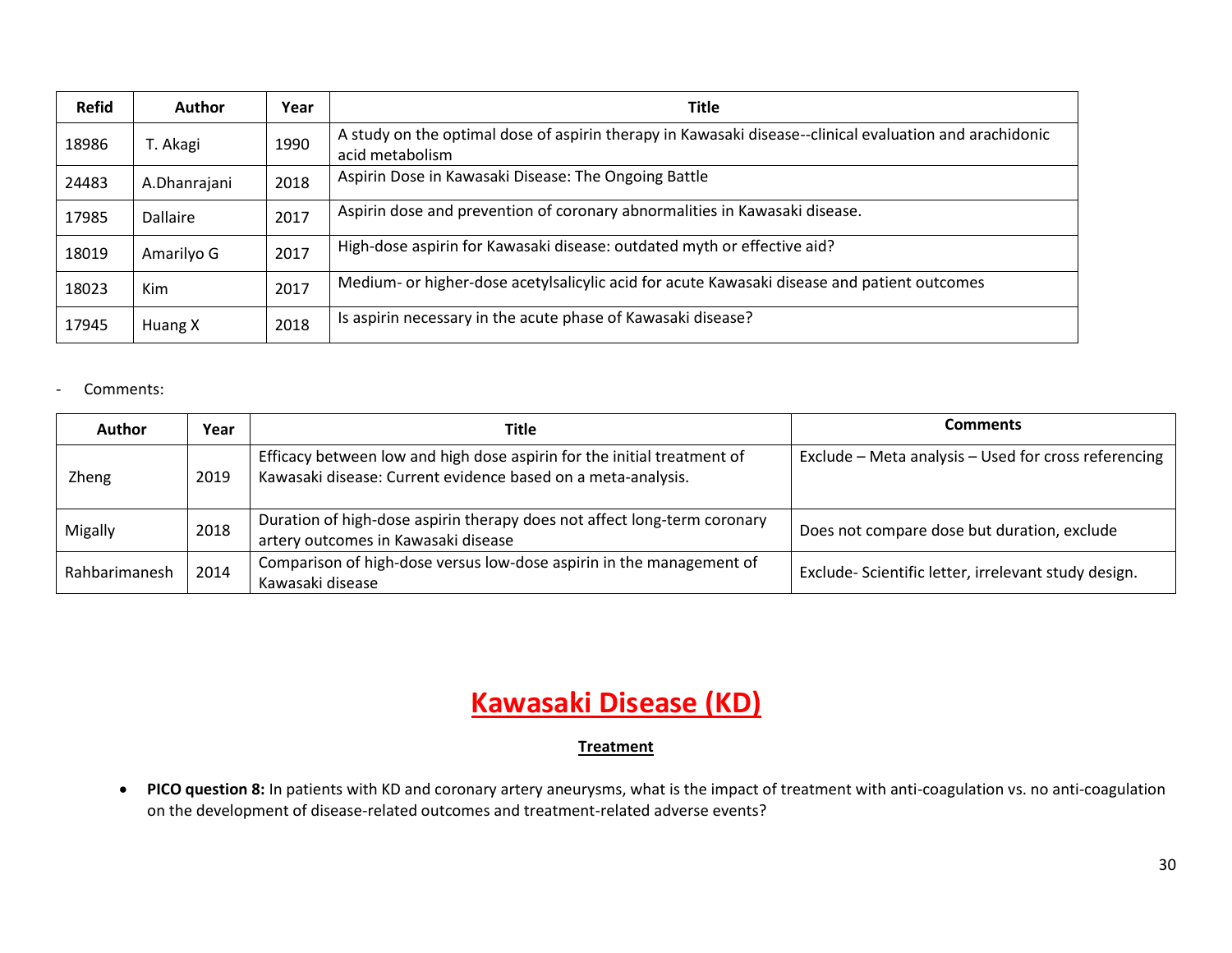- **Critical Outcomes:** myocardial infarction, death, serious adverse events, toxicity leading to discontinuation of therapy (e.g., hemorrhage)
- 16. In patients with KD and coronary artery aneurysms, what is the impact of treatment with anti-coagulation vs. no anti-coagulation on the development of disease-related outcomes and treatment-related adverse events?

| <b>Certainty assessment</b><br>17. |  |                                                            |  |             | Nº of patients       |  | <b>Effect</b>                        |                      |                      |           |            |
|------------------------------------|--|------------------------------------------------------------|--|-------------|----------------------|--|--------------------------------------|----------------------|----------------------|-----------|------------|
|                                    |  | Nº of Study design Risk of bias Inconsistency Indirectness |  | Imprecision | Other considerations |  | anti-coagulation no anti-coagulation | Relative<br>(95% CI) | Absolute<br>(95% CI) | Certainty | Importance |

**Coronary artery lesion at 1 month**

| $\sim$<br>. . | observational<br>studies | not serious | not serious | not serious | not serious | none | 9/238 (3.8%) | 4490/44205<br>$(10.2\%)$ | OR 0.34<br>$(0.17 \text{ to } 0.66)$ | 65 fewer per<br>1,000<br>(from 83<br>fewer to 32<br>fewer) | $\oplus$ $\oplus$<br>LOW |  |
|---------------|--------------------------|-------------|-------------|-------------|-------------|------|--------------|--------------------------|--------------------------------------|------------------------------------------------------------|--------------------------|--|
|---------------|--------------------------|-------------|-------------|-------------|-------------|------|--------------|--------------------------|--------------------------------------|------------------------------------------------------------|--------------------------|--|

**refractory disease (additional treatment needed)**

| observational<br>studies | not serious | not serious | not serious | not serious | none | 19/238 (8.0%) | 6909/44205<br>$(15.6\%)$ | OR 0.48<br>$(0.30 \text{ to } 0.76)$ | 75 fewer per<br>1,000<br>(from 104<br>fewer to 33<br>fewer) | $\oplus$ $\oplus$<br><b>LOW</b> |  |
|--------------------------|-------------|-------------|-------------|-------------|------|---------------|--------------------------|--------------------------------------|-------------------------------------------------------------|---------------------------------|--|
|                          |             |             |             |             |      |               |                          |                                      |                                                             |                                 |  |

**Persistent Coronary Artery lesion**

| 21 | observational<br>studies | not serious | not serious | not serious | serious <sup>a</sup> | strong association | 1/238 (0.4%) | 1468/44205 (3.3%) | OR 0.21<br>$(0.04 \text{ to } 1.03)$ | 26 fewer per<br>1,000<br>(from 32<br>fewer to 1<br>more) | $\oplus$ $\oplus$ $\odot$ $\oplus$<br>LOW |  |
|----|--------------------------|-------------|-------------|-------------|----------------------|--------------------|--------------|-------------------|--------------------------------------|----------------------------------------------------------|-------------------------------------------|--|
|----|--------------------------|-------------|-------------|-------------|----------------------|--------------------|--------------|-------------------|--------------------------------------|----------------------------------------------------------|-------------------------------------------|--|

**CI:** Confidence interval; **OR:** Odds ratio

### **Explanations**

a. Clinical action would differ if the upper versus the lower boundary of the CI represented the truth

## **References**

1. Inamo, 2014, which includes 2 cohorts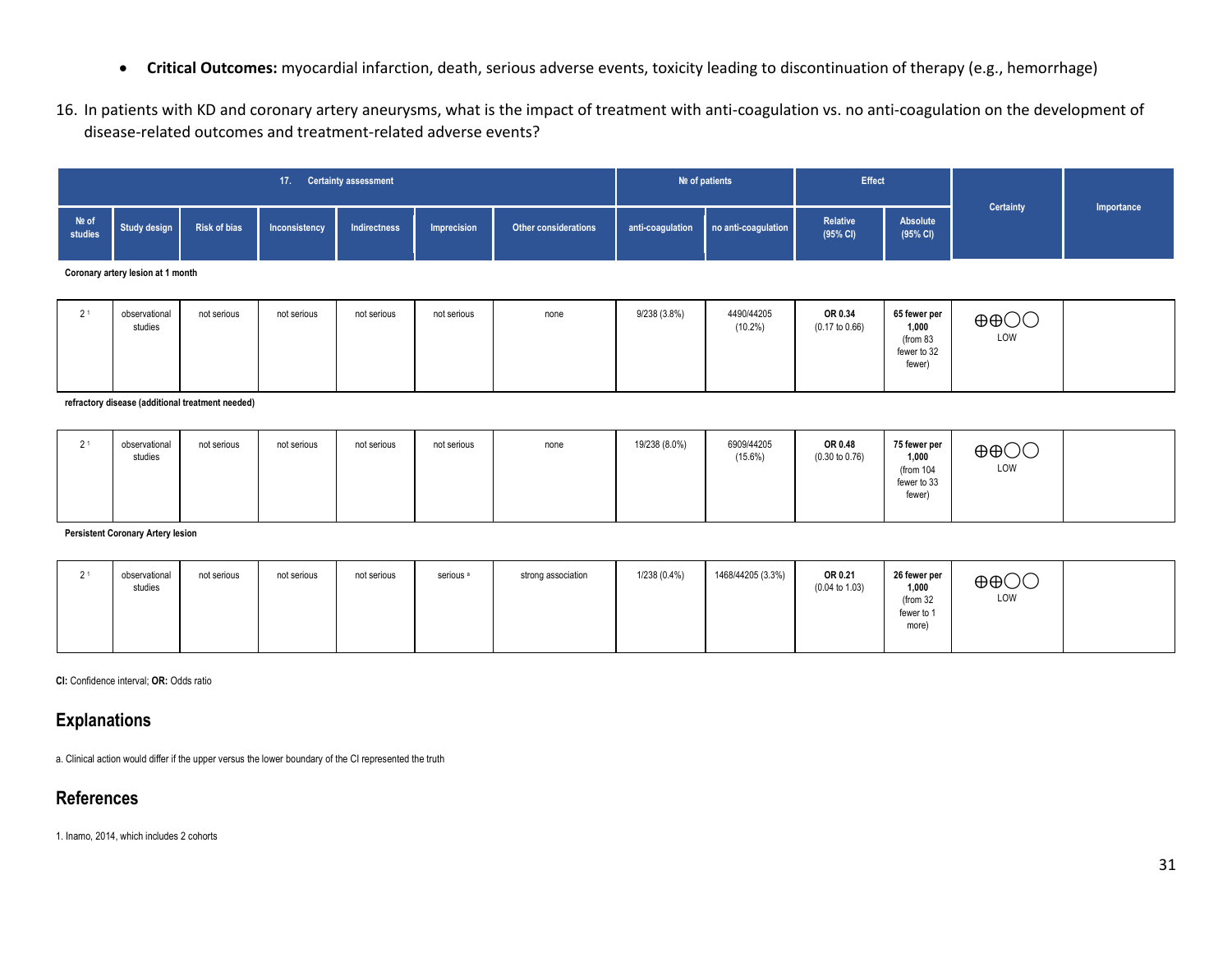- **References:**
- Randomized controlled trials: None
- Comparative observational studies:

| <b>Refid</b> | Author | Year | Title                                                                                                                                   |
|--------------|--------|------|-----------------------------------------------------------------------------------------------------------------------------------------|
| 18228        | Inamo  | 2014 | Effect of dalteparin, a low-molecular-weight heparin, as adjunctive therapy in patients with Kawasaki<br>disease: a retrospective study |

#### **Treatment**

- **PICO question 9:** In patients with KD and coronary artery aneurysms, what is the impact of treatment with anti-platelet agents besides aspirin vs. low dose aspirin on the development of disease-related outcomes and adverse effects of anti-platelet therapy?
- **Critical Outcomes:** Myocardial infarction, death, serious adverse events, toxicity leading to discontinuation of therapy (e.g., hemorrhage, renal dysfunction)
- 18. In patients with KD and coronary artery aneurysms, what is the impact of treatment with anti-platelet agents besides aspirin vs. low dose aspirin on the development of disease-related outcomes and adverse effects of anti-platelet therapy?

|                  | 19. Certainty assessment |                     |               |              |             |                      | Nº of patients                                             |               | <b>Effect</b>        |                      |           |            |
|------------------|--------------------------|---------------------|---------------|--------------|-------------|----------------------|------------------------------------------------------------|---------------|----------------------|----------------------|-----------|------------|
| Mº of<br>studies | Study design             | <b>Risk of bias</b> | Inconsistency | Indirectness | Imprecision | Other considerations | treatment with anti-<br>platelet agents<br>besides Aspirin | Aspirin alone | Relative<br>(95% CI) | Absolute<br>(95% CI) | Certainty | Importance |

**Myocardial ischemia**

| observational<br>studies | serious <sup>a</sup> | not serious | not serious | very serious b | none | 1/5 (20.0%) | 3/17 (17.6%) | OR 1.17<br>$(0.09 \text{ to } 14.52)$ | 24 more per<br>1,000<br>(from 158<br>fewer to 580 | $\cap$<br>$\bigcap$<br>— ⊕<br>$\sim$<br>$\check{ }$<br>VERY LOW |  |
|--------------------------|----------------------|-------------|-------------|----------------|------|-------------|--------------|---------------------------------------|---------------------------------------------------|-----------------------------------------------------------------|--|
|                          |                      |             |             |                |      |             |              |                                       | more)                                             |                                                                 |  |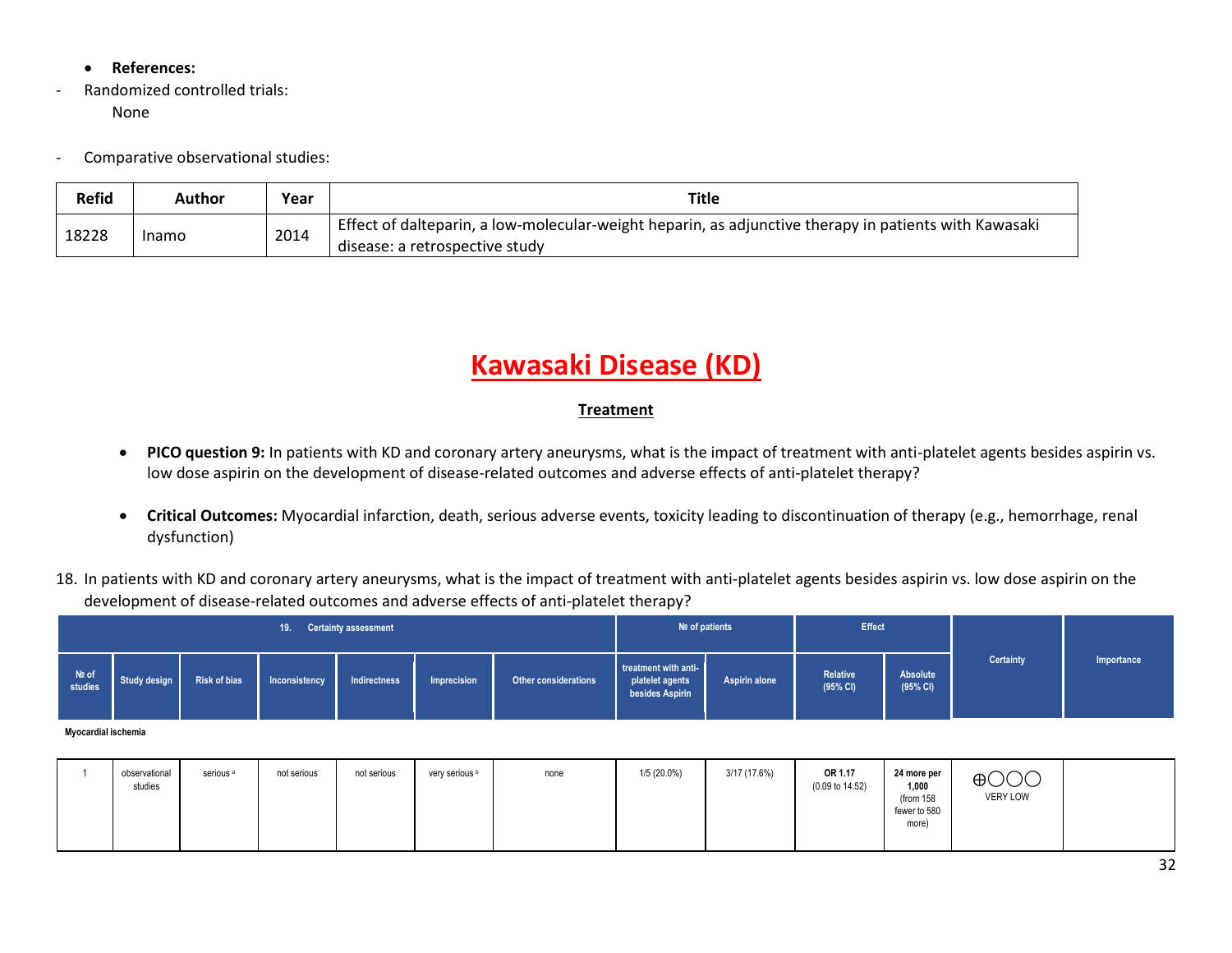|                  | <b>Certainty assessment</b><br>19.<br><b>Risk of bias</b><br>Imprecision<br>Inconsistency<br>Indirectness<br>Study design |  |  |  |  |                      | Nº of patients                                             |               | <b>Effect</b>        |                      |           |            |
|------------------|---------------------------------------------------------------------------------------------------------------------------|--|--|--|--|----------------------|------------------------------------------------------------|---------------|----------------------|----------------------|-----------|------------|
| Nº of<br>studies |                                                                                                                           |  |  |  |  | Other considerations | treatment with anti-<br>platelet agents<br>besides Aspirin | Aspirin alone | Relative<br>(95% CI) | Absolute<br>(95% CI) | Certainty | Importance |
| Stroke           |                                                                                                                           |  |  |  |  |                      |                                                            |               |                      |                      |           |            |

|  | serious <sup>a</sup><br>observational<br>studies | not serious<br>not serious | very serious b | none | $0/5(0.0\%)$ | 1/17 (5.9%) | OR 1.00<br>$(0.04 \text{ to } 28.30)$ | 0 fewer per<br>1,000<br>(from 56<br>fewer to 580<br>more) | $\bigoplus$ OOO<br><b>VERY LOW</b> |  |
|--|--------------------------------------------------|----------------------------|----------------|------|--------------|-------------|---------------------------------------|-----------------------------------------------------------|------------------------------------|--|
|--|--------------------------------------------------|----------------------------|----------------|------|--------------|-------------|---------------------------------------|-----------------------------------------------------------|------------------------------------|--|

**coronary stenosis**

| observational<br>studies | serious <sup>a</sup> | not serious | not serious | very serious b | strong association | 2/5 (40.0%) | 3/17 (17.6%) | OR 3.11<br>$(0.35 \text{ to } 27.55)$ | 223 more<br>per 1,000<br>(from 107<br>fewer to 679<br>more) | $\Omega$<br>$\oplus$ OOC<br>VERY LOW |  |
|--------------------------|----------------------|-------------|-------------|----------------|--------------------|-------------|--------------|---------------------------------------|-------------------------------------------------------------|--------------------------------------|--|
|                          |                      |             |             |                |                    |             |              |                                       |                                                             |                                      |  |

**CI:** Confidence interval; **OR:** Odds ratio

### **Explanations**

a. The choice for dipyridamole vs not was left entirely to the discretion of treating physician, so was likely influenced by disease severity factors. variable follow up, minimum 1 year, which likely is not long enough to

b. Clinical action would differ if the upper versus the lower boundary of the CI represented the truth

- **References:**
- Randomized controlled trials:

None

- Comparative observational studies:

| <b>Refid</b> | Author      | <sup>v</sup> ear | Title                                                                            |
|--------------|-------------|------------------|----------------------------------------------------------------------------------|
| 18654        | <b>Levv</b> | 2005             | Longterm outcomes in patients with giant aneurysms secondary to Kawasaki disease |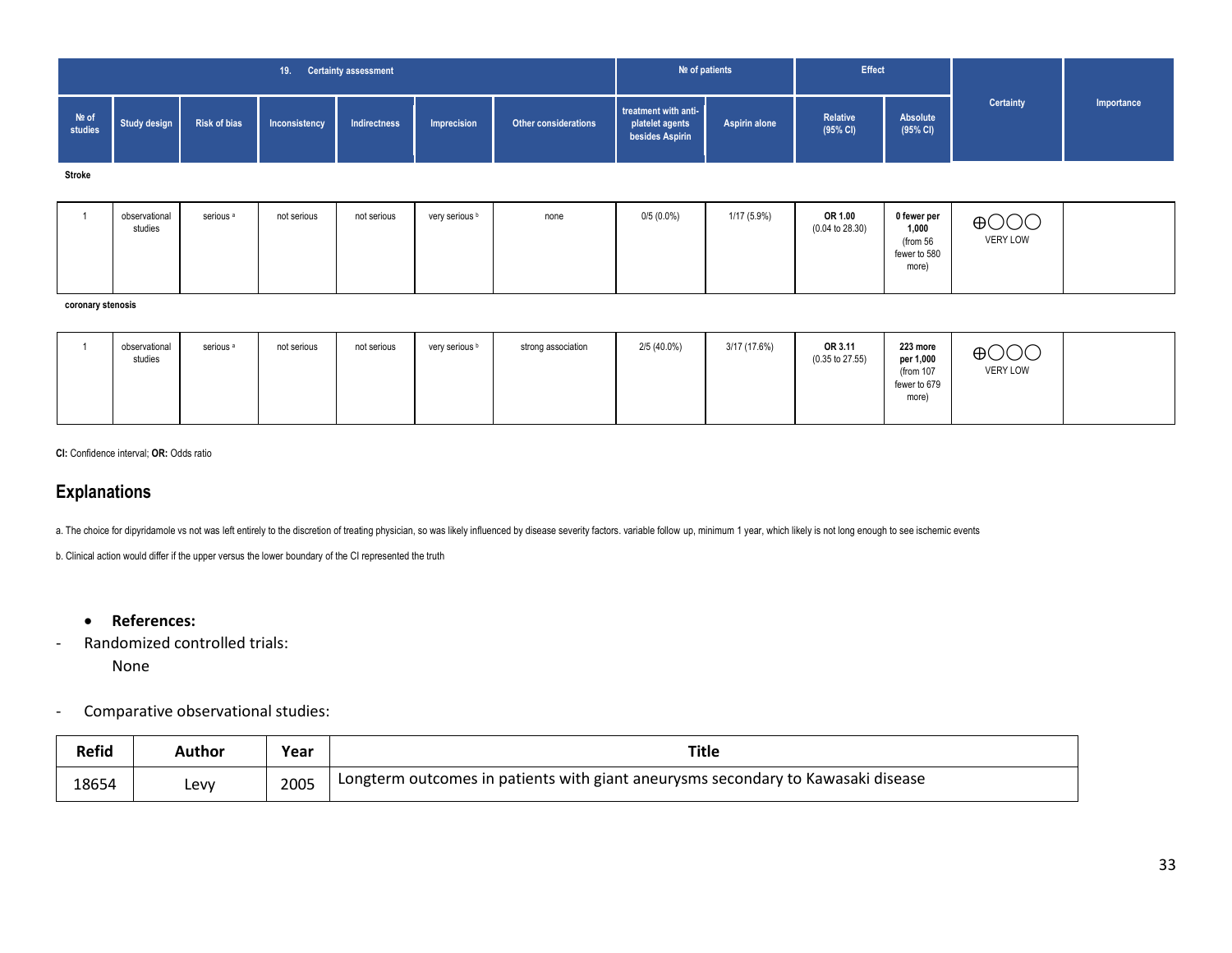#### **Treatment**

- **PICO question 10:** In patients with acute KD and persistent fevers after initial treatment with IVIG, what is the impact of treatment with glucocorticoids vs. another course of IVIG on the development of disease-related outcomes and treatment-related adverse events?
- **Critical Outcomes:** coronary artery abnormalities, myocardial infarction, relapse, serious adverse events, toxicity leading to discontinuation (e.g., hyperglycemia, hemolysis, adverse reaction to IVIG, headache)
- 20. In patients with acute KD and persistent fevers after initial treatment with IVIG, what is the impact of treatment with glucocorticoids vs. another course of IVIG on the development of disease-related outcomes and treatment-related adverse events?

| <b>Certainty assessment</b><br>21. |              |                     |               |              |             |                             | Nº of patients                    |                                  | <b>Effect</b>        |                      | <b>Certainty</b> |            |
|------------------------------------|--------------|---------------------|---------------|--------------|-------------|-----------------------------|-----------------------------------|----------------------------------|----------------------|----------------------|------------------|------------|
| Mº of<br>studies                   | Study design | <b>Risk of bias</b> | Inconsistency | Indirectness | Imprecision | <b>Other considerations</b> | treatment with<br>glucocorticoids | another course of<br><b>IVIG</b> | Relative<br>(95% CI) | Absolute<br>(95% CI) |                  | Importance |

**clinical response to therapy**

| $3^{1,2,3}$ | observational<br>studies | not serious | serious <sup>a</sup> | not serious | serious <sup>b</sup> | none | 42/61 (68.9%) | 50/81 (61.7%) | OR 0.83<br>$(0.37 \text{ to } 1.87)$ | 45 fewer per<br>1,000<br>(from 244<br>fewer to 134<br>more) | $\bigoplus$ OOC<br><b>VERY LOW</b> |  |
|-------------|--------------------------|-------------|----------------------|-------------|----------------------|------|---------------|---------------|--------------------------------------|-------------------------------------------------------------|------------------------------------|--|
|             |                          |             |                      |             |                      |      |               |               |                                      |                                                             |                                    |  |

**Failure to respond to rescue therapy**

| observational<br>studies | not serious | not serious | not serious | serious <sup>b</sup> | none | 23/72 (31.9%) | 51/136 (37.5%) | OR 0.78<br>$(0.43 \text{ to } 1.43)$ | 56 fewer per<br>1,000<br>(from 170<br>fewer to 87<br>more) | $\cap$<br>$\oplus$ OOC<br>VERY LOW |  |
|--------------------------|-------------|-------------|-------------|----------------------|------|---------------|----------------|--------------------------------------|------------------------------------------------------------|------------------------------------|--|
|                          |             |             |             |                      |      |               |                |                                      |                                                            |                                    |  |

**coronary aneurysms until 1 month**

| I 4 | observational<br>studies | not serious | not serious | not serious | serious <sup>b</sup> | none | 22/72 (30.6%) | 39/136 (28.7%) | OR 1.09<br>$(0.59 \text{ to } 2.04)$ | 18 more per<br>1,000<br>(from 95<br>fewer to 164<br>more) | $\cap$<br>$\bigoplus$ OOC<br>VERY LOW |  |
|-----|--------------------------|-------------|-------------|-------------|----------------------|------|---------------|----------------|--------------------------------------|-----------------------------------------------------------|---------------------------------------|--|
|     |                          |             |             |             |                      |      |               |                |                                      |                                                           |                                       |  |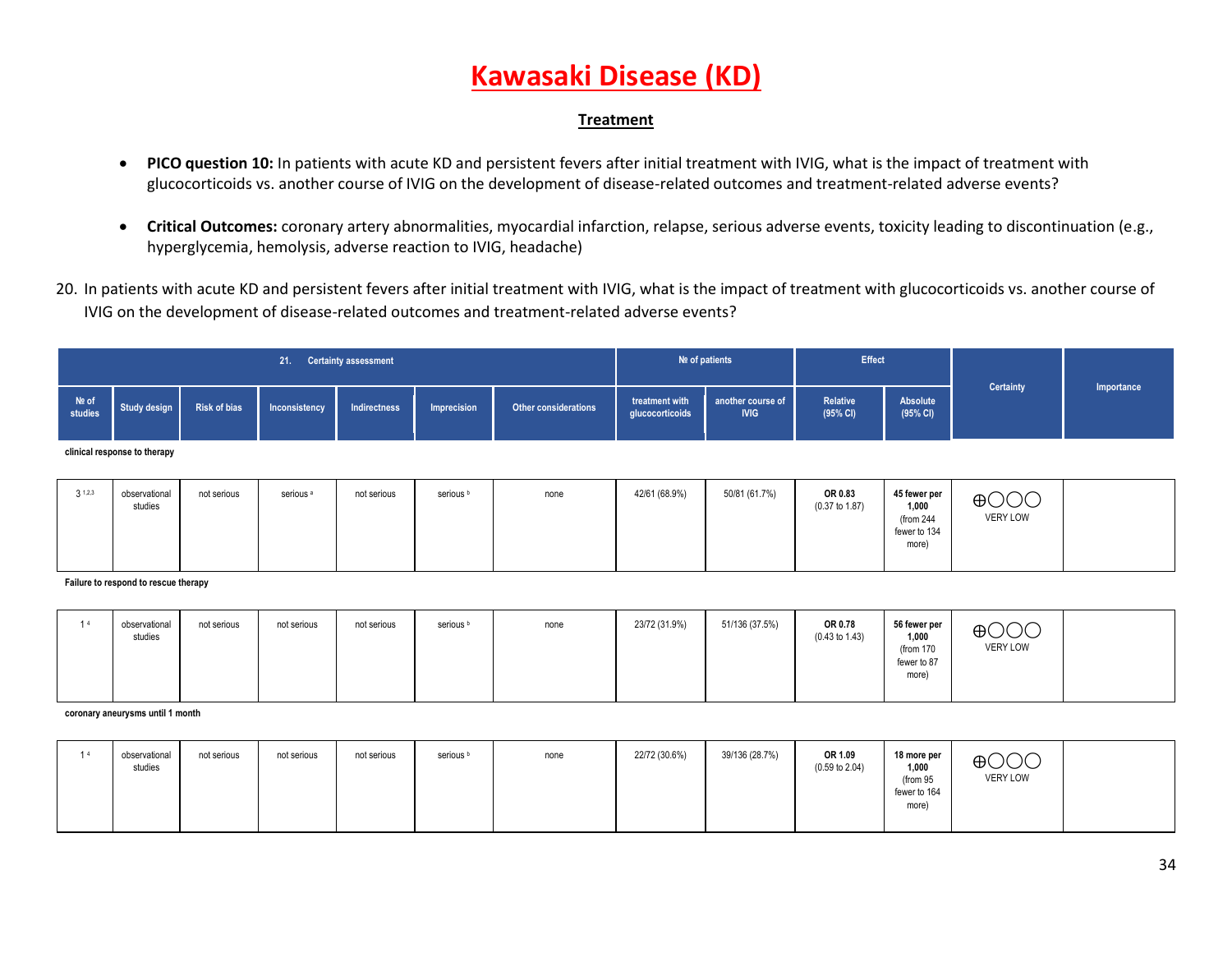**CI:** Confidence interval; **OR:** Odds ratio

## **Explanations**

a. the effect estimate (OR) in Teraguchi, 2012 does not meet with the confidence interval of the OR in Furukawa, 2007

b. Clinical action would differ if the upper versus the lower boundary of the CI represented the truth

### **References**

1. Kim, . . 2016.

2. Teraguchi, . . 2012.

3. Furukawa, . . 2007.

4. Kobayashi, . . 2013.

#### • **References:**

- Randomized controlled trials: None
- Comparative observational studies:

| <b>Refid</b> | <b>Author</b> | Year | <b>Title</b>                                                                                                                                                        |
|--------------|---------------|------|---------------------------------------------------------------------------------------------------------------------------------------------------------------------|
| 18045        | Kim           | 2016 | Clinical outcome of patients with refractory Kawasaki disease based on treatment modalities                                                                         |
| 18287        | Teraguchi     | 2012 | Steroid pulse therapy for children with intravenous immunoglobulin therapy-resistant Kawasaki disease:<br>a prospective study                                       |
| 18541        | Furukawa      | 2007 | Effects of steroid pulse therapy on immunoglobulin-resistant Kawasaki disease                                                                                       |
| 18275        | Kobayashi     | 2013 | Efficacy of intravenous immunoglobulin combined with prednisolone following resistance to initial<br>intravenous immunoglobulin treatment of acute Kawasaki disease |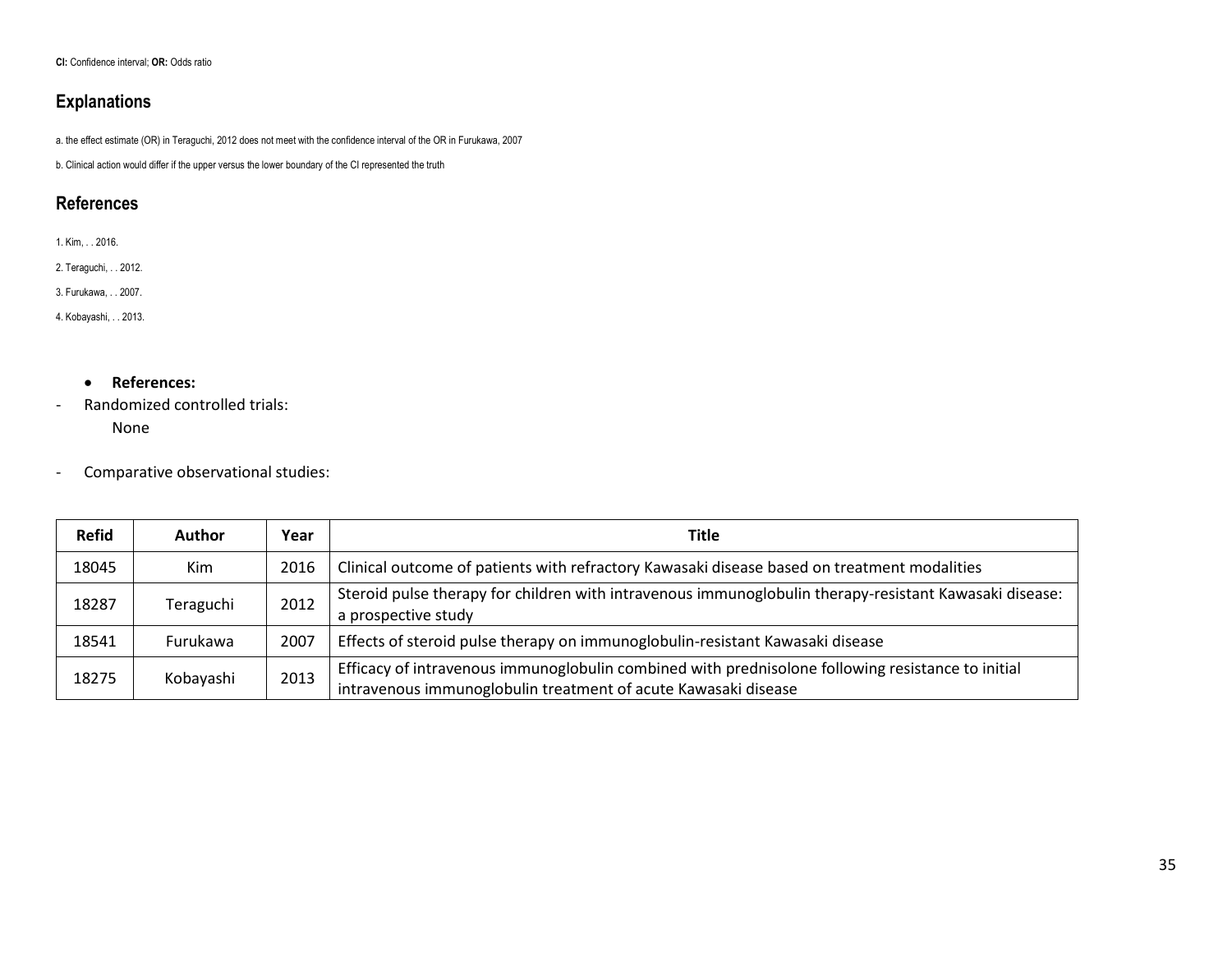#### **Treatment**

- **PICO question 11:** In patients with acute KD and persistent fevers after initial treatment with IVIG, what is the impact of treatment with glucocorticoids in combination with non-glucocorticoid immunosuppressive therapy vs. treatment with glucocorticoids alone on the development of disease-related outcomes and treatment-related adverse events?
- **Critical Outcomes:** coronary artery abnormalities, myocardial infarction, relapse, infection, malignancy, serious adverse events, toxicity leading to discontinuation of therapy (e.g., hyperglycemia)
- 22. In patients with acute KD and persistent fevers after initial treatment with IVIG, what is the impact of treatment with glucocorticoids in combination with non-glucocorticoid immunosuppressive therapy vs. treatment with glucocorticoids alone on the development of disease-related outcomes and treatmentrelated adverse events?

| <b>Certainty assessment</b><br>23. |              |                     |               |              |             |                             | Nº of patients                             |                                                                                                                | <b>Effect</b>        |                      |                  |            |
|------------------------------------|--------------|---------------------|---------------|--------------|-------------|-----------------------------|--------------------------------------------|----------------------------------------------------------------------------------------------------------------|----------------------|----------------------|------------------|------------|
| Nº of<br>studies                   | Study design | <b>Risk of bias</b> | Inconsistency | Indirectness | Imprecision | <b>Other considerations</b> | treatment with<br>glucocorticoids<br>alone | treatment with<br>glucocorticoids in<br>combination with<br>non-glucocorticoid<br>immunosuppressive<br>therapy | Relative<br>(95% CI) | Absolute<br>(95% CI) | <b>Certainty</b> | Importance |

**Giant Coronary Aneuryms**

|  | observational<br>studies | serious <sup>a</sup> | not serious | not serious | serious <sup>b</sup> | none | 6/22(27.3%) | 0.0% | OR 0.65<br>$(0.22 \text{ to } 1.86)$ | 0 fewer per<br>1,000<br>(from 0 fewer<br>to 0 fewer) | $\bigoplus$ OOO<br><b>VERY LOW</b> |  |
|--|--------------------------|----------------------|-------------|-------------|----------------------|------|-------------|------|--------------------------------------|------------------------------------------------------|------------------------------------|--|
|  |                          |                      |             |             |                      |      |             |      |                                      |                                                      |                                    |  |

**CI:** Confidence interval; **OR:** Odds ratio

### **Explanations**

a. Confounding by indication is a big issue- it is not stated whether or not aneurysms or coronary abnormalities were absent before additional steroids were given- patients with abnormalities may be more likely to get more giant coronary aneurysms

24. In patients with acute KD and persistent fevers after initial treatment with IVIG, what is the impact of treatment with glucocorticoids in combination with non-glucocorticoid immunosuppressive therapy on the development of disease-related outcomes and treatment-related adverse events?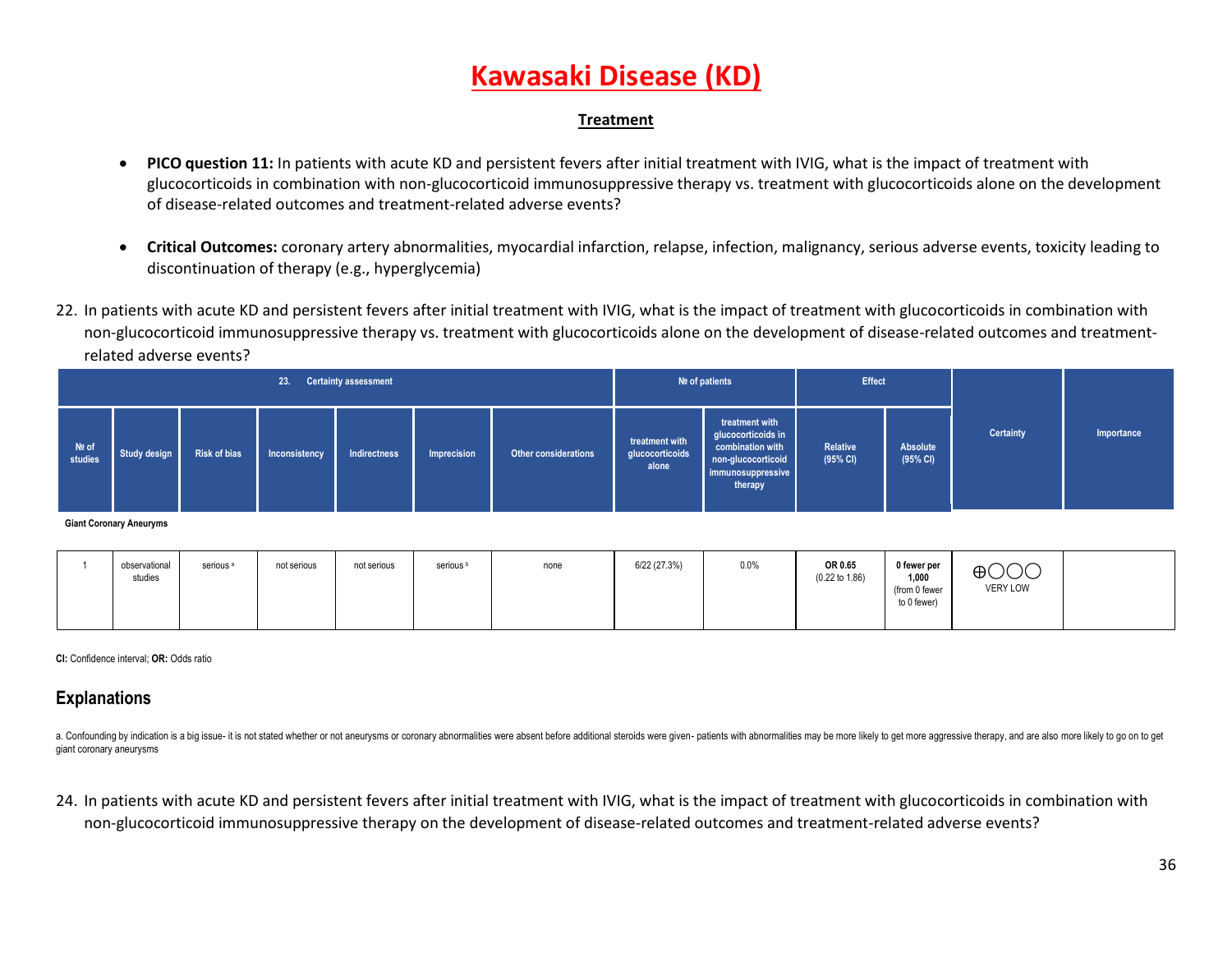### - **Patient important outcomes:**

| <b>Outcomes</b>                     | Author,               | <b>Study type</b>                                                                            | <b>Duration</b>                                      | <b>Population</b>                                                                                                                                                                                                                                                                                                                                               | Intervention used in                                                                                                                                                                                                                                                                                                                                                                                                                                                                                                              | <b>Results</b>                                                                                                                                                                                                                                                                                                                                                                                                                                                                                                                                                                                                                                                                                                                                                                                                                                                                                                                                              | <b>Comments</b>                                                                                                                                                                                                                                                                                                                                                                                                                                                                                                                                                                                                                                                 |
|-------------------------------------|-----------------------|----------------------------------------------------------------------------------------------|------------------------------------------------------|-----------------------------------------------------------------------------------------------------------------------------------------------------------------------------------------------------------------------------------------------------------------------------------------------------------------------------------------------------------------|-----------------------------------------------------------------------------------------------------------------------------------------------------------------------------------------------------------------------------------------------------------------------------------------------------------------------------------------------------------------------------------------------------------------------------------------------------------------------------------------------------------------------------------|-------------------------------------------------------------------------------------------------------------------------------------------------------------------------------------------------------------------------------------------------------------------------------------------------------------------------------------------------------------------------------------------------------------------------------------------------------------------------------------------------------------------------------------------------------------------------------------------------------------------------------------------------------------------------------------------------------------------------------------------------------------------------------------------------------------------------------------------------------------------------------------------------------------------------------------------------------------|-----------------------------------------------------------------------------------------------------------------------------------------------------------------------------------------------------------------------------------------------------------------------------------------------------------------------------------------------------------------------------------------------------------------------------------------------------------------------------------------------------------------------------------------------------------------------------------------------------------------------------------------------------------------|
| $(Name +$<br>Summary)               | year,<br><b>RefID</b> |                                                                                              | of follow<br>up                                      | (number and<br>description)                                                                                                                                                                                                                                                                                                                                     | relevant population<br>(Describe the                                                                                                                                                                                                                                                                                                                                                                                                                                                                                              |                                                                                                                                                                                                                                                                                                                                                                                                                                                                                                                                                                                                                                                                                                                                                                                                                                                                                                                                                             |                                                                                                                                                                                                                                                                                                                                                                                                                                                                                                                                                                                                                                                                 |
|                                     |                       |                                                                                              |                                                      |                                                                                                                                                                                                                                                                                                                                                                 | intervention)                                                                                                                                                                                                                                                                                                                                                                                                                                                                                                                     |                                                                                                                                                                                                                                                                                                                                                                                                                                                                                                                                                                                                                                                                                                                                                                                                                                                                                                                                                             |                                                                                                                                                                                                                                                                                                                                                                                                                                                                                                                                                                                                                                                                 |
| Coronary<br>aneurysm<br>(any point) | 18072<br>Zhao<br>2016 | Retrospective<br>cohort study<br>chart review of<br>single center<br>from 1/2005-<br>12/2014 | Coronary<br>artery<br>outcome<br>noted at<br>1 month | This study includes<br>children with KD<br>and incomplete<br>KD.2467 children<br>total, 136 excluded.<br>2331 cases<br>analyzed age 1<br>month to 17.6<br>years. 2294 got<br>IVIG. 523 children<br>refractory to initial<br>IVIG (fever 36h-7<br>days post IVIG),<br>509 were retreated<br>with IVIG, 39<br>received<br>corticosteroids for<br>continuing fever | Corticosteroid therapy<br>was IV methypred<br>(2mg/kg/d) or oral<br>prednisolone (2<br>mg/kg/day)- the timing of<br>steroids is not clearly<br>stated (ie could have<br>been after 1 or more<br>failed IVIg) and it is<br>unclear how many got it<br>with IVIG vs steroids<br>alone vs with another<br>agent. (509/523 refractory<br>patients got more IVIg,<br>and 39 got steroids, so<br>some at least got both)<br>It's not entirely clear from<br>the wording in the article<br>but some may have<br>gotten steroids up front | 23/39 kids receiving<br>steroids had Coronary<br>abnormalities at 1 month<br>(13 dilations, 2 small 3<br>medium, and 3 giant<br>CAA) 7/8 with aneurysms<br>had dilations before<br>receiving corticosteroids.<br>197/484 of the refractory<br>patients that did not<br>receive steroids had<br>coronary artery<br>abnormalities (142<br>dilations, 26 small, 21<br>medium, 8 giant<br>aneurysms)<br>Steroid use was not<br>associated with coronary<br>dilation in multivariate<br>logistic regression. It was<br>associated with coronary<br>artery aneurysm<br>(univariate OR 3.511,<br>95% CI 1.687, 7.306<br>multivariate OR 2.864 CI<br>1.210, 6.777) - Final<br>model steroids, sex,<br>incomplete KD, days of<br>illness at first treatment,<br>total fever duration, IVIG<br>resistance, sodium,<br>albumin. Giant coronary<br>artery aneurysm<br>(univariate OR 7.557,<br>95% CI 2.182, 26.165,<br>multivariate OR 8.315<br>95% CI 2.024, 34.158)- | This article does not<br>adequately adjust for<br>confounding by<br>indication-model adjusts<br>for pretreatment WBC,<br>CRP, PLT, sodium, and<br>albumin (labs all<br>dichotomous cutoffs),<br>duration of illness prior to<br>treatment, total duration<br>of fever, incomplete KD,<br>and refractory disease.<br>Furthermore, it is not<br>stated whether the<br>regression analysis took<br>into account if patients<br>were aneurysm/<br>abnormality free before<br>receiving steroids. The<br>giant CAA model is<br>overfit- there are only 11<br>giant aneurysms, and 6<br>factors in their<br>multivariate model,<br>Also, not addressed if<br>there is |
|                                     |                       |                                                                                              |                                                      |                                                                                                                                                                                                                                                                                                                                                                 |                                                                                                                                                                                                                                                                                                                                                                                                                                                                                                                                   | Model includes sex,                                                                                                                                                                                                                                                                                                                                                                                                                                                                                                                                                                                                                                                                                                                                                                                                                                                                                                                                         |                                                                                                                                                                                                                                                                                                                                                                                                                                                                                                                                                                                                                                                                 |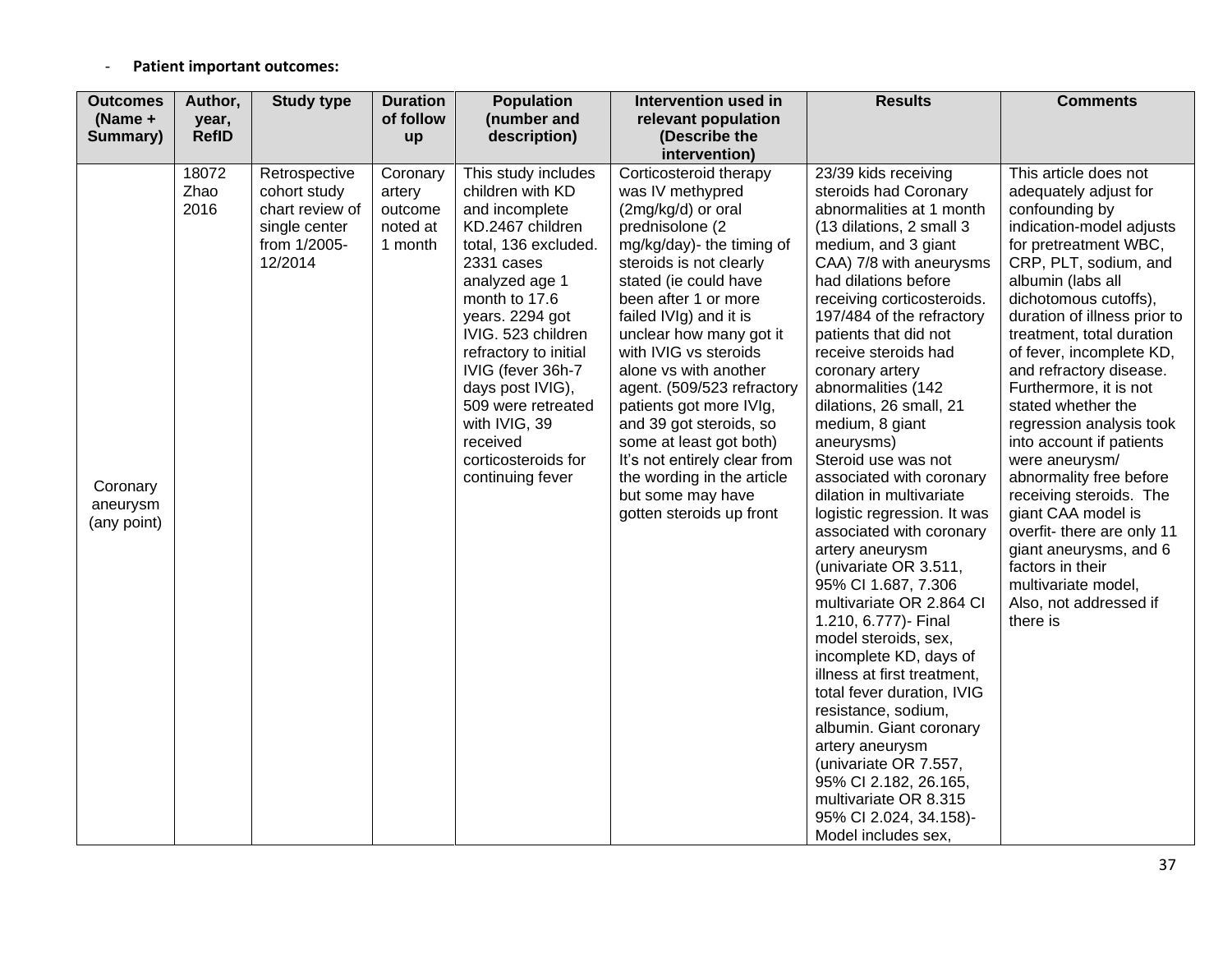|                                                      |                        |                                                                        |               |                                                                                                                                                                                                                                                                                                           |                                                                                        | incomplete KD, steroids,<br>total fever duration, days<br>of illness at initial<br>treatment, albumin |  |
|------------------------------------------------------|------------------------|------------------------------------------------------------------------|---------------|-----------------------------------------------------------------------------------------------------------------------------------------------------------------------------------------------------------------------------------------------------------------------------------------------------------|----------------------------------------------------------------------------------------|-------------------------------------------------------------------------------------------------------|--|
| Refractory<br>(requiring<br>additional<br>treatment) | 18033<br>Seo E<br>2016 | Retrospective<br>cohort study<br>chart review<br>from single<br>center | Not<br>stated | 588 patients with<br>complete KD<br>treated with IVIG<br>initially. 80 did not<br>respond to initial<br>IVIG. Per hospital<br>protocol prior to<br>2009, retreated with<br>$2nd$ dose of IVIg<br>alone (42 subjects),<br>after 2009 per<br>policy got 2 <sup>nd</sup> dose<br>of IVIG+MP (38<br>subjects) | 2 <sup>nd</sup> dose of IVIg with<br>pulse methylpred<br>(30mg/kg/day) for 2-3<br>days | 4/38 were refractory to<br>the second line treatment<br>and required further<br>treatment             |  |

- 25. In patients with acute KD and persistent fevers after initial treatment with IVIG, what is the impact of treatment with glucocorticoids alone on the development of disease-related outcomes and treatment-related adverse events?
	- **Patient important outcomes:**

| <b>Outcomes</b><br>$(Name +$<br>Summary) | Author,<br>year,<br><b>RefID</b> | <b>Study type</b>                                                                                   | <b>Duration</b><br>of follow<br><b>up</b> | <b>Population</b><br>(number and<br>description)                                                                                                                                                                                                                              | Intervention used in<br>relevant population<br>(Describe the                                                                                                                                                                                                                                                                                                                                                             | <b>Results</b>                                                                                                                                                                                                                                                                                                                                                                            | Comments                                                                                                                                                                                                                                                                                                                                                                                                                       |
|------------------------------------------|----------------------------------|-----------------------------------------------------------------------------------------------------|-------------------------------------------|-------------------------------------------------------------------------------------------------------------------------------------------------------------------------------------------------------------------------------------------------------------------------------|--------------------------------------------------------------------------------------------------------------------------------------------------------------------------------------------------------------------------------------------------------------------------------------------------------------------------------------------------------------------------------------------------------------------------|-------------------------------------------------------------------------------------------------------------------------------------------------------------------------------------------------------------------------------------------------------------------------------------------------------------------------------------------------------------------------------------------|--------------------------------------------------------------------------------------------------------------------------------------------------------------------------------------------------------------------------------------------------------------------------------------------------------------------------------------------------------------------------------------------------------------------------------|
| Coronary<br>aneurysm                     | 18071<br>Kibata<br>2016          | Retrospective<br>cohort study<br>from all 14<br>hospitals in a<br>single<br>prefecture in<br>Japan. |                                           | 1487 children with<br>KD according to 5 <sup>th</sup><br>revision of the<br>diagnostic<br>guidelines, 2003-<br>2014. Complete<br>$KD > 5$ cardinal<br>features or >4 and<br>coronary aneurysm.<br>Incomplete is<br>suspected KD (not<br>defined) and not<br>meeting criteria. | intervention)<br>100% got aspirin,<br>1309/1487 IVIG (1087 of<br>whom responded to first<br>dose). 34 got infliximab, 6<br>got plasma exchange, 37<br>got corticosteroids 25<br>patients got steroids after<br>failure to respond to<br>"repeated" IVIG, 6<br>patients received steroids<br>via RAISE protocol (so up<br>front steroids), and 6<br>patients for suspected<br>allergic conditions-<br>unclear if this was | 10/37 who received<br>steroids at any point<br>developed coronary<br>artery lesions vs 14/1450<br>who never received<br>steroids. Of the 1087<br>IVIG responders, the 9<br>who received steroids<br>prior to/with initial IVIG (4<br>raise protocol) none<br>developed coronary<br>artery lesions. In the 222<br>initial IVIG resistant<br>patients (including 2)<br>RAISE nonresponders) | This article does not<br>differentiate the timing of<br>the corticosteroids (i.e.,<br>first line, second line, third<br>line) in the entire group<br>(i.e., initially with first dose<br>of IVIG vs later). It does<br>outline the timing of<br>corticosteroids only in<br>those with coronary artery<br>lesions, however none of<br>those got steroids second<br>line-they were all either<br>with the Initial IVIg or 3rd or |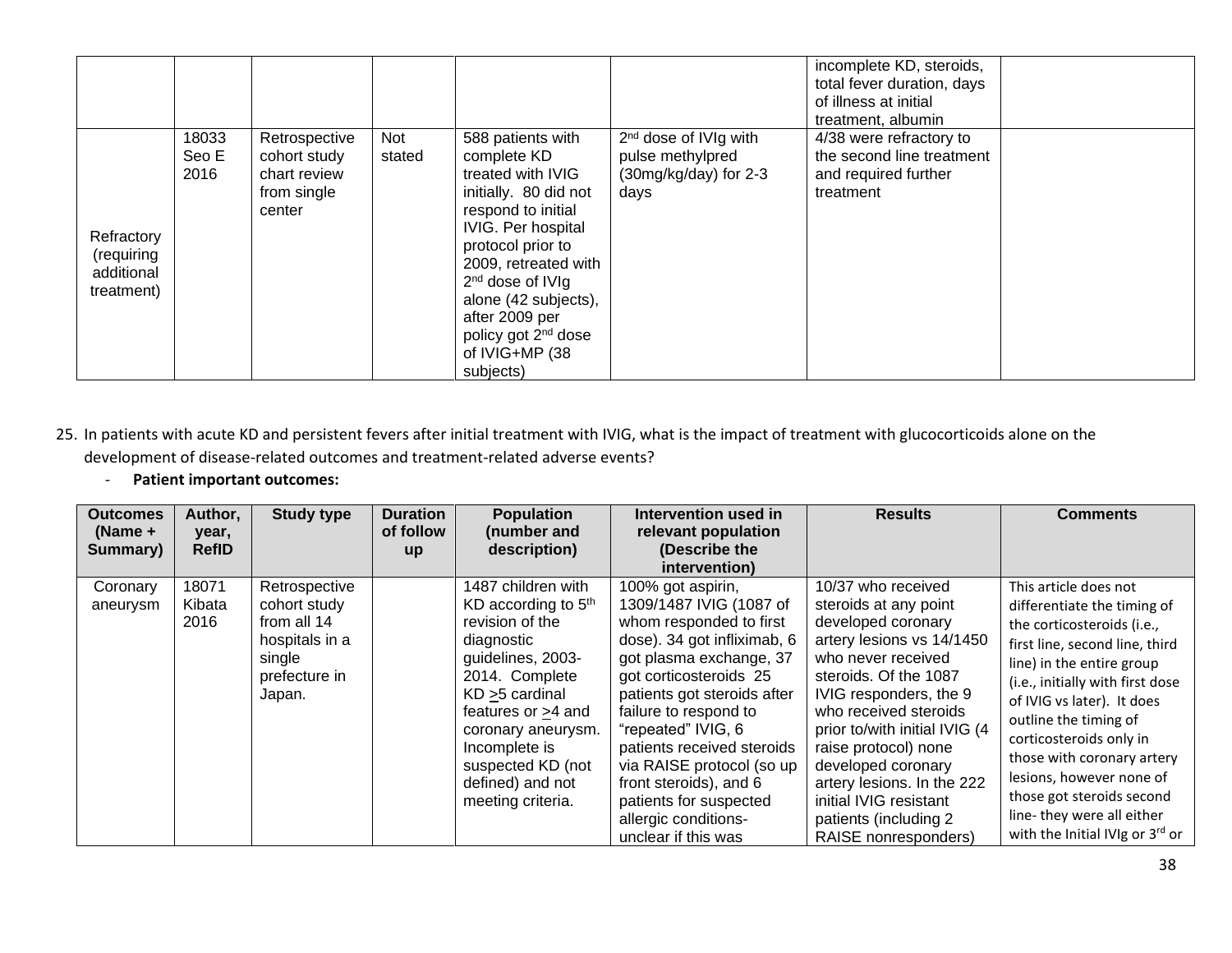|                        |                                                                                               |        |                                                                                                                                                                                                                                                                                                                                                                                                                                                                                                                                                                                                                                                                   | pre/concurrent 1 <sup>st</sup> IVIg,<br>and whether or not they<br>were used alone or in<br>combination with other<br>agents, however all the<br>patients with coronary<br>artery aneurysms who<br>received steroids, the<br>steroids were given alone<br>as 3rd or th line                                                                                                                                                                                                                                                                                                                                                                                                                                                                                                                           | 10/28 who received<br>steroids ever developed<br>coronary lesions vs 5/194<br>Of 24 patients with<br>coronary lesions for more<br>than 1 month, 3 received<br>steroids as part of 1 <sup>st</sup><br>line, 7 received it as 3rd<br>or 4 <sup>th</sup> line after more<br>IVIG, and 1 PLEX, 1<br>infliximab | fourth line after failing<br>second IVIG and in some<br>cases as subsequent 3rd<br>agent                                                                                          |
|------------------------|-----------------------------------------------------------------------------------------------|--------|-------------------------------------------------------------------------------------------------------------------------------------------------------------------------------------------------------------------------------------------------------------------------------------------------------------------------------------------------------------------------------------------------------------------------------------------------------------------------------------------------------------------------------------------------------------------------------------------------------------------------------------------------------------------|-------------------------------------------------------------------------------------------------------------------------------------------------------------------------------------------------------------------------------------------------------------------------------------------------------------------------------------------------------------------------------------------------------------------------------------------------------------------------------------------------------------------------------------------------------------------------------------------------------------------------------------------------------------------------------------------------------------------------------------------------------------------------------------------------------|------------------------------------------------------------------------------------------------------------------------------------------------------------------------------------------------------------------------------------------------------------------------------------------------------------|-----------------------------------------------------------------------------------------------------------------------------------------------------------------------------------|
| 18293<br>Miura<br>2011 | Prospective<br>cohort study<br>from single<br>center using a<br>protocol for all<br>patients. | 1 year | All patients had KD<br>(not defined) and<br>were treated with<br>IVIG within 9 days<br>or less from the<br>start of fever.<br>21 did not respond<br>to second IVIG and<br>got steroids (11<br>male, 10 female)<br>Excluded<br>incomplete KD, and<br>those who got IVIG<br>or steroid within 2<br>weeks before<br>hospitalization.<br>461 children with<br>469 cases of KD (8<br>recurrent). 35<br>excluded for<br>incomplete, 7<br>excluded because<br>received aspirin<br>alone, 3 excluded<br>because IVIG 10<br>days or later, 12<br>excluded because<br>of IVIG prior to<br>transfer to hospital.<br>412 cases (8<br>recurrent) for 227<br>male, 177 females. | All patients initially got<br>IVIG 2g/kg over 24 hours<br>with 30-50 mg/kg/day of<br>aspirin until 2-3 days post<br>fever, then 5 mg/kg/day<br>until no Coronary lesions<br>were evident as of 8<br>weeks of illness. If fever<br>persisted/recurred 48<br>hours after IVIG<br>completion, IVIG was<br>redosed. If fever did not<br>resolve within 24 h of<br>second IVIg, patients<br>received IV methylpred<br>30mg/kg/day for 3 days<br>with a continuous heparin<br>infusion. The oral<br>prednisolone 1-2<br>mg/kg/day was given for<br>1 week, and then tapered<br>to off over a second<br>week. IF fever recurred<br>on oral pred, pred dose<br>was increased and re-<br>tapered. All patients got<br>oral famotidine while on<br>steroids. Median time on<br>steroids 15 days (IQR 13-<br>24) | At 4 weeks after disease<br>onset 2/21 had coronary<br>artery lesions by both the<br>American heart<br>association and<br>Japanese ministry of<br>health, labor and welfare<br>definitions, at 1 year, no<br>children had aneurysms<br>by either definition.                                               | Steroids are actually third<br>line agent after 2 failed<br>courses of IVIG.<br>It is not stated if the<br>coronary lesions were<br>present before the<br>initiation of steroids. |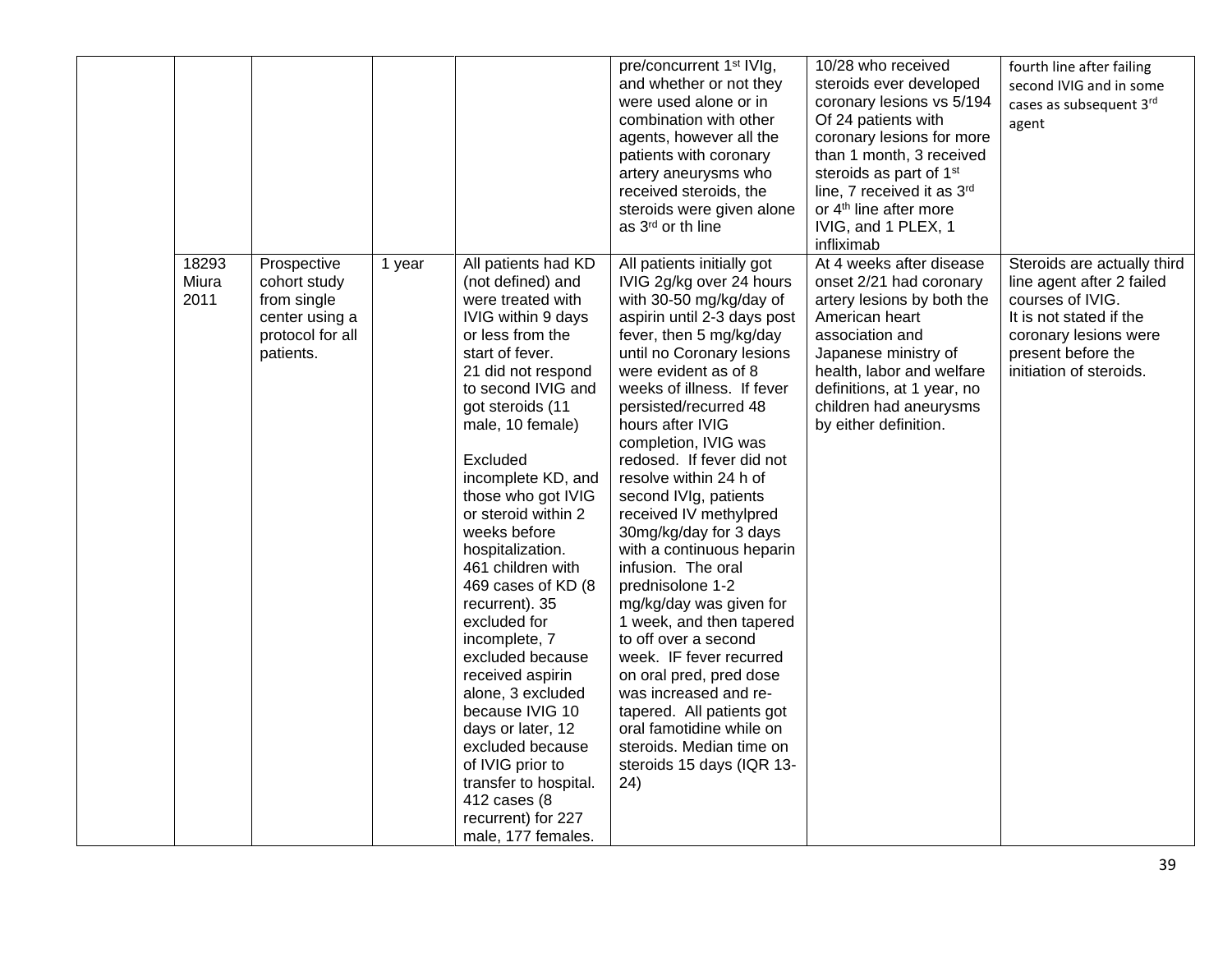|                             |                               |                                                                                                                                        | 74 did not respond<br>to initial IVIG and<br>got second IVIG,                                                                                                                                                                                                                                                                                                                                                                                                                                              |                                                                                                                                                                                                                                                                                                                                                                                                                                                                   |                                                                                                                                                                                                                                                                                                                                                                                                                                                                  |                                                                                                                                                                                                                                                                                                                                                            |
|-----------------------------|-------------------------------|----------------------------------------------------------------------------------------------------------------------------------------|------------------------------------------------------------------------------------------------------------------------------------------------------------------------------------------------------------------------------------------------------------------------------------------------------------------------------------------------------------------------------------------------------------------------------------------------------------------------------------------------------------|-------------------------------------------------------------------------------------------------------------------------------------------------------------------------------------------------------------------------------------------------------------------------------------------------------------------------------------------------------------------------------------------------------------------------------------------------------------------|------------------------------------------------------------------------------------------------------------------------------------------------------------------------------------------------------------------------------------------------------------------------------------------------------------------------------------------------------------------------------------------------------------------------------------------------------------------|------------------------------------------------------------------------------------------------------------------------------------------------------------------------------------------------------------------------------------------------------------------------------------------------------------------------------------------------------------|
| 18317<br>Tremoul<br>et 2013 | Retrospective<br>cohort study | <b>Not</b><br>stated                                                                                                                   | 10 patients with<br>treatment resistant<br>KD who were<br>treated with<br>calcineurin<br>inhibitors between<br>2007-2010, and<br>had failed at least 2<br>courses of IVIG. 4<br>patients were in an<br>RCT of infliximab vs<br>placebo for initial<br>treatment<br>intensification. 8<br>from one center<br>(out of 269 KD<br>patients seen there<br>over that time<br>period), and 2 from<br>2 other centers. All<br>met AHA definition<br>of KD 4 days of<br>fever and at least<br>4/5 clinical features | 9 received cyclosporine1<br>tacrolimus. Prior to<br>calcineurin inhibitor 3<br>received<br>methylprednisolone after<br>at least two doses of IVIg<br>+ aspirin. (dose not<br>listed). 2/3 also received<br>infliximab (not as part of<br>the ongoing study)-<br>unclear if this was<br>concurrent with or before<br>methylpred                                                                                                                                    | All 3 developed coronary<br>artery aneurysm at some<br>point, 2 giant (max z<br>scores of 21.9 and 15.2 -<br>one with inflix, one<br>without infliximab)                                                                                                                                                                                                                                                                                                         | This is a highly refractory<br>population who failed<br>several agents. Unclear<br>when in time course of<br>treatment steroids were<br>actually given.<br>Confounding by<br>indication is not<br>addressed in this study, it<br>is just a sample of<br>patients who were so<br>refractory they went on to<br>get cyclosporine, most at<br>a single center |
| 18380<br>Iwashim<br>a 2011  | Retrospective<br>cohort study | Not<br>clearly<br>stated,<br>however<br>persisten<br>coronary<br>abnormal<br>ity had to<br>be<br>present<br>at least 1<br>month<br>out | 433 KD patients<br>from 13 centers<br>from april 2005-july<br>2009 325<br>responded to initial<br>IVIG, 108 did not.<br>91/108 got a<br>second round of<br>IVIG, 17 got nothing<br>else. Of 91<br>receiving second<br>IVIG 25 were non-<br>responders and<br>went on to get<br>additional therapy.                                                                                                                                                                                                         | All steroid receiving<br>patients failed 2 rounds of<br>IVIg (2g/kg) with aspirin<br>(30 mg/kg/day)-the initial<br>treatment sounds<br>protocolized. Patients<br>refractory to second IVIG<br>received steroids, plasma<br>exchange, and/or<br>ulinastatin. Steroids were<br>IVI prednisolone 2<br>mg/kg/day div TID until<br>afebrile, then orally until<br>CRP normalized. 21/25<br>received steroids, 4<br>received PLEX. It is not<br>clearly stated if those | 11/21 who received<br>steroids after failing 2 <sup>nd</sup><br>IVIg developed coronary<br>artery lesions (not stated<br>persistent vs<br>transient).3/4 receiving<br>PLEX developed<br>coronary artery lesions.<br>(not stated persistent or<br>transient)<br>For context 53/433<br>patients in overall had<br>coronary artery lesions.<br>14/25 patients who did<br>not respond to 2 <sup>nd</sup> IVIG<br>and got something else<br>(21 of whom got steroids) | Steroids are used as 3rd<br>line. Unable to tell if<br>some, none or all of<br>PLEX patients got<br>steroids with PLEX. It is<br>reported that no coronary<br>lesions were present<br>before IVIG. Confounding<br>by indication is a problem<br>in this study.                                                                                             |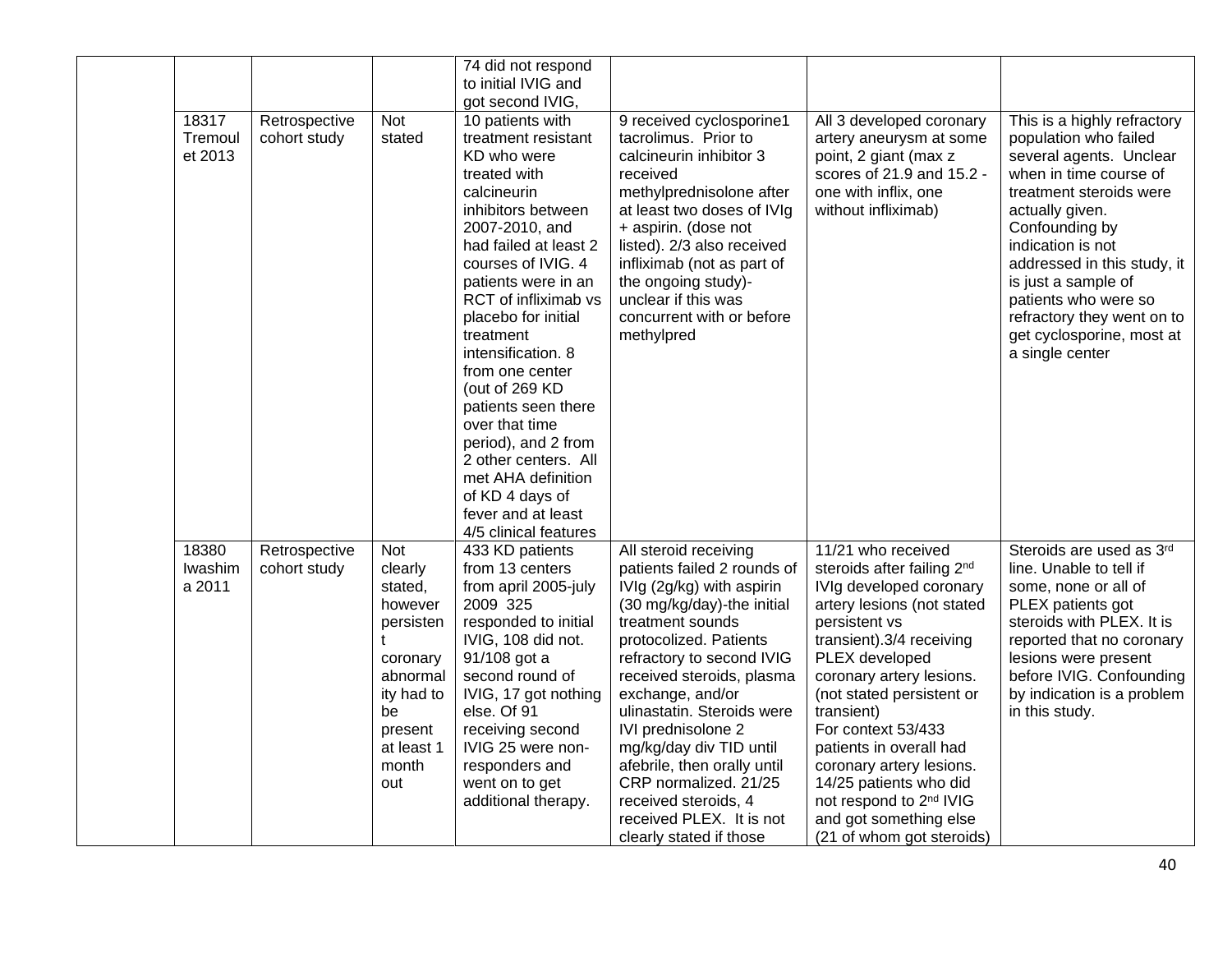|                       |                                                                                                                                                            |                                                                                         |                                                                                                                                                                                                                                                                                                                                                                                                                                                     | receiving PLEX also got<br>corticosterois                                                                                                                                                                                                                                                                                         | developed coronary<br>artery lesions, 8 were<br>transient, 6 persistent at<br>1 month.                                                                                                                                                                                                                                                                                                                                                                                                                                                                                                                                                                                                                                                                                                                                                                                                                                                                                                            |                                                                                                                                                                                                                                                                                                                                                                        |
|-----------------------|------------------------------------------------------------------------------------------------------------------------------------------------------------|-----------------------------------------------------------------------------------------|-----------------------------------------------------------------------------------------------------------------------------------------------------------------------------------------------------------------------------------------------------------------------------------------------------------------------------------------------------------------------------------------------------------------------------------------------------|-----------------------------------------------------------------------------------------------------------------------------------------------------------------------------------------------------------------------------------------------------------------------------------------------------------------------------------|---------------------------------------------------------------------------------------------------------------------------------------------------------------------------------------------------------------------------------------------------------------------------------------------------------------------------------------------------------------------------------------------------------------------------------------------------------------------------------------------------------------------------------------------------------------------------------------------------------------------------------------------------------------------------------------------------------------------------------------------------------------------------------------------------------------------------------------------------------------------------------------------------------------------------------------------------------------------------------------------------|------------------------------------------------------------------------------------------------------------------------------------------------------------------------------------------------------------------------------------------------------------------------------------------------------------------------------------------------------------------------|
| 18604<br>Lang<br>2006 | Retrospective<br>multicenter<br>cohort study -<br>patients<br>identified by<br>chart review,<br>through KD<br>databases and<br>records of<br>consultations | Varied.<br>Median<br>follow up<br>14<br>months,<br>range 3<br>months<br>to $5$<br>years | 26 KD patients<br>refractory (recurrent<br>or persistent fever)<br>to initial IVIG and<br>treated<br>subsequently with<br>steroids<br>All patients had at<br>least one 2g/kg<br>dose of IVIg before<br>steroids, 21/26 got<br>this within 10 days<br>of disease onset.<br>25/26 received high<br>dose<br>4 had coronary<br>aneurysms on<br>baseline echo and<br>6 had coronary<br>dilations at<br>baseline, with 2<br>with no baseline<br>available | 17 received 2 prior doses,<br>5 received 1 prior dose,<br>and 4 received 3 or more<br>prior doses of IVIG.<br>25/26 received pulse IV<br>methylpred (Varying<br>doses, all but 2 got 30<br>mg/kg, 1 got 25 mg/kg, 1<br>20mg/kg) for 1-6 doses,<br>and 1 received 2 mg/kg<br>IV methylpred. 8<br>received oral steroids as<br>well | Overall, 8 of 26 patients<br>developed coronary<br>artery aneurysms at any<br>point, 4 first noted after<br>methylpred, including 3<br>giant. 9 patients<br>developed dilations at<br>some point without<br>aneurysm, persisting as<br>dilations in 3 at a median<br>3 months f/u (range 2.5-<br>10 months)<br>7 patients had coronary<br>abnormalities detected<br>for the first time after<br>steroids, with 2/7 not<br>having an echo prior to<br>steroids- these 2 patients<br>got IVMP on day 10 and<br>12 respectively, for 3<br>days pulses, coronary<br>dilations found on day<br>13, both progressed to<br>aneurysms present at<br>last follow up 1-3 years<br>later. In the other 5 with<br>coronary abnormalities<br>first detected post<br>steroids, with a baseline<br>echo, 2 developed<br>aneurysms, 3 only<br>developed dilations.<br>10/24 had coronary<br>artery abnormalities on<br>baseline echo prior to<br>steroids<br>5/26 had coronary artery<br>aneurysms at last follow | Steroids were frequently<br>3rd or 4 <sup>th</sup> line in this<br>cohort. Confounding by<br>indication is a problem in<br>this case series, however<br>this article does a better<br>job of addressing the<br>timing of the medication<br>in relation to the<br>outcome. They note a<br>high prevalence (42%) of<br>coronary abnormalities<br>prior to first steroids |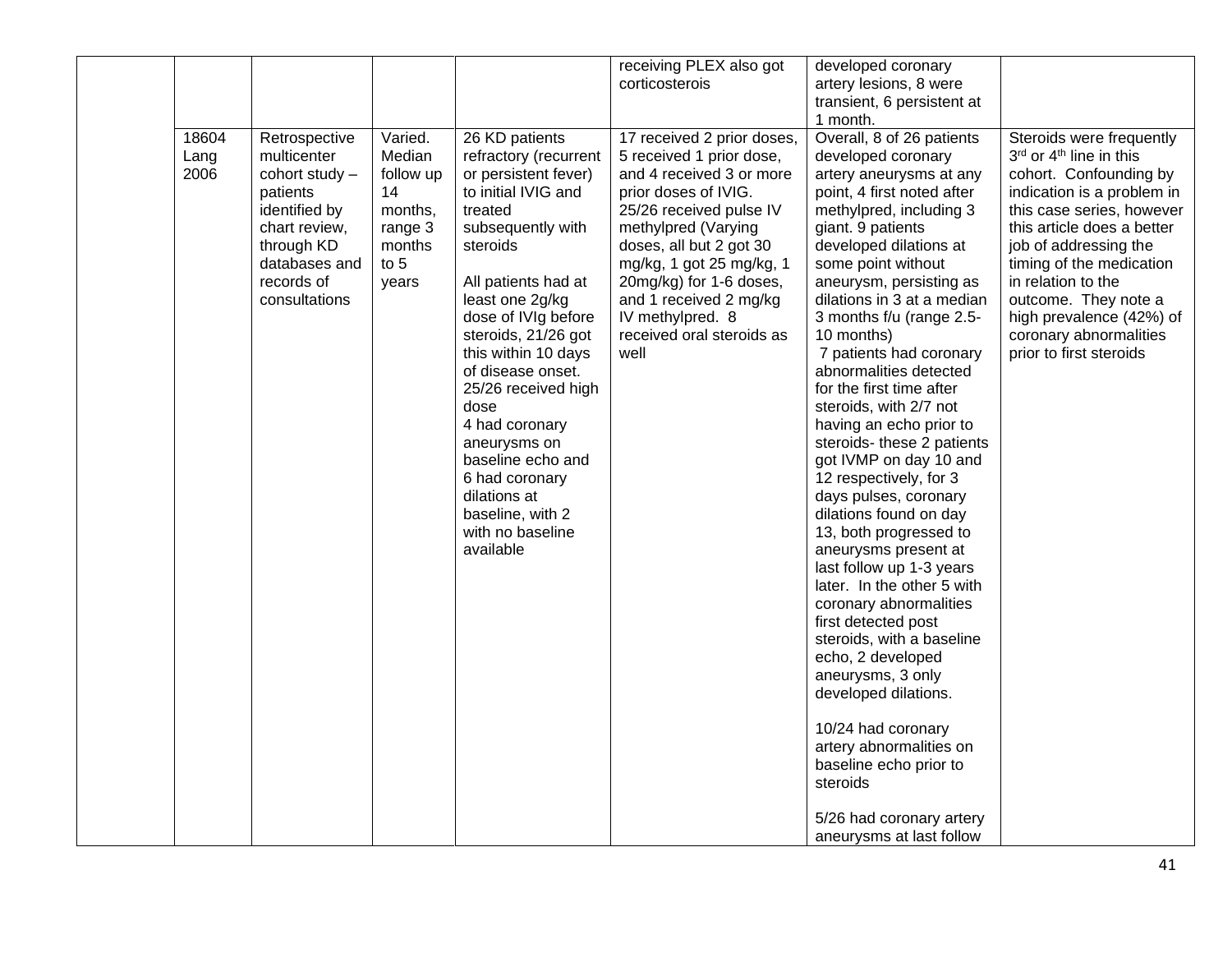|                   |                        |                                                                                               |        |                                                                                                                                                                                                                                                                                                                                                                                                                                                                                                                                                                                                                            |                                                                                                                                                                                                                                                                                                                                                                                                                                                                                                                                                                                                                                                                                                                                                                                                       | up. 1 had no baseline<br>coronary abnormality, 2<br>had aneurysms at<br>baseline, one of which<br>was giant and 2 had no<br>baseline echo. 3/26 had<br>coronary dilations without<br>aneurysm at last follow<br>up-1 had baseline<br>aneurysm, 1 had<br>baseline dilation, 1 with<br>no abnormality.                                                                                                                                                                                                                      |                                                                              |
|-------------------|------------------------|-----------------------------------------------------------------------------------------------|--------|----------------------------------------------------------------------------------------------------------------------------------------------------------------------------------------------------------------------------------------------------------------------------------------------------------------------------------------------------------------------------------------------------------------------------------------------------------------------------------------------------------------------------------------------------------------------------------------------------------------------------|-------------------------------------------------------------------------------------------------------------------------------------------------------------------------------------------------------------------------------------------------------------------------------------------------------------------------------------------------------------------------------------------------------------------------------------------------------------------------------------------------------------------------------------------------------------------------------------------------------------------------------------------------------------------------------------------------------------------------------------------------------------------------------------------------------|---------------------------------------------------------------------------------------------------------------------------------------------------------------------------------------------------------------------------------------------------------------------------------------------------------------------------------------------------------------------------------------------------------------------------------------------------------------------------------------------------------------------------|------------------------------------------------------------------------------|
| Adverse<br>events | 18293<br>Miura<br>2011 | Prospective<br>cohort study<br>from single<br>center using a<br>protocol for all<br>patients. | 1 year | All patients had KD<br>(not defined) and<br>were treated with<br>IVIG within 9 days<br>or less from the<br>start of fever.<br>Excluded<br>incomplete KD, and<br>those who got IVIG<br>or steroid within 2<br>weeks before<br>hospitalization.<br>461 children with<br>469 cases of KD (8<br>recurrent). 35<br>excluded for<br>incomplete, 7<br>excluded because<br>received aspirin<br>alone, 3 excluded<br>because IVIG 10<br>days or later, 12<br>excluded because<br>of IVIG prior to<br>transfer to hospital.<br>412 cases (8<br>recurrent) for 227<br>male, 177 females.<br>74 did not respond<br>to initial IVIG and | All patients initially got<br>IVIG 2g/kg over 24 hours<br>with 30-50 mg/kg/day of<br>aspirin until 2-3 days post<br>fever, then 5 mg/kg/day<br>until no Coronary lesions<br>were evident as of 8<br>weeks of illness. If fever<br>persisted/recurred 48<br>hours after IVIG<br>completion, IVIG was<br>redosed. If fever did not<br>resolve within 24 h of<br>second IVIg, patients<br>received IV methylpred<br>30mg/kg/day for 3 days<br>with a continuous heparin<br>infusion. The oral<br>prednisolone 1-2<br>mg/kg/day was given for<br>1 week, and then tapered<br>to off over a second<br>week. IF fever recurred<br>on oral pred, pred dose<br>was increased and re-<br>tapered. All patients got<br>oral famotidine while on<br>steroids. Median time on<br>steroids 15 days (IQR 13-<br>24) | While on IV methylpred<br>17/21 sinus bradycardia,<br>17/21 hypertension, 7/21<br>hyperglycemia, 4/21<br>hyponatremia, 3/21<br>hypothermia, no<br>hyperkalemia. While on<br>oral prednisolone 13/21<br>sinus bradycardia, 11/21<br>hypertension, 3/21<br>hyponatremia, 1/21<br>hyperglycemia, 1/21<br>hyperkalemia, no<br>hypothermia. All<br>resolved without<br>intervention.<br>No thrombosis, femoral<br>head necrosis,<br>convulsions, secondary<br>infection, GI bleed, or<br>severe arrhythmias in<br>any patients | Steroids are actually third<br>line agent after 2 failed<br>courses of IVIG. |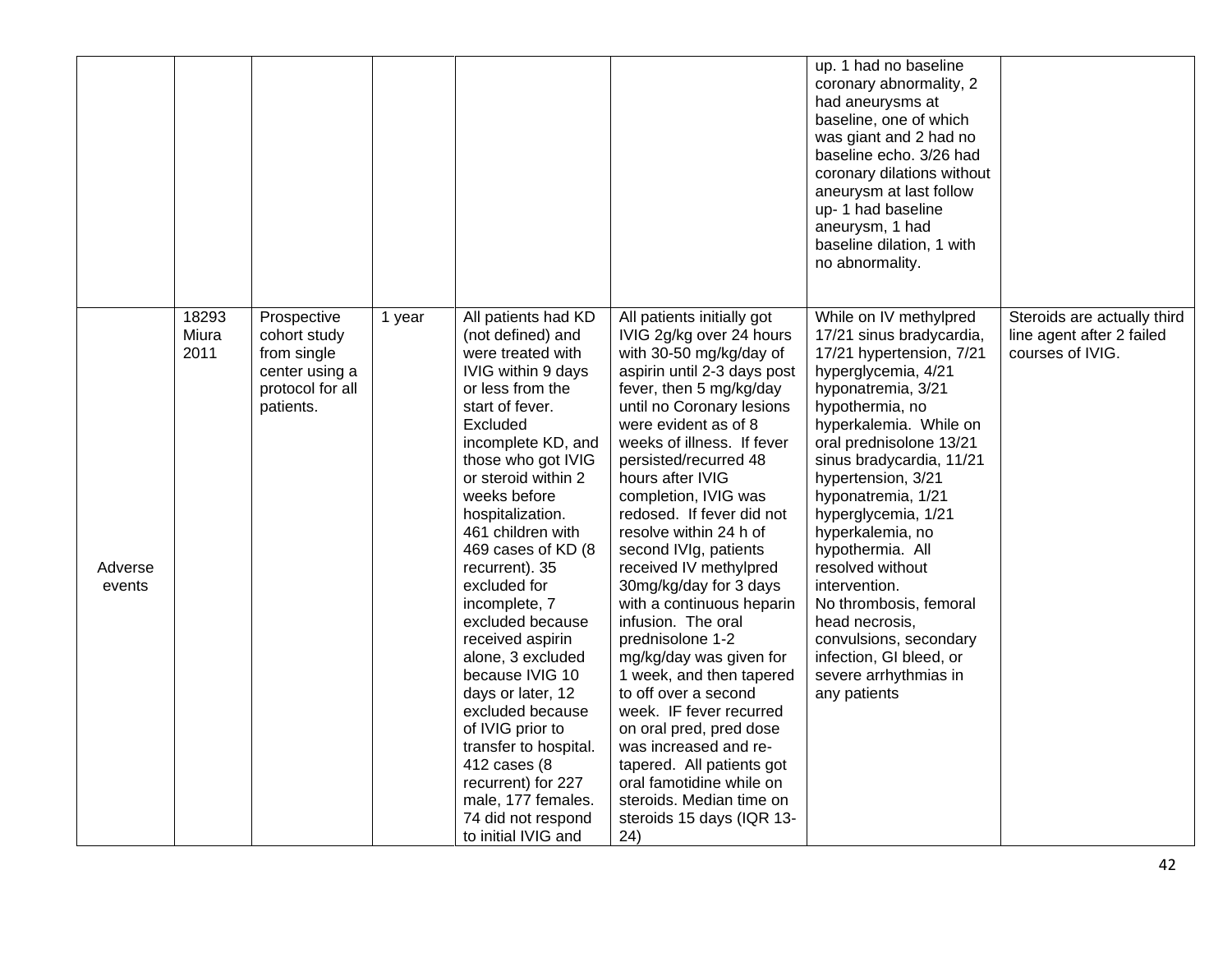|                       |                       |                                                                                                                                                            |                                                                                         | got second IVIG, 21<br>did not respond to<br>second IVIG and<br>got steroids (11<br>male, 10 female)                                                                                                                                                                                                                                                                                                                                                |                                                                                                                                                                                                                                                                                                                                   |                                                                                                                                                                                                                                                                                                                                     |                                                                                                                                                                                                                                                                                                                                                                |
|-----------------------|-----------------------|------------------------------------------------------------------------------------------------------------------------------------------------------------|-----------------------------------------------------------------------------------------|-----------------------------------------------------------------------------------------------------------------------------------------------------------------------------------------------------------------------------------------------------------------------------------------------------------------------------------------------------------------------------------------------------------------------------------------------------|-----------------------------------------------------------------------------------------------------------------------------------------------------------------------------------------------------------------------------------------------------------------------------------------------------------------------------------|-------------------------------------------------------------------------------------------------------------------------------------------------------------------------------------------------------------------------------------------------------------------------------------------------------------------------------------|----------------------------------------------------------------------------------------------------------------------------------------------------------------------------------------------------------------------------------------------------------------------------------------------------------------------------------------------------------------|
| Refractory<br>disease | 18604<br>Lang<br>2006 | Retrospective<br>multicenter<br>cohort study -<br>patients<br>identified by<br>chart review,<br>through KD<br>databases and<br>records of<br>consultations | Varied.<br>Median<br>follow up<br>14<br>months.<br>range 3<br>months<br>to $5$<br>years | 26 KD patients<br>refractory (recurrent<br>or persistent fever)<br>to initial IVIG and<br>treated<br>subsequently with<br>steroids<br>All patients had at<br>least one 2g/kg<br>dose of IVIg before<br>steroids, 21/26 got<br>this within 10 days<br>of disease onset.<br>25/26 received high<br>dose<br>4 had coronary<br>aneurysms on<br>baseline echo and<br>6 had coronary<br>dilations at<br>baseline, with 2<br>with no baseline<br>available | 17 received 2 prior doses,<br>5 received 1 prior dose,<br>and 4 received 3 or more<br>prior doses of IVIG.<br>25/26 received pulse IV<br>methylpred (Varying<br>doses, all but 2 got 30<br>mg/kg, 1 got 25 mg/kg, 1<br>20mg/kg) for 1-6 doses,<br>and 1 received 2 mg/kg<br>IV methylpred. 8<br>received oral steroids as<br>well | 22 patients had<br>resolution of fever within<br>48 hours of steroids<br>Of the 7 who were found<br>to have coronary<br>aneurysms post steroids<br>(including the 2 with no<br>baseline echo), 4 had<br>fever for 3 or more days<br>post steroids, 2 had fever<br>for 1 day post steroid<br>initiation, and 1 had no<br>more fever. | Steroids were frequently<br>$3rd$ or $4th$ line in this<br>cohort. Confounding by<br>indication is a problem in<br>this case series, however<br>this article does a better<br>job of addressing the<br>timing of the medication<br>in relation to the<br>outcome. They note a<br>high prevalence (42%) of<br>coronary abnormalities<br>prior to first steroids |

- **References:**
- Randomized controlled trials:

None

### - Comparative observational studies:

| <b>Refid</b> | Author | Year | Title                                                                                                     |
|--------------|--------|------|-----------------------------------------------------------------------------------------------------------|
| 18428        | Sudo D | 2010 | a-control study of giant coronary aneurysms due to Kawasaki disease: the 19th nationwide survey<br>ا-Case |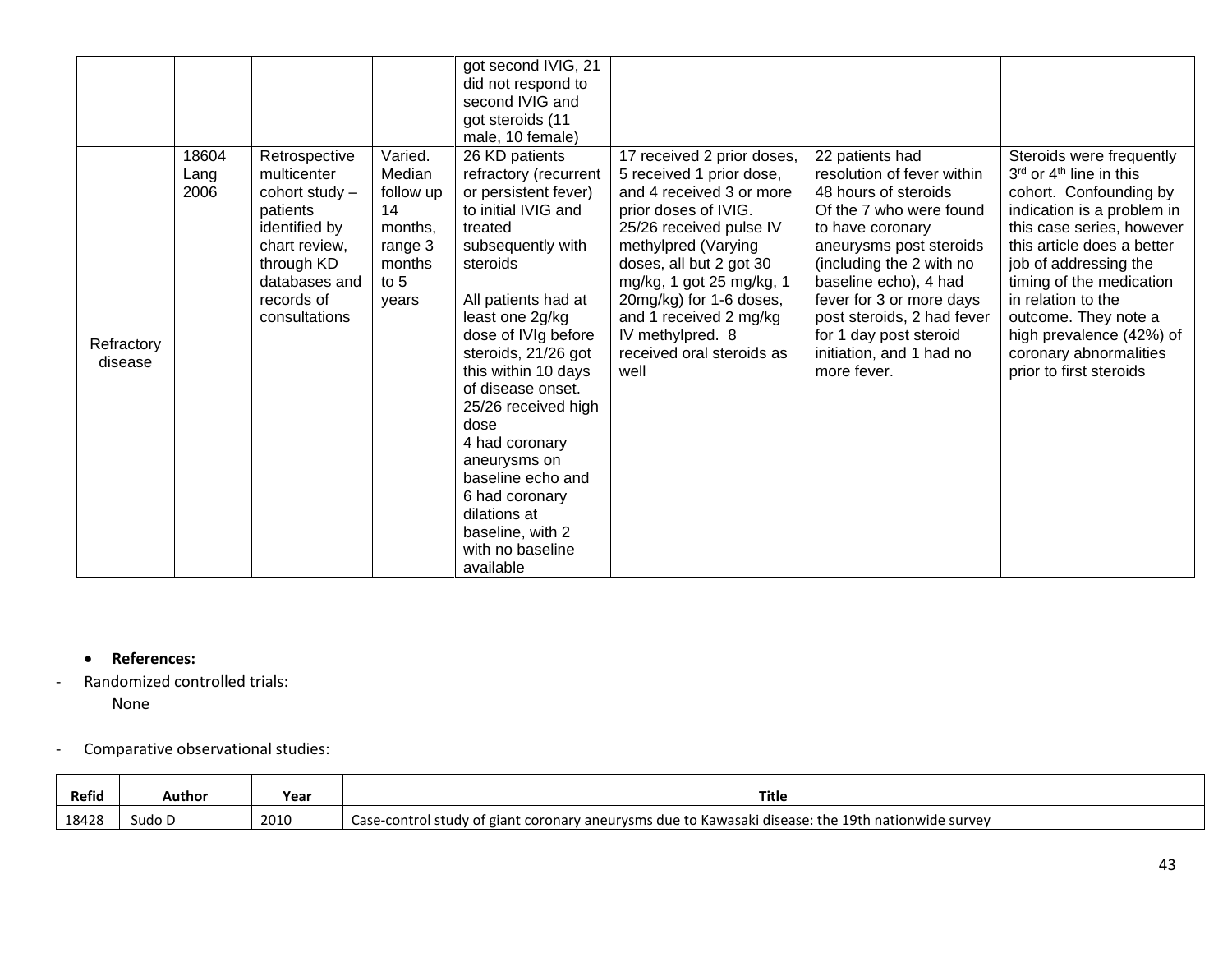## - Single arm studies and test accuracy studies:

|              |                              |      |                                           | <b>Comments</b>                                                                                   |
|--------------|------------------------------|------|-------------------------------------------|---------------------------------------------------------------------------------------------------|
| <b>Refid</b> | Author                       | Year | <b>Title</b>                              |                                                                                                   |
|              |                              |      | Prediction of unresponsiveness to second  | Cannot ascertain coronary outcomes in specifically those who received IVIg+ steroids as           |
|              | E. Seo, J. J. Yu, H. O.      |      | intravenous immunoglobulin treatment      | they are pooled with those who received IVIG alone as second line. Could ascertain if             |
|              | Jun, E. J. Shin, J. S. Baek, |      | in patients with Kawasaki disease         | disease was refractory                                                                            |
| 18033        | Y. H. Kim, J. K. Ko          | 2016 | refractory to initial treatment           |                                                                                                   |
|              | T. Kibata, Y. Suzuki, S.     |      |                                           | This article does not differentiate the timing of the corticosteroids (i.e., first line, second   |
|              | Hasegawa, T.                 |      |                                           | line, third line) in the entire group (i.e., initially with first dose of IVIG vs later). It does |
|              | Matsushige, T. Kusuda,       |      |                                           | outline the timing of corticosteroids only in those with coronary artery lesions, however         |
|              | M. Hoshide, K.               |      | Coronary artery lesions and the           | none of those got steroids second line- they were all either with the Initial IVIg or 3rd or      |
|              | Takahashi, S. Okada, H.      |      | increasing incidence of Kawasaki disease  | fourth line after failing second IVIG and in some cases as subsequent 3rd agent                   |
| 18071        | Wakiguchi, T.                | 2016 | resistant to initial immunoglobulin       |                                                                                                   |
|              |                              |      | Corticosteroid Therapy Might be           | this article does not differentiate the outcomes after the first IVIG-37 got steroids after       |
|              |                              |      | Associated with the Development of        | one or more additional IVIg, only 2 received it after the failed first dose, however              |
|              | C. N. Zhao, Z. D. Du, L.     |      | Coronary Aneurysm in Children with        | outcomes are from the pooled group of 39.                                                         |
| 18072        | L. Gao                       | 2016 | Kawasaki Disease                          |                                                                                                   |
|              | M. Miura, T. Tamame,         |      | Steroid pulse therapy for Kawasaki        | Steroids are 3rd line agent after 2 failed IVIg                                                   |
|              | T. Naganuma, S. Chinen,      |      | disease unresponsive to additional        |                                                                                                   |
| 18293        | M. Matsuoka, H. Ohki         | 2011 | immunoglobulin therapy                    |                                                                                                   |
|              | A. H. Tremoulet, P.          |      | Calcineurin inhibitor treatment of        | Not abstracted- only 3 patients got corticosteroids (in combination with other agents).           |
|              | Pancoast, A. Franco, M.      |      | intravenous immunoglobulin-resistant      | This study is focused on cyclosporine for refractory disease. While it is noted that 3            |
| 18317        | Bujold, C. Shimizu, Y.       | 2012 | Kawasaki disease                          | patients received at least 2 doses of pulse methylpred,                                           |
|              |                              |      | Importance of C-reactive protein level in | Focus is not on treatment, rather on lab Steroids are used as 3rd line. Unable to tell if         |
|              |                              |      | predicting non-response to additional     | some, none or all of PLEX patients got steroids with PLEX. It is reported that no coronary        |
|              | S. Iwashima, M.              |      | intravenous immunoglobulin treatment      | lesions were present before IVIG. Confounding by indication is a problem in this study.           |
|              | Kimura, T. Ishikawa, T.      |      | in children with Kawasaki disease: a      |                                                                                                   |
| 18380        | Ohzeki                       | 2011 | retrospective study                       |                                                                                                   |
|              | B. A. Lang, R. S. Yeung,     |      |                                           | This article pools together all patients receiving steroids after failing at least one IVIG,      |
|              | K. G. Oen, P. N.             |      |                                           | however several failed more2 or more IVIG doses before steroids. The authors also note            |
|              | Malleson, A. M. Huber,       |      | Corticosteroid treatment of refractory    | a high prevalence of coronary artery abnormalities prior to steroid use                           |
| 18604        | M. Riley, R. Ebbeson,        | 2006 | Kawasaki disease                          |                                                                                                   |

### - Studies reviewed and excluded:

| Refid | Author                 | Year | Title                                    | Comments                                                                                                          |
|-------|------------------------|------|------------------------------------------|-------------------------------------------------------------------------------------------------------------------|
|       |                        |      | The Clinical Utility and Safety of a New | Not abstracted- the second line treatment for true refractory KD is IVIG alone, which is                          |
|       | T. Ebato, S. Ogata, Y. |      | Strategy for the Treatment of Refractory | $\parallel$ neither arm of this question. 3 <sup>rd</sup> line is IVIg, infliximab or plasma exchange without GC- |
| 17949 | Ogihara, M. Fujimoto,  | 2017 | Kawasaki Disease                         | also neither arm.                                                                                                 |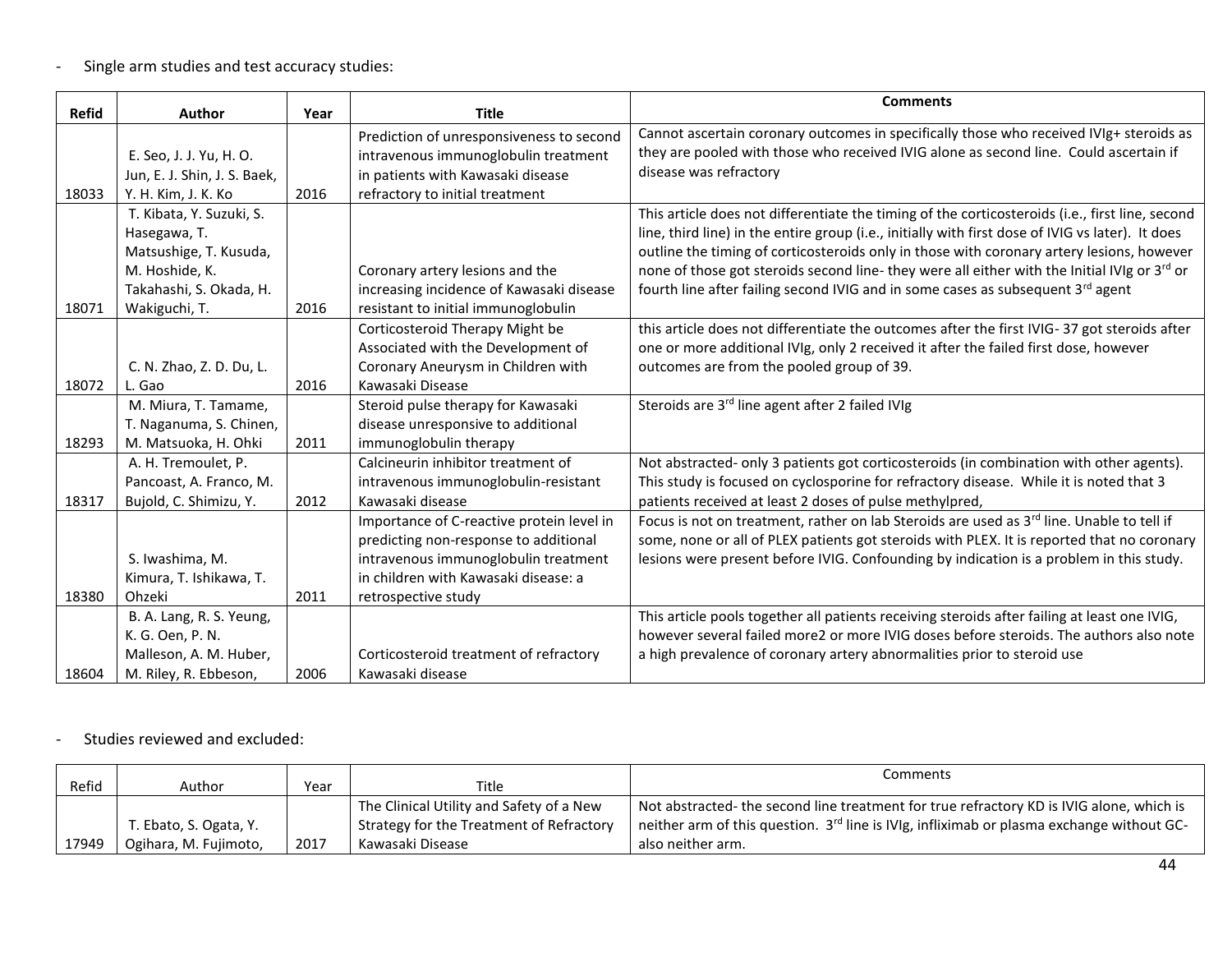|       | A. Kitagawa, M.           |      |                                           |                                                                                            |
|-------|---------------------------|------|-------------------------------------------|--------------------------------------------------------------------------------------------|
|       | Takanashi, M. Ishii       |      |                                           | Note: They use the term refractory to refer to those who actually are predicted to be      |
|       |                           |      |                                           | refractory based on the egami score, not actual refractory patients. Difficult to obtain   |
|       |                           |      |                                           | coronary artery outcomes for those who are actually refractory to their first line         |
|       |                           |      |                                           | treatment, as they aren't well reported for the truly refractory subset                    |
|       |                           |      |                                           | First line treatment is IVIG+ steroids, not IVIg alone                                     |
|       | M. Yoshida, S. Oana, H.   |      |                                           | Not abstracted-patients with refractory disease were retreated with IVIG without           |
|       | Masuda, A. Ishiguro, H.   |      | Recurrence of Fever After Initial         | glucocorticoids. A few after failing second IVIG got plasma exchange or infliximab, but    |
|       | Kato, S. Ito, T.          |      | Intravenous Immunoglobulin Treatment      | not in combination with steroids, and there is no way to differentiate outcomes in those   |
| 17960 | Kobayashi, J. Abe         | 2018 | in Children With Kawasaki Disease         | specific patients                                                                          |
|       | M. C. Maggio, G.          |      | Kawasaki disease in Sicily: clinical      | Not abstracted- second line treatment used was IVIG alone. GC and infliximab only          |
|       | Corsello, E. Prinzi, R.   |      | description and markers of disease        | used in 1 patient after 3 doses of IVIG                                                    |
| 18034 | Cimaz                     | 2016 | severity                                  |                                                                                            |
|       | M. L. Downie, C.          |      |                                           | Not abstracted-This article does not go into the outcomes based on second line             |
|       | Manlhiot, G. A. Latino,   |      |                                           | treatment- its focused on comparing responders and non-responders to IVIg as a first       |
|       | T. H. Collins, N. Chahal, |      | Variability in Response to Intravenous    | line treatment, so results of second line agents pooled under non-responders               |
|       | R. S. Yeung, B. W.        |      | Immunoglobulin in the Treatment of        |                                                                                            |
| 18043 | McCrindle                 | 2016 | Kawasaki Disease                          |                                                                                            |
|       | S. Singh, D. Sharma, D.   |      | Infliximab is the new kid on the block in | Not abstracted-the only arm is infliximab alone, not infliximab with gc in refractory KD.  |
|       | Suri, A. Gupta, A.        |      | Kawasaki disease: a single-centre study   |                                                                                            |
| 18069 | Rawat, M. K. Rohit        | 2016 | over 8 years from North India             |                                                                                            |
|       |                           |      | Infliximab as the First Retreatment in    | Not abstracted-there is no treatment arm that is GC alone or GC+ another                   |
|       | Y. Youn, J. Kim, Y. M.    |      | Patients with Kawasaki Disease Resistant  | immunosuppressant. The arms are second IVIG vs infliximab, no GC. There are seven          |
| 18089 | Hong, S. Sohn             | 2016 | to Initial Intravenous Immunoglobulin     | subjects who received methylpred after failing 2 doses of IVIG                             |
|       |                           |      | Single serum cortisol values at 09:00 h   | Not abstracted-this study looks specifically at children treated with steroids and IVIG up |
|       |                           |      | can be indices of adrenocortical function | front, and excluded any children who had to get additional steroids due to refractory      |
|       | M. Goto, N. Miyagawa,     |      | in children with Kawasaki disease treated | disease                                                                                    |
|       | K. Kikunaga, M. Miura,    |      | with intravenous immunoglobulin plus      |                                                                                            |
| 18099 | Y. Hasegawa               | 2015 | prednisolone                              |                                                                                            |
|       |                           |      |                                           | Not abstracted. Patients did not receive any glucocorticoids, and so fit neither arm       |
|       | K. Sonoda, M. Mori, T.    |      | Infliximab plus plasma exchange rescue    |                                                                                            |
| 18223 | Hokosaki, S. Yokota       | 2014 | therapy in Kawasaki disease               |                                                                                            |
|       |                           |      | Inflammatory cytokine profiles during     | Not abstracted. Patients did not receive any glucocorticoids, and so fits neither arm      |
|       |                           |      | Cyclosporin treatment for                 |                                                                                            |
|       | H. Hamada, H. Suzuki,     |      | immunoglobulin-resistant Kawasaki         |                                                                                            |
| 18297 | J. Abe, Y. Suzuki, T.     | 2012 | disease                                   |                                                                                            |
|       |                           |      | Efficacy and limitation of infliximab     | Not abstracted- none of the patients received steroids, just infliximab and so met         |
|       | M. Mori, T. Imagawa,      |      | treatment for children with Kawasaki      | neither arm.                                                                               |
|       | R. Hara, M. Kikuchi, T.   |      | disease intractable to intravenous        |                                                                                            |
|       | Hara, T. Nozawa, T.       |      | immunoglobulin therapy: report of an      |                                                                                            |
| 18329 | Miyamae, S. Yokota        | 2012 | open-label case series                    |                                                                                            |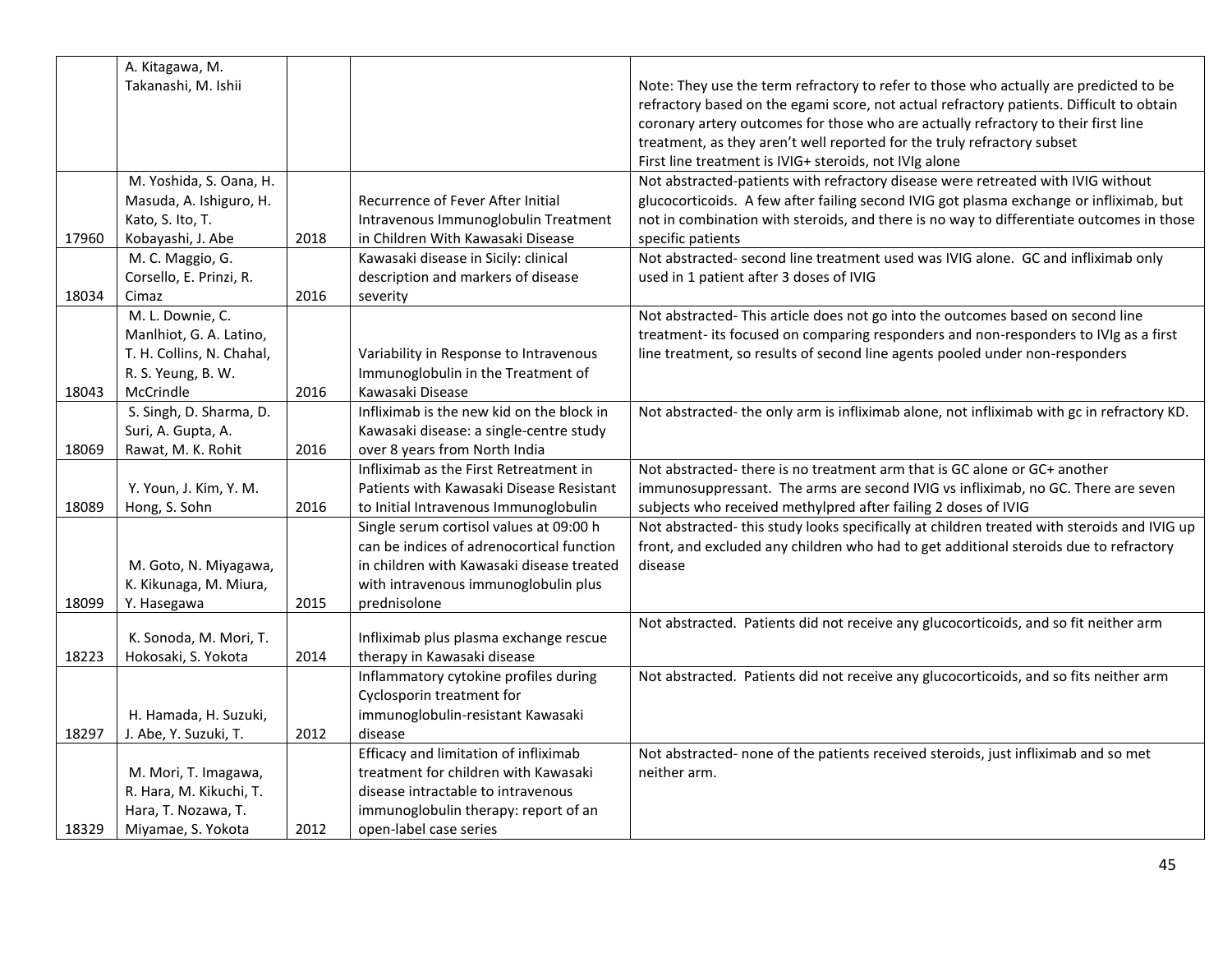|       | H. Suzuki, M. Terai, H.     |      |                                             | Not abstracted- none of the patients received steroids, just additional IVIg followed by      |
|-------|-----------------------------|------|---------------------------------------------|-----------------------------------------------------------------------------------------------|
|       | Hamada, T. Honda, T.        |      |                                             | cyclosporine and so met neither arm.                                                          |
|       | Suenaga, T. Takeuchi, N.    |      |                                             |                                                                                               |
|       | Yoshikawa, S. Shibuta,      |      |                                             |                                                                                               |
|       | M. Miyawaki, K. Oishi,      |      |                                             |                                                                                               |
|       | H. Yamaga, N. Aoyagi, S.    |      |                                             |                                                                                               |
|       | Iwahashi, R. Miyashita,     |      | Cyclosporin A treatment for Kawasaki        |                                                                                               |
|       | Y. Onouchi, K. Sasago,      |      | disease refractory to initial and           |                                                                                               |
| 18372 | Y. Suzuki, A. Hata          | 2011 | additional intravenous immunoglobulin       |                                                                                               |
|       | T. Jibiki, I. Kato, T.      |      |                                             | Not abstracted-there are less than                                                            |
|       | Shiohama, K. Abe, S.        |      |                                             |                                                                                               |
|       | Anzai, N. Takeda, K. I.     |      | Intravenous immune globulin plus            |                                                                                               |
|       | Yamaguchi, M.               |      | corticosteroids in refractory Kawasaki      |                                                                                               |
| 18384 | Kanazawa, T. Kurosaki       | 2011 | disease                                     |                                                                                               |
|       | M. B. Son, K. Gauvreau,     |      |                                             | Not abstracted- the arms are infliximab vs IVIG- no one got steroids second line. A few       |
|       | J. C. Burns, E.             |      |                                             | did receive steroids 3 <sup>rd</sup> line, however no outcomes are reported specific to those |
|       | Corinaldesi, A. H.          |      |                                             | patients                                                                                      |
|       | Tremoulet, V. E.            |      |                                             |                                                                                               |
|       | Watson, A. Baker, D. R.     |      | Infliximab for intravenous                  |                                                                                               |
|       | Fulton, R. P. Sundel, J.    |      | immunoglobulin resistance in Kawasaki       |                                                                                               |
| 18395 | W. Newburger                | 2011 | disease: a retrospective study              |                                                                                               |
|       | K. Hirono, Y.               |      |                                             | Not abstracted- only 8 patients ultimately received methylpred, some in combination           |
|       | Kemmotsu, H.                |      |                                             | with infliximab                                                                               |
|       | Wittkowski, D. Foell, K.    |      |                                             |                                                                                               |
|       | Saito, K. Ibuki, K.         |      |                                             |                                                                                               |
|       | Watanabe, S.                |      |                                             |                                                                                               |
|       | Watanabe, K. Uese, H.       |      | Infliximab reduces the cytokine-mediated    |                                                                                               |
|       | Kanegane, H. Origasa, F.    |      | inflammation but does not suppress          |                                                                                               |
|       | Ichida, J. Roth, T.         |      | cellular infiltration of the vessel wall in |                                                                                               |
| 18488 | Miyawaki, T. Saji           | 2009 | refractory Kawasaki disease                 |                                                                                               |
|       |                             |      | Low-dose methotrexate therapy for           | Not abstracted, no subjects received glucocorticoids                                          |
|       | T. J. Lee, K. H. Kim, J. K. |      | intravenous immunoglobulin-resistant        |                                                                                               |
| 18504 | Chun, D. S. Kim             | 2008 | Kawasaki disease                            |                                                                                               |
|       | J. C. Burns, W. H.          |      |                                             | Not abstracted-This study focuses on patients who failed several therapies (including         |
|       | Mason, S. B. Hauger, H.     |      |                                             | steroids) and ultimately went on to get infliximab, and so only includes those who failed     |
|       | Janai, J. F. Bastian, J. D. |      |                                             | steroids. Fewer than 10 patients received steroids. Outcomes not reported specifically        |
|       | Wohrley, I. Balfour, C.     |      |                                             | for the subset of patients who did receive steroids.                                          |
|       | A. Shen, E. D. Michel, S.   |      |                                             |                                                                                               |
|       | T. Shulman, M. E.           |      | Infliximab treatment for refractory         |                                                                                               |
| 18653 | Melish                      | 2005 | Kawasaki syndrome                           |                                                                                               |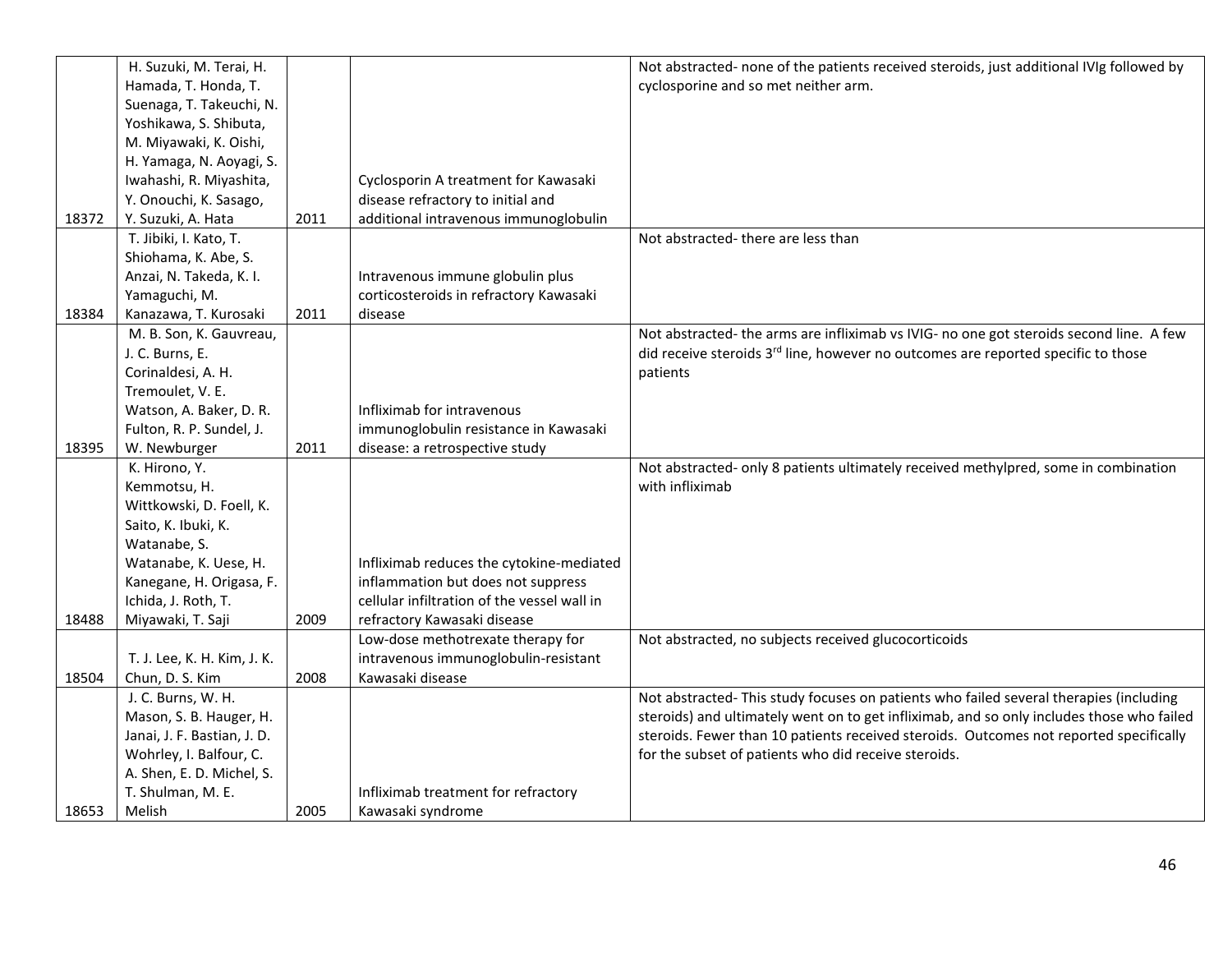|       | R. L. Ebbeson, M. R.      |      |                                        | Not abstracted- Only 8 patients received steroids                                           |
|-------|---------------------------|------|----------------------------------------|---------------------------------------------------------------------------------------------|
|       | Riley, J. E. Potts, D. G. |      | Kawasaki disease at British Columbia's |                                                                                             |
| 18677 | Human, P. N. Malleson     | 2004 | Children's Hospital                    |                                                                                             |
|       |                           |      | Management and outcome of persistent   | Not abstracted- only 6 patients received corticosteroids                                    |
|       | R. K. Han, E. D.          |      | or recurrent fever after initial       |                                                                                             |
|       | Silverman, A. Newman,     |      | intravenous gamma globulin therapy in  |                                                                                             |
| 18793 | B. W. McCrindle           | 2000 | acute Kawasaki disease                 |                                                                                             |
|       | C. A. Wallace, J. W.      |      |                                        | Not abstracted- only 4 patients received steroids                                           |
|       | French, S. J. Kahn, D. D. |      | Initial intravenous gammaglobulin      |                                                                                             |
| 18794 | Sherry                    | 2000 | treatment failure in Kawasaki disease  |                                                                                             |
|       | H. Kobayashi T. Hachiya   |      | Infliximab for the Treatment of        | Not abstracted-this article focuses on infliximab. While 23/363 patients who received       |
|       | A. Nakashima Y.           |      | Refractory Kawasaki Disease: A         | infliximab went on to get steroids, it is unclear if this is concurrent or consecutive, and |
| 22396 | Shimizu H. Nozawa T.      | 2018 | Nationwide Survey in Japan             | outcomes are not reported specifically in this small subset                                 |

#### **Treatment**

- **PICO question:** In patients on treatment for acute KD with resolution of fevers, what is the impact of continued daily monitoring for fevers for 2 weeks vs. no monitoring for fevers on the development of disease-related outcomes?
- **Critical Outcomes:** coronary artery abnormalities, myocardial infarction, relapse
- 26. In patients on treatment for acute KD with resolution of fevers, what is the impact of continued daily monitoring for fevers for 2 weeks vs. no monitoring for fevers on the development of disease-related outcomes? No comparative data available
- 27. In patients on treatment for acute KD with resolution of fevers, what is the impact of continued daily monitoring for fevers for 2 weeks on the development of disease-related outcomes?
	- **Patient important outcomes:**

| <b>Outcomes</b><br>$(Name +$<br>Summary) | Author,<br>year,<br><b>RefID</b> | <b>Study type</b>       | <b>Duration</b><br>of follow<br><b>up</b> | <b>Population</b><br>(number and<br>description) | Intervention used in<br>relevant population<br>(Describe the<br>intervention) | <b>Results</b>                                    | <b>Comments</b> |
|------------------------------------------|----------------------------------|-------------------------|-------------------------------------------|--------------------------------------------------|-------------------------------------------------------------------------------|---------------------------------------------------|-----------------|
| Outcome 1<br>Coronary                    | Jaggi<br>2015                    | Post hoc<br>analysis of | 5 weeks                                   | Patients with KD as<br>defined by AHA            | Body temperature<br>measured by both axillary                                 | 18/190 had fever 0-12<br>hours after IVIg, 37/190 |                 |
| Artery                                   | 18119                            | subiects from           |                                           | quidelines.                                      | and either oral or rectal,                                                    | had fever 12-24 hours                             |                 |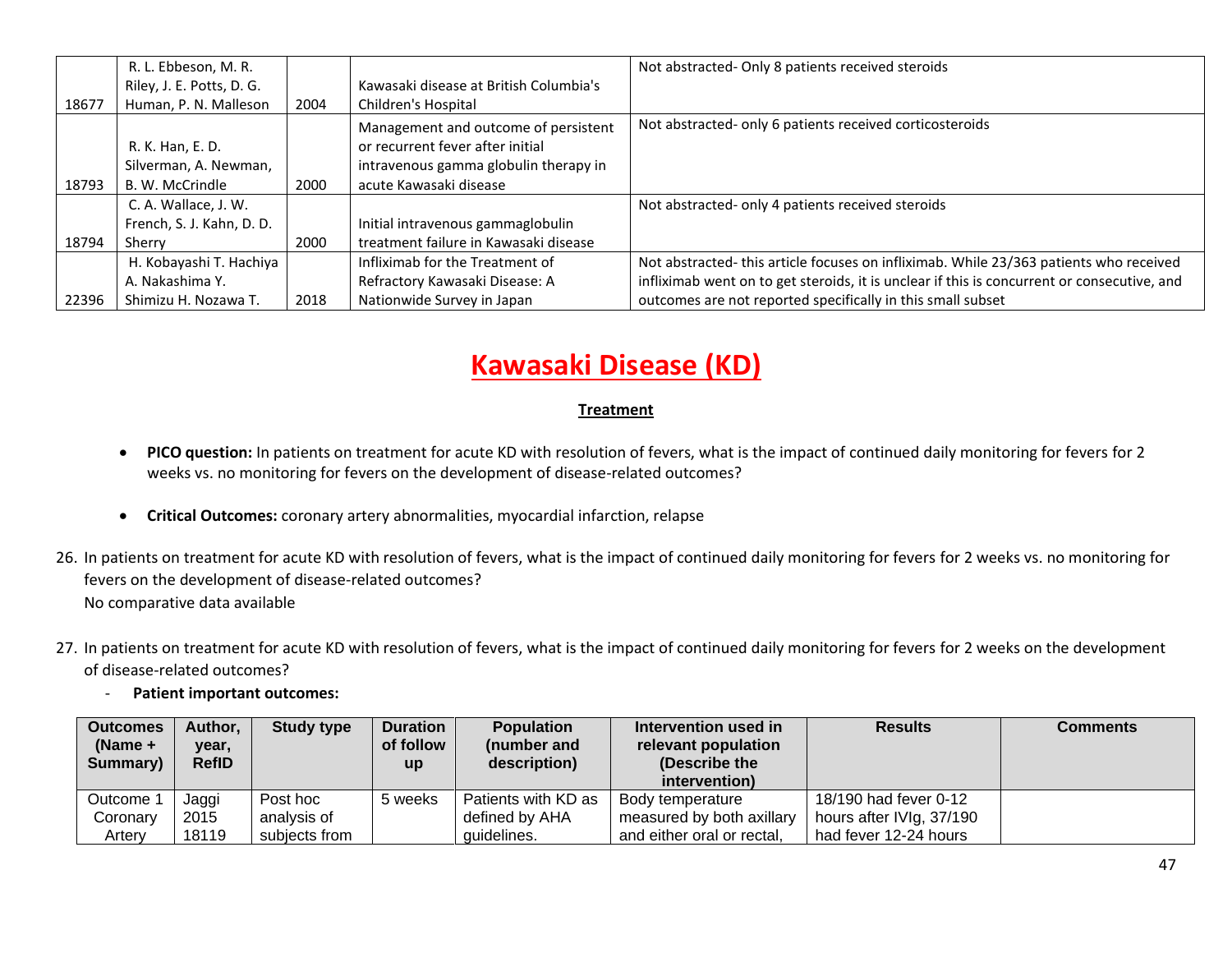| abnormaliti | double blind   | Subjects were        | every 6 hours just prior to | after IVIG, 29 had fever                 |  |
|-------------|----------------|----------------------|-----------------------------|------------------------------------------|--|
| es          | placebo        | participants in an   | scheduled Aspirin. Every    | 24-36 hours after IVIG                   |  |
|             | controlled RCT | <b>RCT</b> comparing | 6 hours, and then families  | (59 total in the 36 hours                |  |
|             | (Tremoulet et  | IVIG + placebo vs    | instructed to check once    | post IVIg). There was no                 |  |
|             | al 2014)       | IVIG+infliximab as   | daily at home for 72        | difference in Coronary                   |  |
|             |                | primary treatment    | hours after discharge (a    | Artery abnormalities in                  |  |
|             |                | of KD                | varying timepoint for each  | those who had a fever in                 |  |
|             |                | 96 got               | patient), and call for any  | the first 36 hours after                 |  |
|             |                | IVIg+infliximab, 94  | fevers within a week of     | IVIG completion (12/59                   |  |
|             |                | IVIg+placebo         | discharge                   | vs 39/131) and those                     |  |
|             |                | If fever without     |                             | who did not.                             |  |
|             |                | other source         |                             | 43 had coronary artery                   |  |
|             |                | recurred/persisted   |                             | abnormalities first noted                |  |
|             |                | >36 hours after      |                             |                                          |  |
|             |                | <b>IVIG</b> ended    |                             | prior to discharge, with                 |  |
|             |                |                      |                             | only 8 developing<br>abnormalities after |  |
|             |                | received a second    |                             |                                          |  |
|             |                | dose of IVIg         |                             | discharge (all of which                  |  |
|             |                | 1 withdrew from      |                             | were dilation, not                       |  |
|             |                | study, 2 had > 50%   |                             | aneurysm). 33/43 had                     |  |
|             |                | missing              |                             | baseline coronary dilation               |  |
|             |                | temperature points,  |                             | with none progressing to                 |  |
|             |                | and 3 got an early   |                             | aneurysm, 9/43 with                      |  |
|             |                | second IVIg and      |                             | baseline aneurysm, and                   |  |
|             |                | were excluded from   |                             | 1/43 with baseline                       |  |
|             |                | analysis             |                             | aneurysm that                            |  |
|             |                |                      |                             | progressed to to                         |  |
|             |                |                      |                             | aneurysm.                                |  |

28. In patients on treatment for acute KD with resolution of fevers, what is the impact of no monitoring for fevers on the development of disease-related outcomes?

No single arm data available

- **References:**
- Randomized controlled trials:

None

- Comparative observational studies: None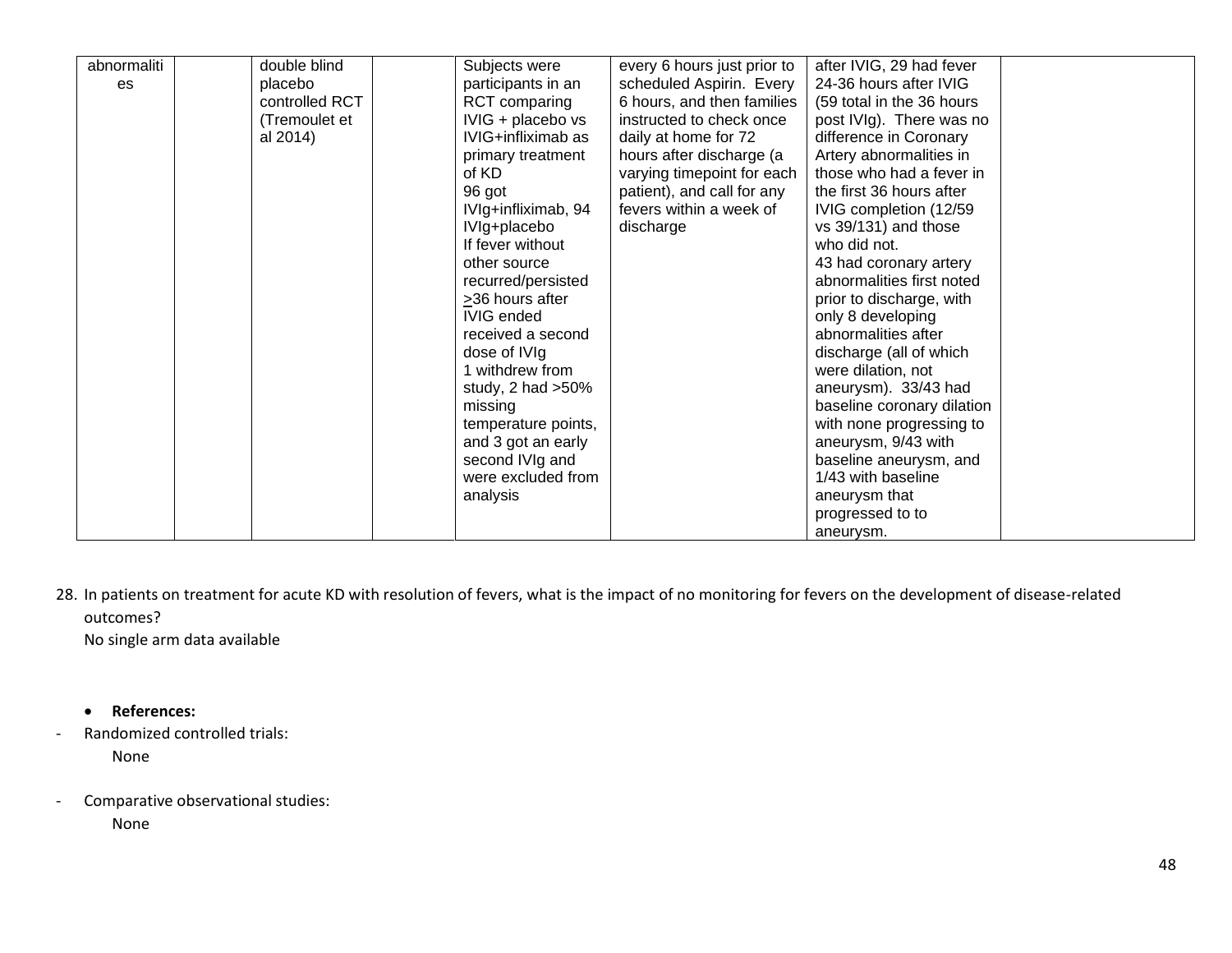- Single arm studies and test accuracy studies:

| Refid | Author                  | Year | Title                         | Comments                                                                           |
|-------|-------------------------|------|-------------------------------|------------------------------------------------------------------------------------|
|       | P. Jaggi, W. Wang, I.   |      | Patterns of Fever in Children | This study does not address the question well- it focuses on fever in the 36 hours |
|       | Dvorchik, B. Printz, E. |      | After Primary Treatment for   | post IVIg, although all patients were instructed to check temperature once daily   |
| 18119 | Berry, J. P. Kovalchin  | 2015 | Kawasaki Disease              | for 72 hours post discharge and report any fever within a week of discharge.       |

- Studies reviewed and excluded:

| Refid | Author                                                     | Year | Title                                                                                                                                                     | Comments                                                                                                                                                                                                                                                                                             |
|-------|------------------------------------------------------------|------|-----------------------------------------------------------------------------------------------------------------------------------------------------------|------------------------------------------------------------------------------------------------------------------------------------------------------------------------------------------------------------------------------------------------------------------------------------------------------|
| 18107 | T. Takahashi, H.<br>Sakakibara, Y. Morikawa,  <br>M. Miura | 2015 | Development of coronary artery<br>lesions in indolent Kawasaki<br>disease following initial<br>spontaneous defervescence: a<br>retrospective cohort study | Not abstracted- There is no mention of whether or not patients had daily<br>monitoring of fevers after resolution of fevers, it just talks about coronary<br>outcomes in patients with KD who defervesced before treatment (some of whom<br>were never treated, some of whom got treated regardless) |

## **Kawasaki Disease (KD)**

#### **Treatment**

- **PICO question 13:** In patients with KD and arthritis that persists after IVIG treatment, what is the impact of treatment with NSAIDs vs. no NSAIDS on the persistence of arthritis, development of disease-related outcomes, and development of treatment-related adverse events?
- **Critical Outcomes:** persistence of arthritis, coronary artery abnormalities, myocardial infarction, relapse, serious adverse events, toxicity leading to discontinuation of therapy (e.g., renal insufficiency, hemorrhage)
- 29. In patients with KD and arthritis that persists after IVIG treatment, what is the impact of treatment with NSAIDs vs. no NSAIDS on the persistence of arthritis, development of disease-related outcomes, and development of treatment-related adverse events? No comparative data available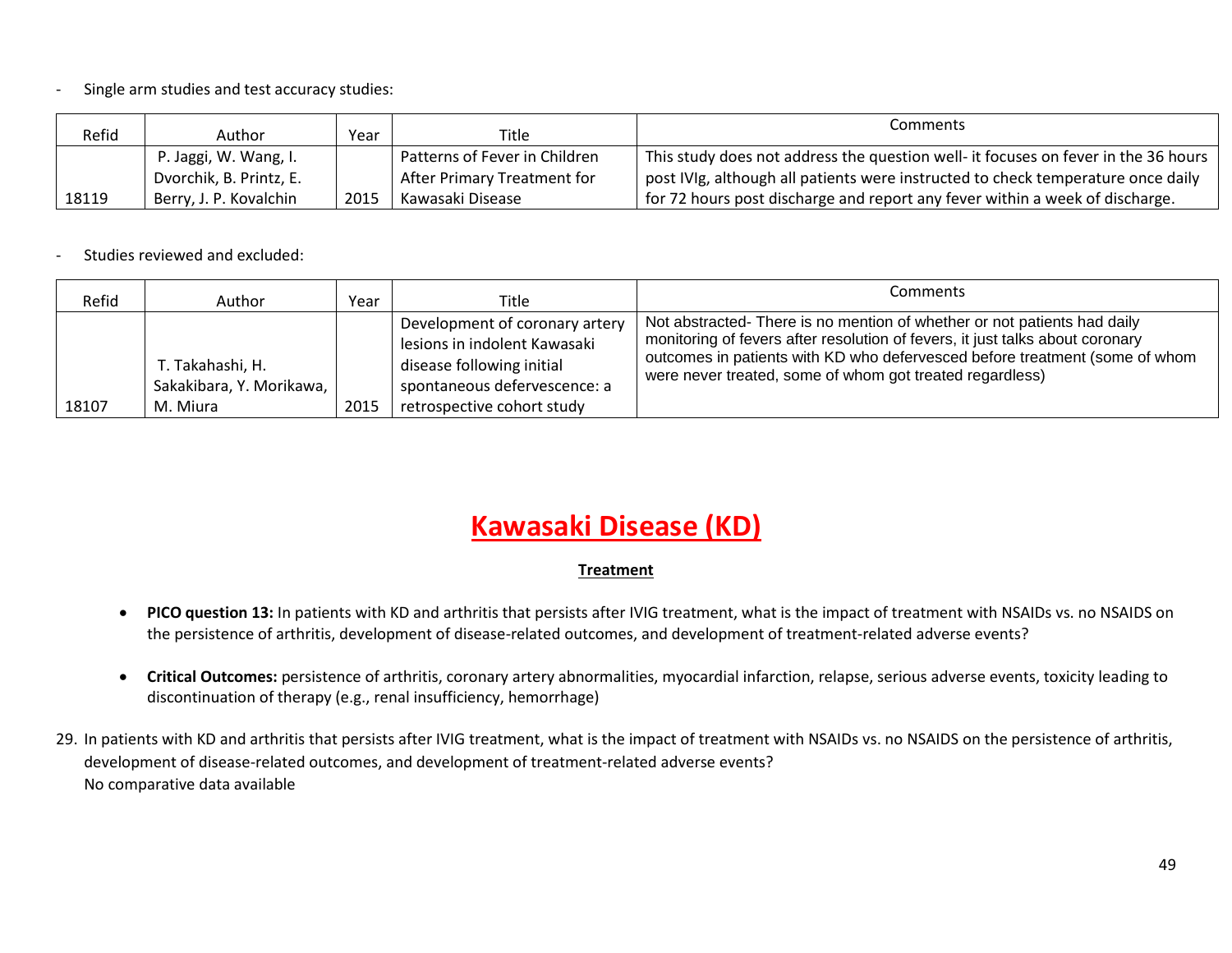- 30. In patients with KD and arthritis that persists after IVIG treatment, what is the impact of treatment with NSAIDs on the persistence of arthritis, development of disease-related outcomes, and development of treatment-related adverse events? No single arm data available
- 31. In patients with KD and arthritis that persists after IVIG treatment, what is the impact of no NSAIDS on the persistence of arthritis, development of diseaserelated outcomes, and development of treatment-related adverse events? No single arm data available
	- **References:**
- Randomized controlled trials: None
- Comparative observational studies: None
- Single arm studies and test accuracy studies: None
- Studies reviewed and excluded:

| Refid | Author             | Year | Title                               | Comments                                                                                                                                                                                                                                             |
|-------|--------------------|------|-------------------------------------|------------------------------------------------------------------------------------------------------------------------------------------------------------------------------------------------------------------------------------------------------|
|       |                    |      |                                     | Not abstracted. While the indication for retreatment with infliximab in several<br>patients was fever and/or arthritis, they only report on the outcome of the arthritis in<br>2/15 patients with arthritis who got a higher dose than all the rest. |
|       | J. C. Burns, W. H. |      | Infliximab treatment for refractory | Moreover, it is unknown if patients did or did not receive NSAIDS as this was not                                                                                                                                                                    |
| 18653 | Mason.             | 2005 | Kawasaki syndrome                   | explicitly mentioned                                                                                                                                                                                                                                 |

**Additional diagnostic testing**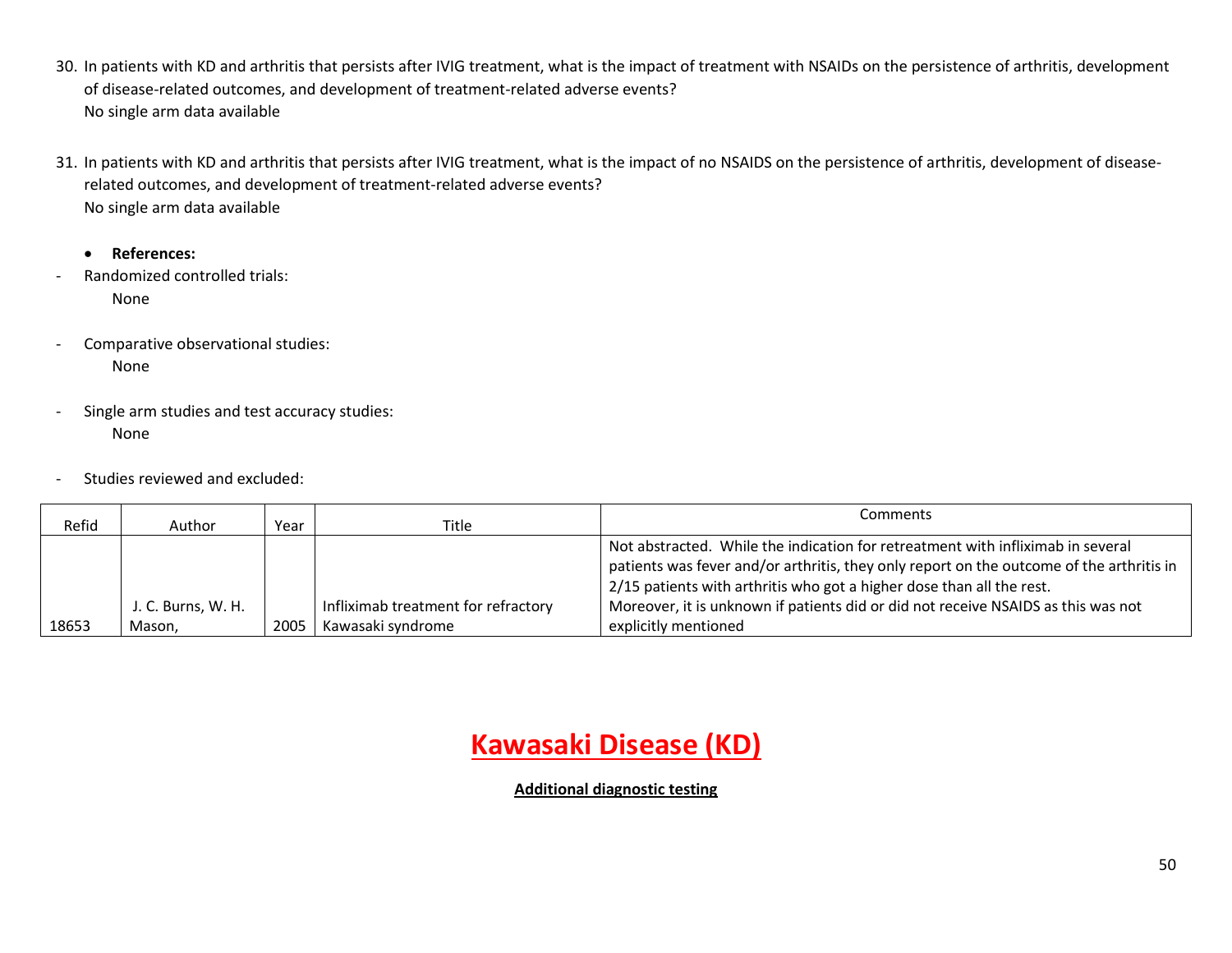- **PICO question additional 1:** In patients with suspected incomplete KD and fever for over 7 days, what is the impact of obtaining an echocardiogram before day 10 of fever vs. not obtaining an echocardiogram on diagnostic accuracy of KD, development of disease-related outcomes, and development of treatment-related adverse events?
- **Critical Outcomes:** diagnostic accuracy measures, coronary artery abnormalities, myocardial infarction, adverse events related to diagnostic testing, toxicity leading to discontinuation of therapy (e.g., headache, adverse reaction to IVIG, hemolysis)
- 32. In patients with suspected incomplete KD and fever for over 7 days, what is the impact of obtaining an echocardiogram before day 10 of fever vs. not obtaining an echocardiogram on diagnostic accuracy of KD, development of disease-related outcomes, and development of treatment-related adverse events? No comparative data available
- 33. In patients with suspected incomplete KD and fever for over 7 days, what is the impact of obtaining an echocardiogram before day 10 of fever on diagnostic accuracy of KD, development of disease-related outcomes, and development of treatment-related adverse events? No single arm data available
- 34. In patients with suspected incomplete KD and fever for over 7 days, what is the impact of not obtaining an echocardiogram on diagnostic accuracy of KD, development of disease-related outcomes, and development of treatment-related adverse events? No single arm data available

#### • **References:**

- Randomized controlled trials: None
- Comparative observational studies: None
- Single arm studies and test accuracy studies: None
- Studies reviewed and excluded:

| Refid | Author | Year | Title | Comments |
|-------|--------|------|-------|----------|
|       |        |      |       |          |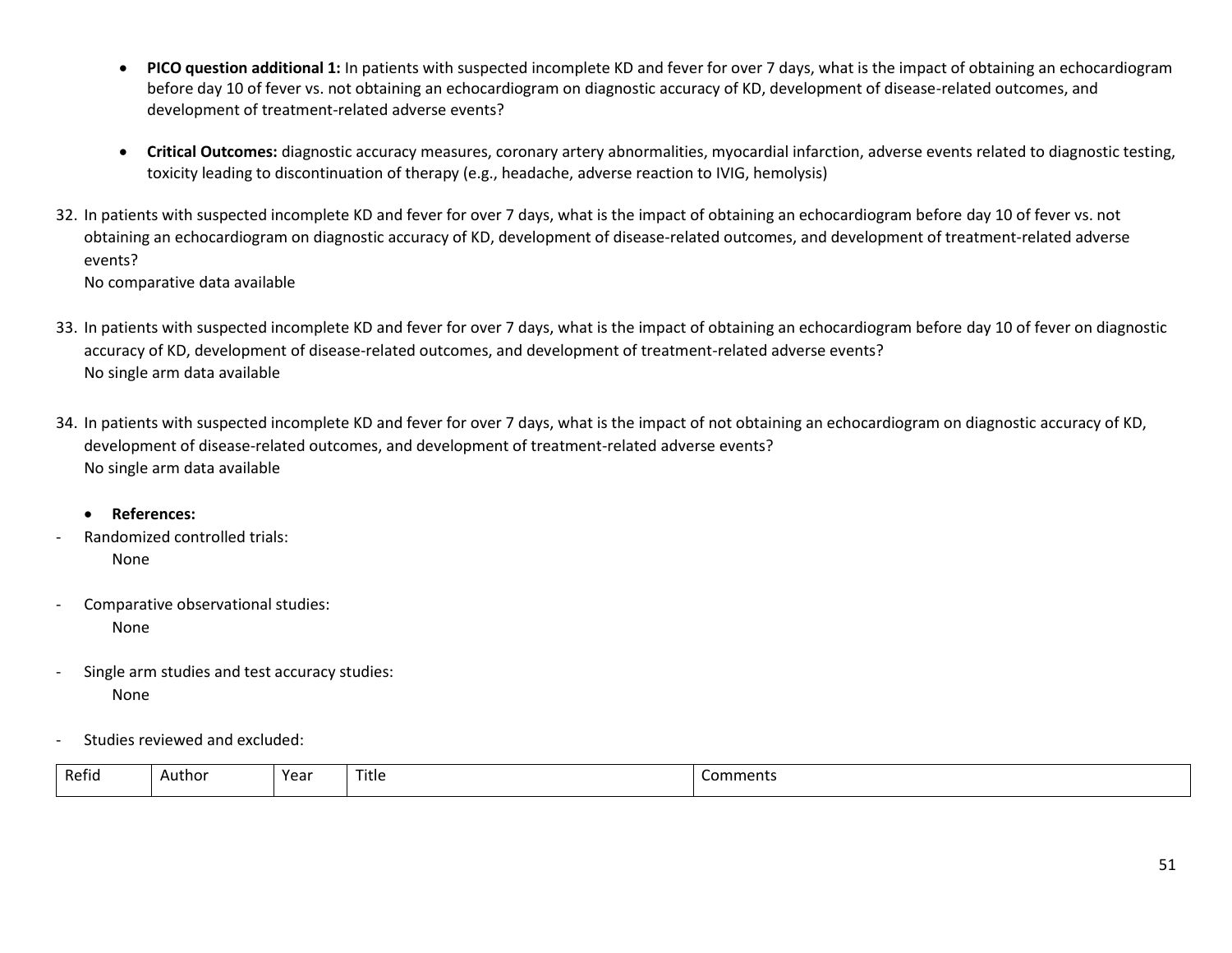|       |                 |      | The significance of early subtle coronary                                                  | echoes repeated serially over the first 12 days (acute phase) not before day                      |
|-------|-----------------|------|--------------------------------------------------------------------------------------------|---------------------------------------------------------------------------------------------------|
|       |                 |      | arterial lesions on echocardiogram in Kawasaki                                             | 10                                                                                                |
| 18790 | J. S. Chang     | 1999 | disease                                                                                    |                                                                                                   |
|       |                 |      |                                                                                            | Not abstracted, does not apply to this question-No data on echo                                   |
|       | M. Iwasa, K.    |      |                                                                                            | utility in diagnosis, no non KD group, everyone had echoes does not                               |
|       | Sugiyama, T.    |      | Selection of high-risk children for                                                        | limit to suspected incomplete KD (just KD), not meeting 7day/10 day                               |
| 19039 | Ando,           | 1987 | immunoglobulin therapy in Kawasaki disease                                                 | time cutoffs                                                                                      |
|       |                 |      |                                                                                            | Not abstracted, this study is actually comparing KD vs non KD,                                    |
|       | Y. M. Kang H.   |      | Clinical implications in laboratory parameter                                              | however no results were reported on echo findings in the non KD                                   |
|       | M. Lee S. C. Yu |      | values in acute Kawasaki disease for early                                                 | group (although everyone got echoes). Not meeting 7 day/10 day (at                                |
| 22345 | J.W.            | 2018 | diagnosis and proper treatment                                                             | least in terms of echo), not limited to incomplete KD                                             |
|       | N.              |      |                                                                                            | Not abstracted-study looks at echoes only of kids with KD who had                                 |
|       | Sastroasmoro    |      |                                                                                            | coronary dilations in the acute phase, not all patients with KD or                                |
|       | S. Ontoseno T.  |      |                                                                                            | suspected KD.                                                                                     |
|       | Uiterwaal C.    |      | Long-Term outcome of coronary artery                                                       | does not limit to suspected incomplete KD, not meeting 7day/10 day                                |
| 22357 | Advani          | 2018 | dilatation in Kawasaki disease                                                             | time cutoffs                                                                                      |
|       |                 |      |                                                                                            | Not abstracted- No non-KD does not limit to suspected incomplete                                  |
| 22649 | N. N. F. Mia    | 2017 | Kawasaki disease hospitalization: Outcomes in<br>two tertiary care hospitals in Bangladesh | KD, not meeting 7day/10 day time cutoffs                                                          |
|       | V. Bhardwaj P.  |      | Clinical profile and Outcome of Kawasaki                                                   |                                                                                                   |
|       | Sharma M.       |      | Disease in children in Himalayan Region of                                                 | Not abstracted-No patients without KD, everyone got echo, not<br>meeting 7day/10 day time cutoffs |
| 22697 | Yadav           | 2016 | North India                                                                                |                                                                                                   |
|       | B. Kalis N. N.  |      | Early compared to late presentation of                                                     | Not abstracted-No patients without KD, not meeting 7day/10 day                                    |
| 23287 |                 | 2010 | Kawasaki disease                                                                           | time cutoffs                                                                                      |
|       | Hassan          |      |                                                                                            |                                                                                                   |
|       | W. Yousef N.    |      | Incomplete Kawasaki disease: Experience with                                               | Not abstracted- no non-KD patients, not meeting &day/10 day time                                  |
| 23316 | Abuhammour      | 2008 | 14 patients with cardiac complications                                                     | period                                                                                            |
|       |                 |      |                                                                                            | Not abstracted- no non-KD patients, not meeting &day/10 day time                                  |
|       | H. lino M.      |      | Intravenous immunoglobulin 1 g/kg as the                                                   | period                                                                                            |
| 23344 | Hoshina M       | 2007 | initial treatment for Kawasaki disease                                                     |                                                                                                   |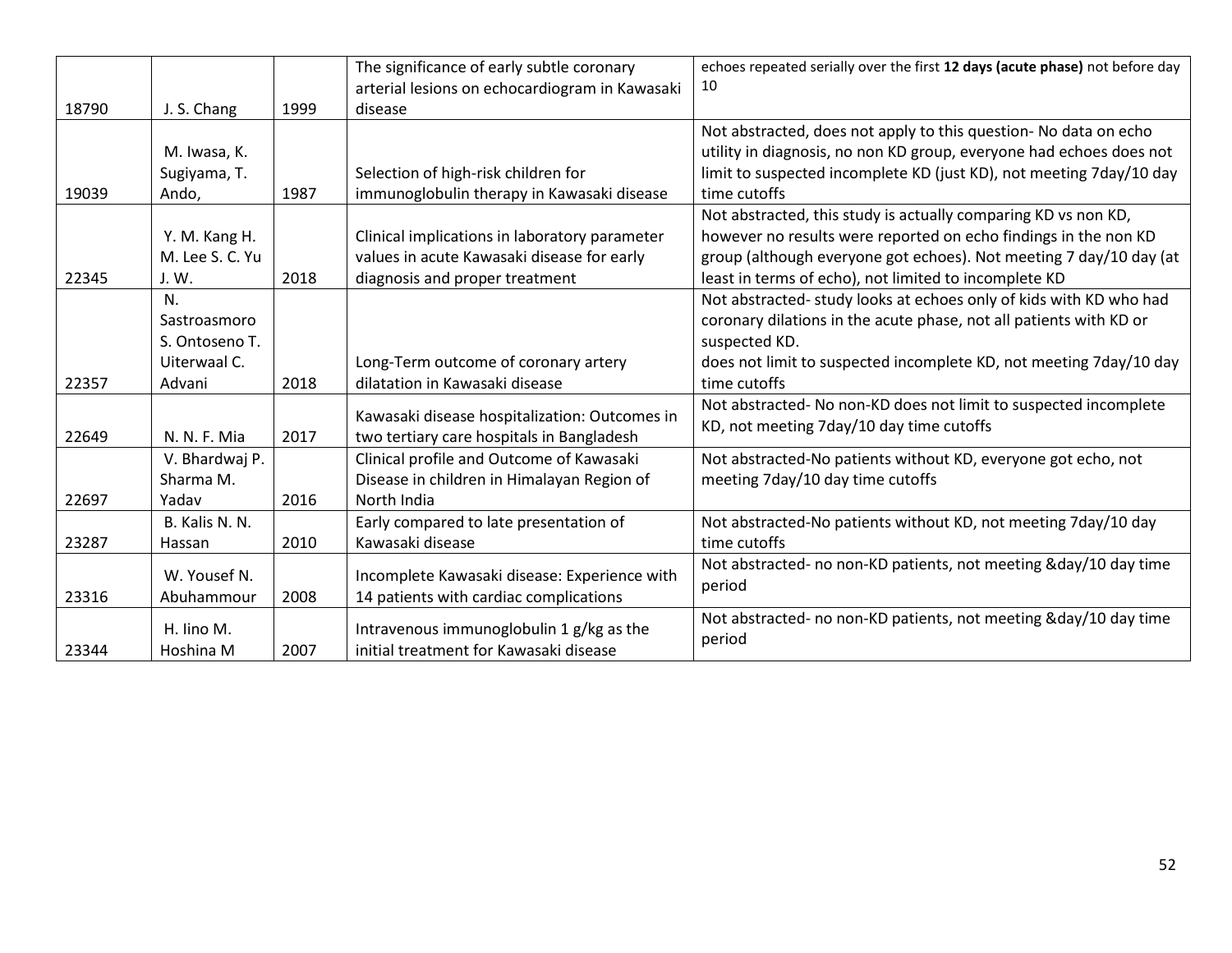#### **Additional diagnostic testing**

- **PICO question additional 2:** In patients with unexplained shock physiology, what is the impact of obtaining an echocardiogram vs. not obtaining an echocardiogram on the diagnostic accuracy of KD, development of disease-related outcomes, and development of treatment-related adverse events?
- **Critical Outcomes:** diagnostic accuracy measures, coronary artery abnormalities, myocardial infarction, death, adverse events related to diagnostic testing, toxicity leading to discontinuation of therapy (e.g., headache, adverse reaction to IVIG, hemolysis)
- 35. In patients with unexplained shock physiology, what is the impact of obtaining an echocardiogram vs. not obtaining an echocardiogram on the diagnostic accuracy of KD, development of disease-related outcomes, and development of treatment-related adverse events? No comparative data available
- 36. In patients with unexplained shock physiology, what is the impact of obtaining an echocardiogram on the diagnostic accuracy of KD, development of diseaserelated outcomes, and development of treatment-related adverse events? No single arm data available
- 37. In patients with unexplained shock physiology, what is the impact of not obtaining an echocardiogram on the diagnostic accuracy of KD, development of disease-related outcomes, and development of treatment-related adverse events? No single arm data available
	- **References:**
- Randomized controlled trials: None
- Comparative observational studies: None
- Single arm studies and test accuracy studies: None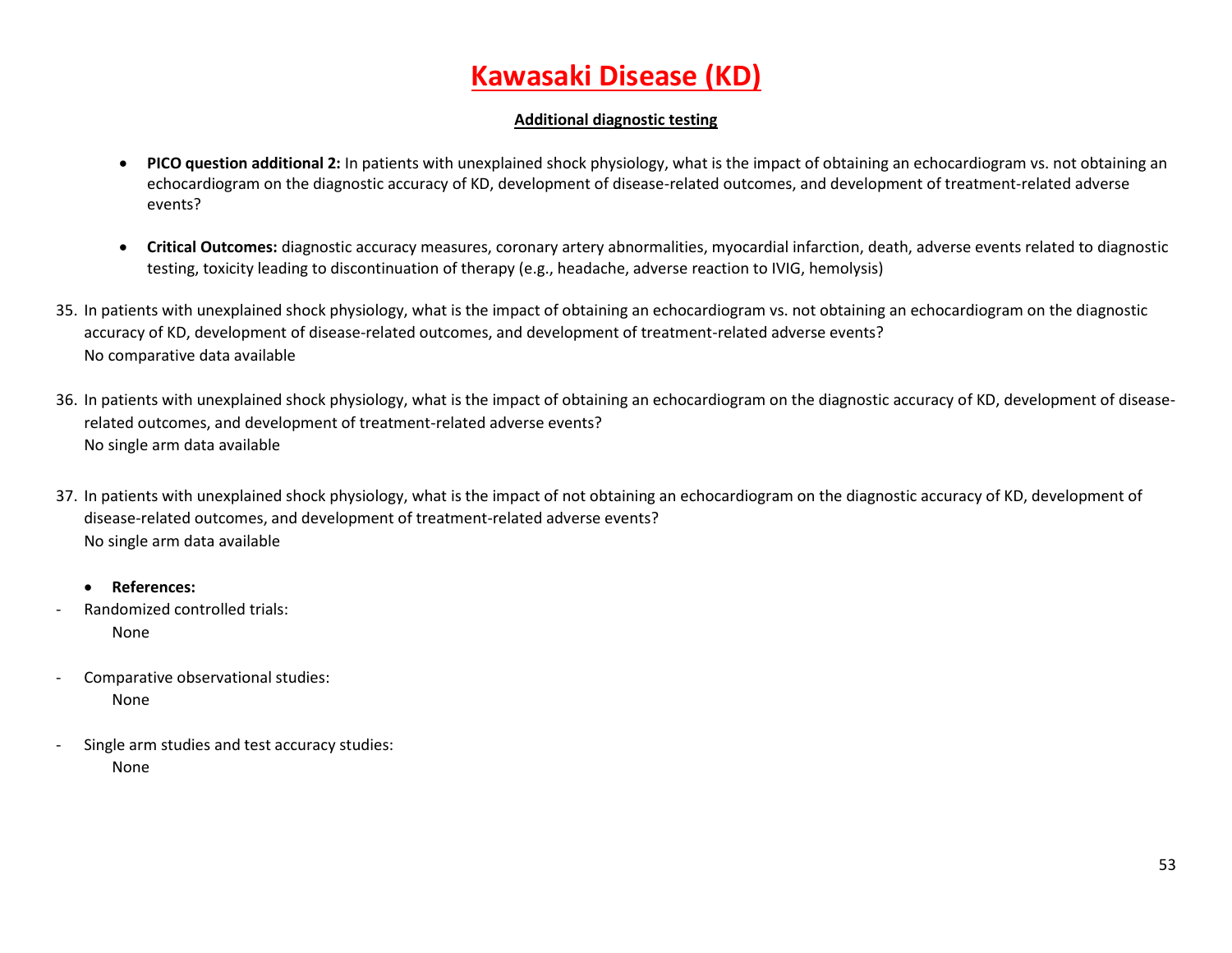#### **Additional diagnostic testing**

- **PICO question additional 3:** In patients with fever and unexplained macrophage activation syndrome, what is the impact of obtaining an echocardiogram vs. not obtaining an echocardiogram on diagnostic accuracy of KD, development of disease-related outcomes, and development of treatment-related adverse events?
- **Critical Outcomes:** persistent macrophage activation syndrome, diagnostic accuracy measures, coronary artery abnormalities, myocardial infarction, relapse, death, adverse events related to diagnostic testing, toxicity leading to discontinuation of therapy (e.g., headache, adverse reaction to IVIG, hemolysis)
- 38. In patients with fever and unexplained macrophage activation syndrome, what is the impact of obtaining an echocardiogram vs. not obtaining an echocardiogram on diagnostic accuracy of KD, development of disease-related outcomes, and development of treatment-related adverse events? No comparative data available
- 39. In patients with fever and unexplained macrophage activation syndrome, what is the impact of obtaining an echocardiogram on diagnostic accuracy of KD, development of disease-related outcomes, and development of treatment-related adverse events? No single arm data available
- 40. In patients with fever and unexplained macrophage activation syndrome, what is the impact of not obtaining an echocardiogram on diagnostic accuracy of KD, development of disease-related outcomes, and development of treatment-related adverse events? No single arm data available
	- **References:**
- Randomized controlled trials: None
- Comparative observational studies: None
- Single arm studies and test accuracy studies: None
- Studies reviewed and excluded: